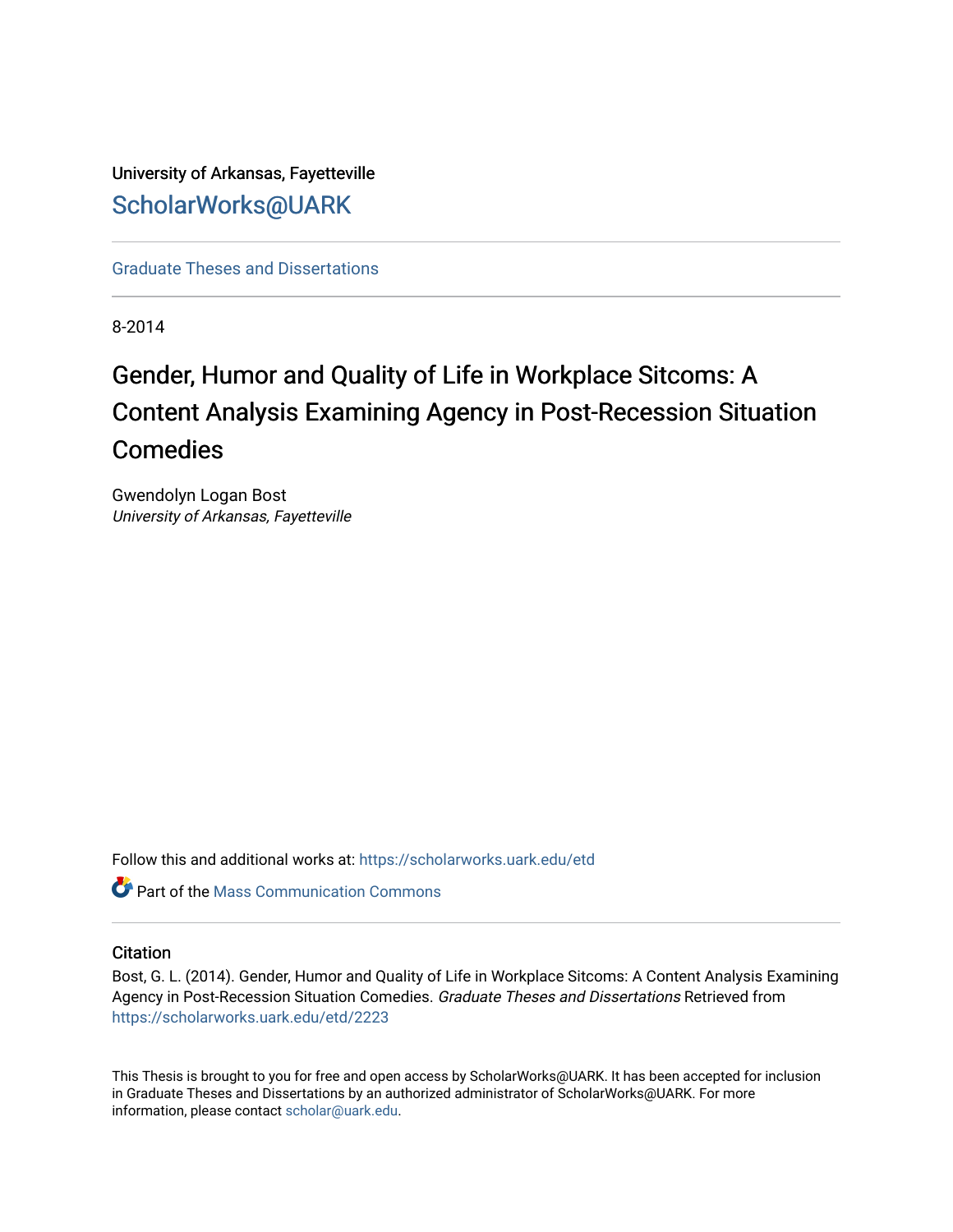**Gender, Humor and Quality of Life in Workplace Sitcoms: A Content Analysis Examining Agency in Post-Recession Situation Comedies**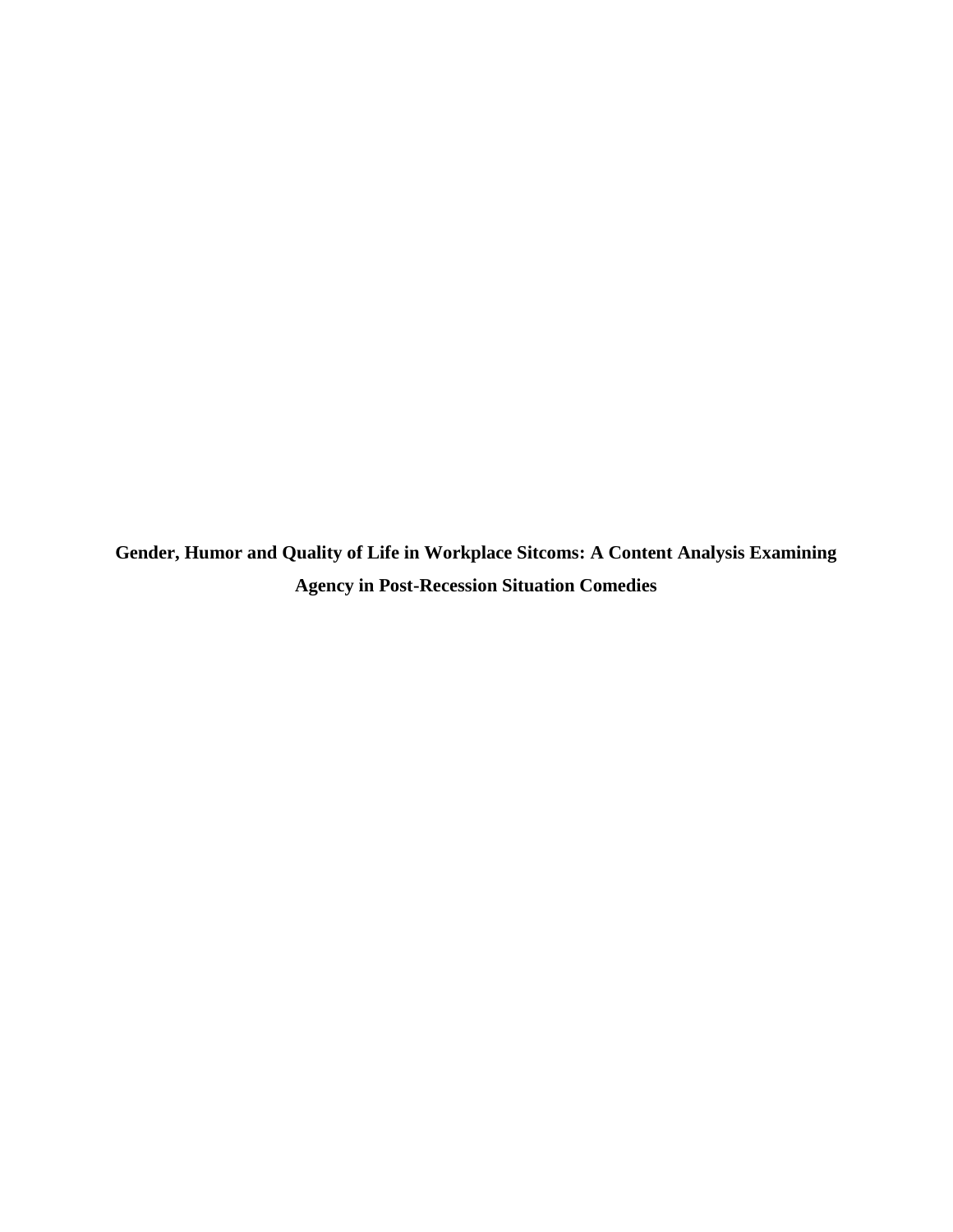# Gender, Humor and Quality of Life in Workplace Sitcoms: A Content Analysis Examining Agency in Post-Recession Situation Comedies

A thesis submitted in partial fulfillment of the requirements for the degree of Master of Arts in Communication

by

Gwendolyn Logan Bost University of Arkansas Bachelor of Arts in Communication, 2011

> August 2014 University of Arkansas

This thesis is approved for recommendation to the Graduate Council.

**\_\_\_\_\_\_\_\_\_\_\_\_\_\_\_\_\_\_\_\_\_\_\_\_\_\_\_\_\_\_\_ \_\_\_\_\_\_\_\_\_\_\_\_\_\_\_\_\_\_\_\_\_\_\_\_\_\_\_\_\_\_**

Dr. Ron Warren Thesis Director

**\_\_\_\_\_\_\_\_\_\_\_\_\_\_\_\_\_\_\_\_\_\_\_\_\_\_\_\_\_\_\_**

Dr. Stephanie Schulte Dr. Kasey L. Walker Committee MemberCommittee Member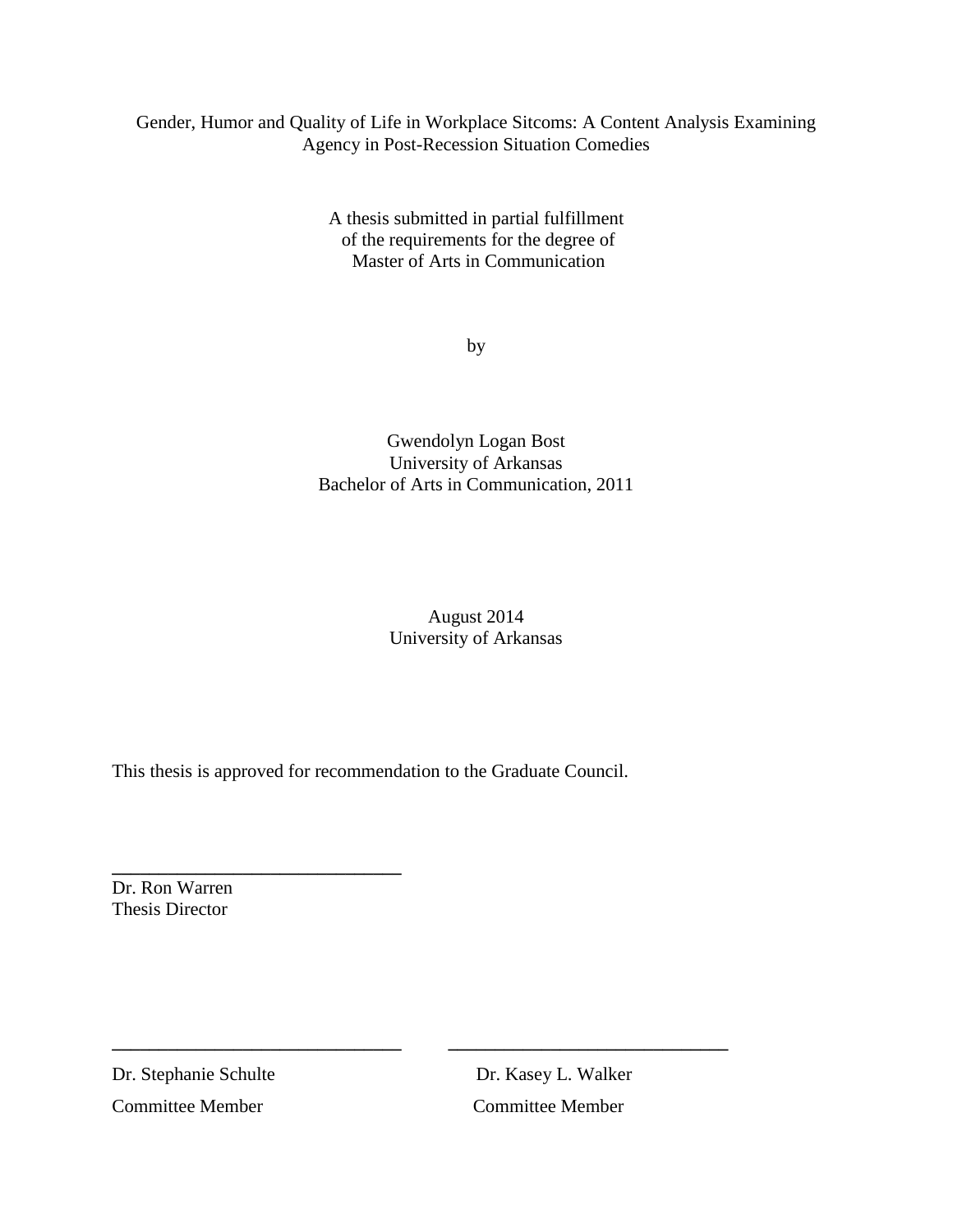# **Abstract**

This study used content analysis to analyze gender representations in post-recession workplace sitcoms using a typology developed using Maslow's Hierarchy of needs. 100 episodes of programming were analyzed by five graduate researchers for a total of 2579 cases. Though men dominated the sample, results were dissimilar from previous findings within some of the literature on televised representations of gender. Findings indicated that need type for most commonly expressed needs were split fairly evenly by gender, but that less expressed needs were more polarized with regard to gender representation. Women also met their own needs more than men did, and had others meet their needs more than men, though men more often had their needs met by happenstance.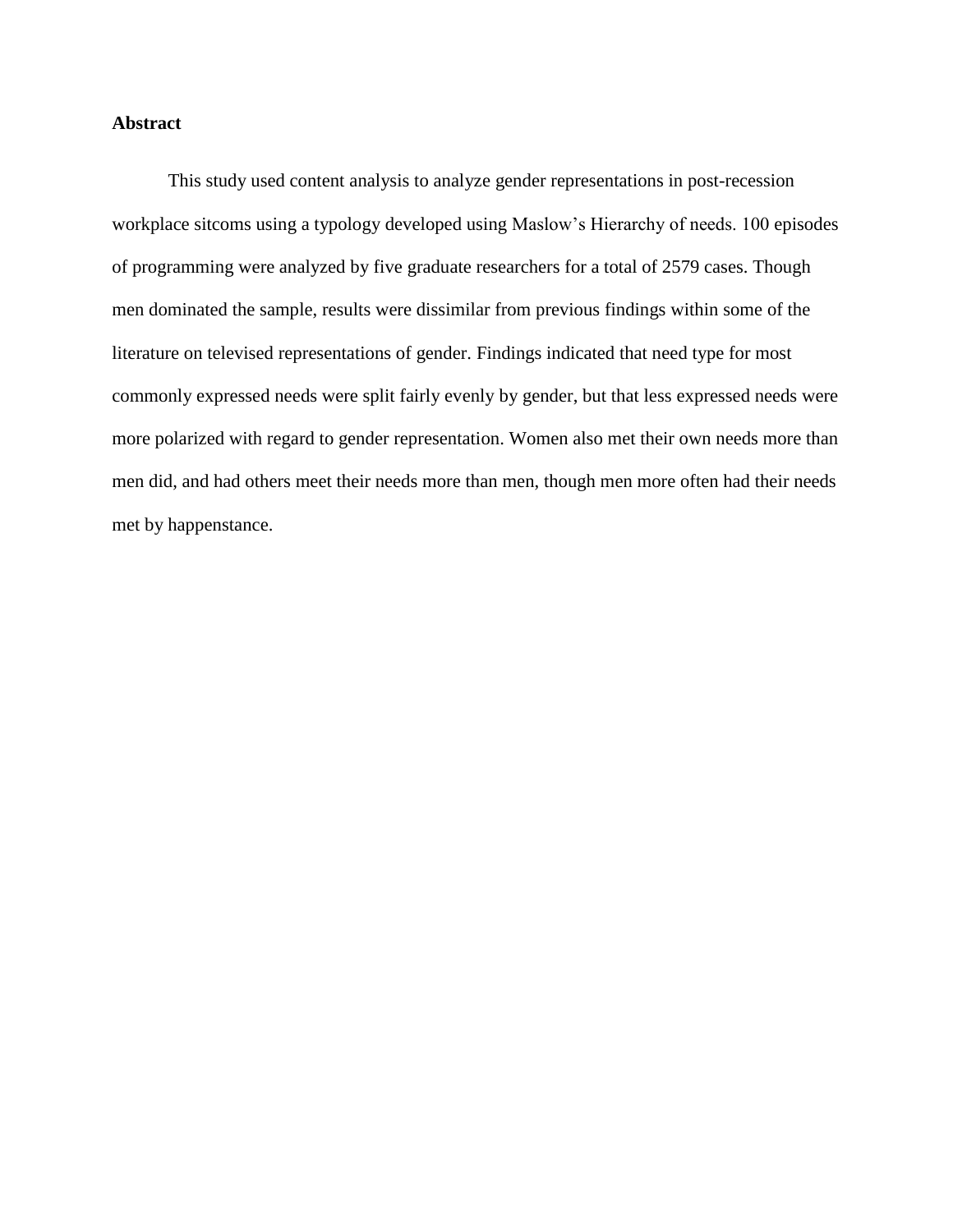#### **Acknowledgements**

Thanks to the team of graduate coders, Reis Marzana, Gene Nelson, Katie Russel, and Betty Wang, who undertook a semester of learning the codebook, fine-tuning definitions, and putting in the countless hours necessary to collect this data. This would not have been possible without you.

Special thanks to the University of Arkansas faculty, to Dr. Stephanie Schulte and Dr. Kasey L. Walker, my committee members, who offered support and encouragement throughout this process. And special thanks to Ron Warren, my thesis director, who gave outstanding guidance, invaluable insights, and unwavering confidence throughout this process. You have given me a better model for producing meaningful, forward-thinking research than I could ever have hoped for.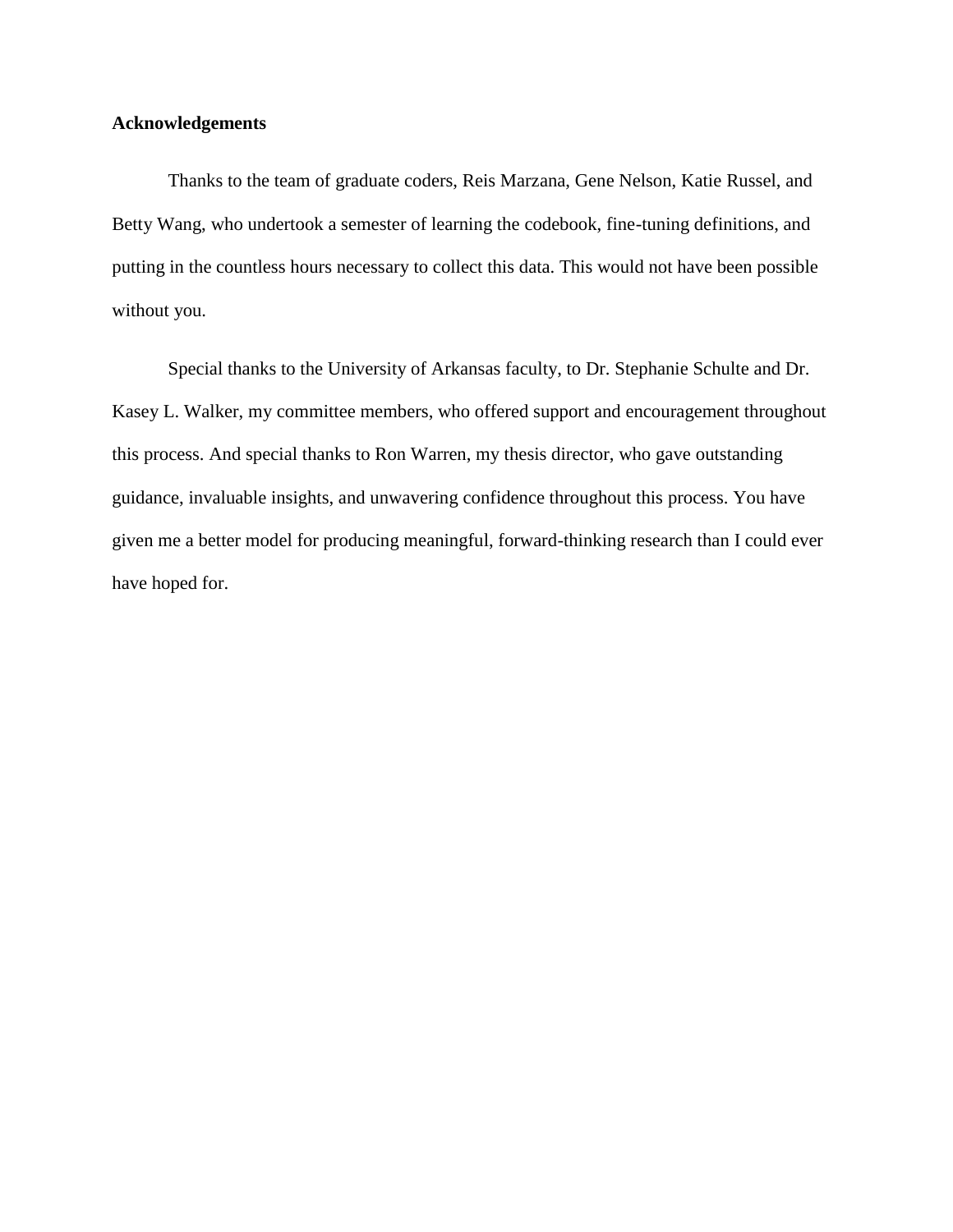# **Dedication**

This work is dedicated to the persons mentioned above; to the faculty of the Communication department of the University of Arkansas, to my committee members, and thesis director, as well as to my graduate cohort, all of whom were my second family during graduate school.

And to my parents, who supported my decision to pursue graduate study, and who believed in me when I needed it the most.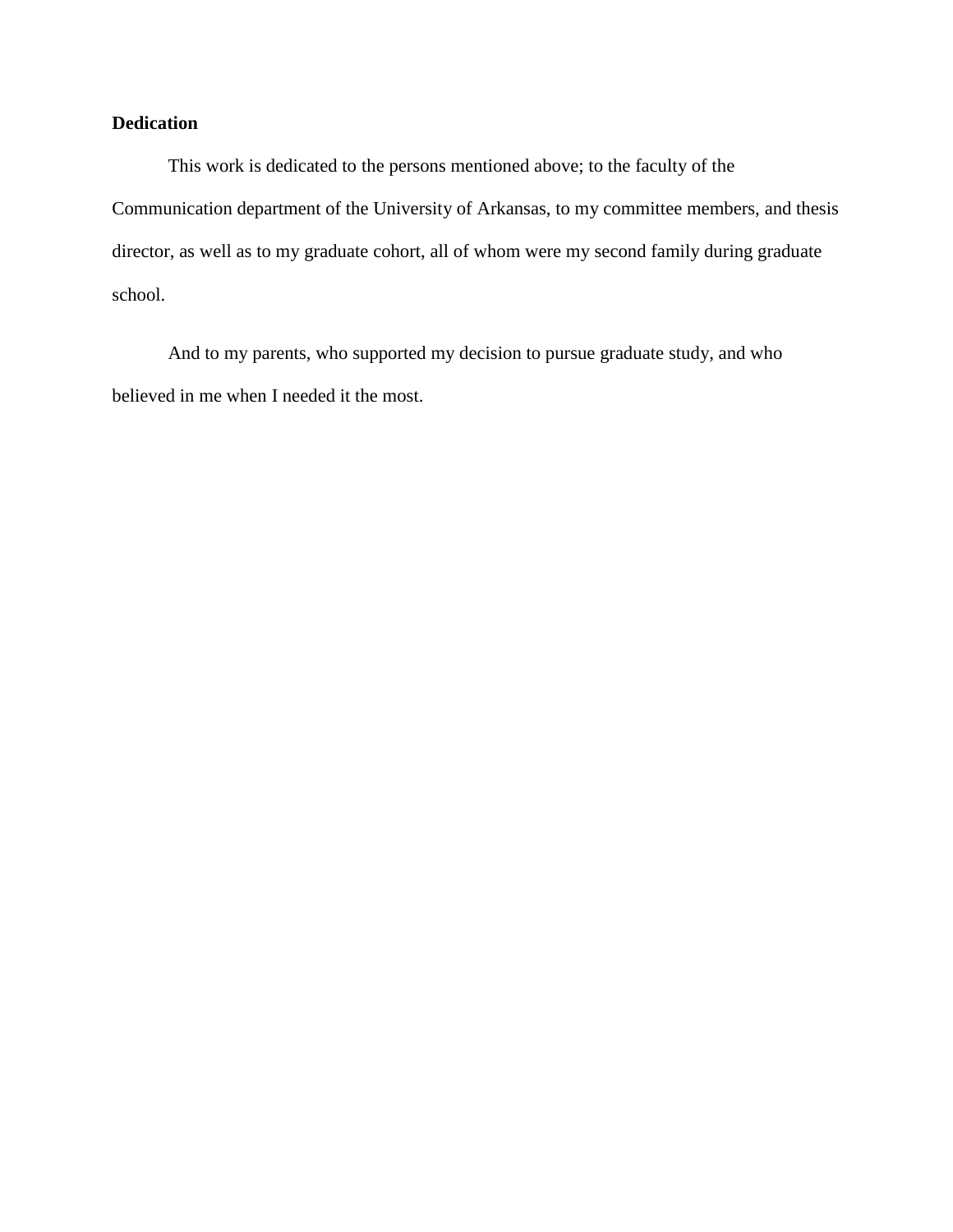# **Table of Contents**

| $\Pi$ . |  |
|---------|--|
| III.    |  |
|         |  |
|         |  |
|         |  |
|         |  |
|         |  |
|         |  |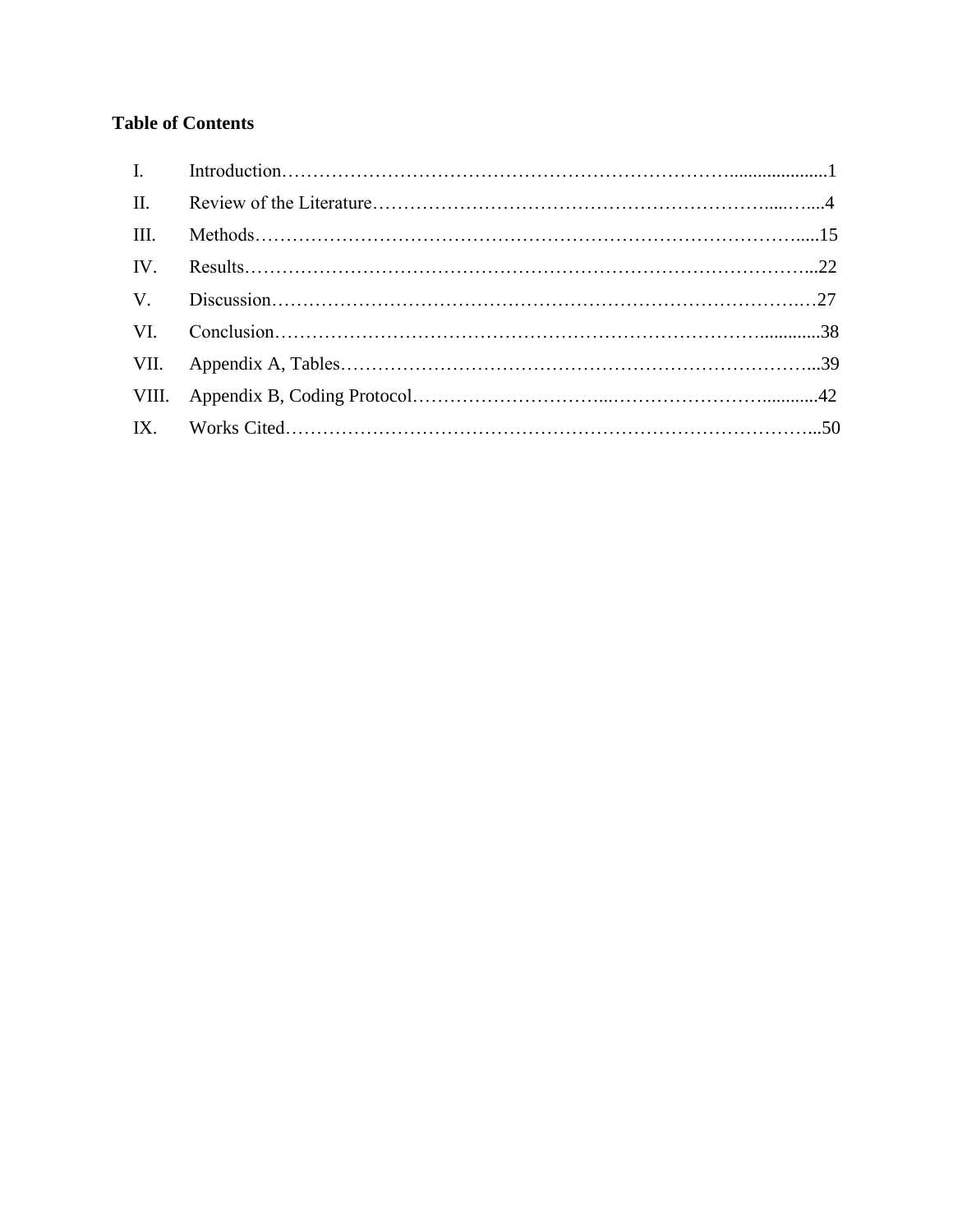#### **Introduction**

Since the economic downturn in the United States at the end of 2007, issues of employment and job security have become pressing. The Bureau of Labor Statistics (2013) reports that an estimated 11.7 million people were unemployed with an additional 7.6 million individuals categorized as "involuntary part-time" bringing the total number of unemployed or underemployed persons during the economic recession to 19.3 million. With an increased need to secure steady income, many job seekers are accepting positions that are classified beneath their acquired level of education or experience (Sum & Khatiwada, 2010). Younger workers are more likely than older, more established workers to hold multiple jobs and usually do so for financial reasons, such as paying bills or managing debt, as opposed to the procurement of additional expertise in a new field (Hipple, 2010). Just over 3,000 mass layoff actions were taken in February of 2009 which is estimated to have affected a little over 320,000 workers (Spotlight on Statistics, 2012).

For those employed or soon to be employed, demands are high. It is conceivable that for many workers, certain factors that contribute to a healthy quality of life, such as stress management, personal health, interpersonal relationships, and pursuit of higher-status jobs may be sacrificed in exchange for higher job security. As employees feel they have less control over economic factors that affect their livelihood, they may feel pressure to sacrifice certain standards regarding their quality of life – sacrifices which they might not make in a more vibrant hiring economy. One survey (Despite some bright spots, 2010) indicated that 62% of respondents reported feeling less secure in their jobs since the recession began and 37% felt more negatively about their job than before the economic downturn in late 2007. The same survey reported that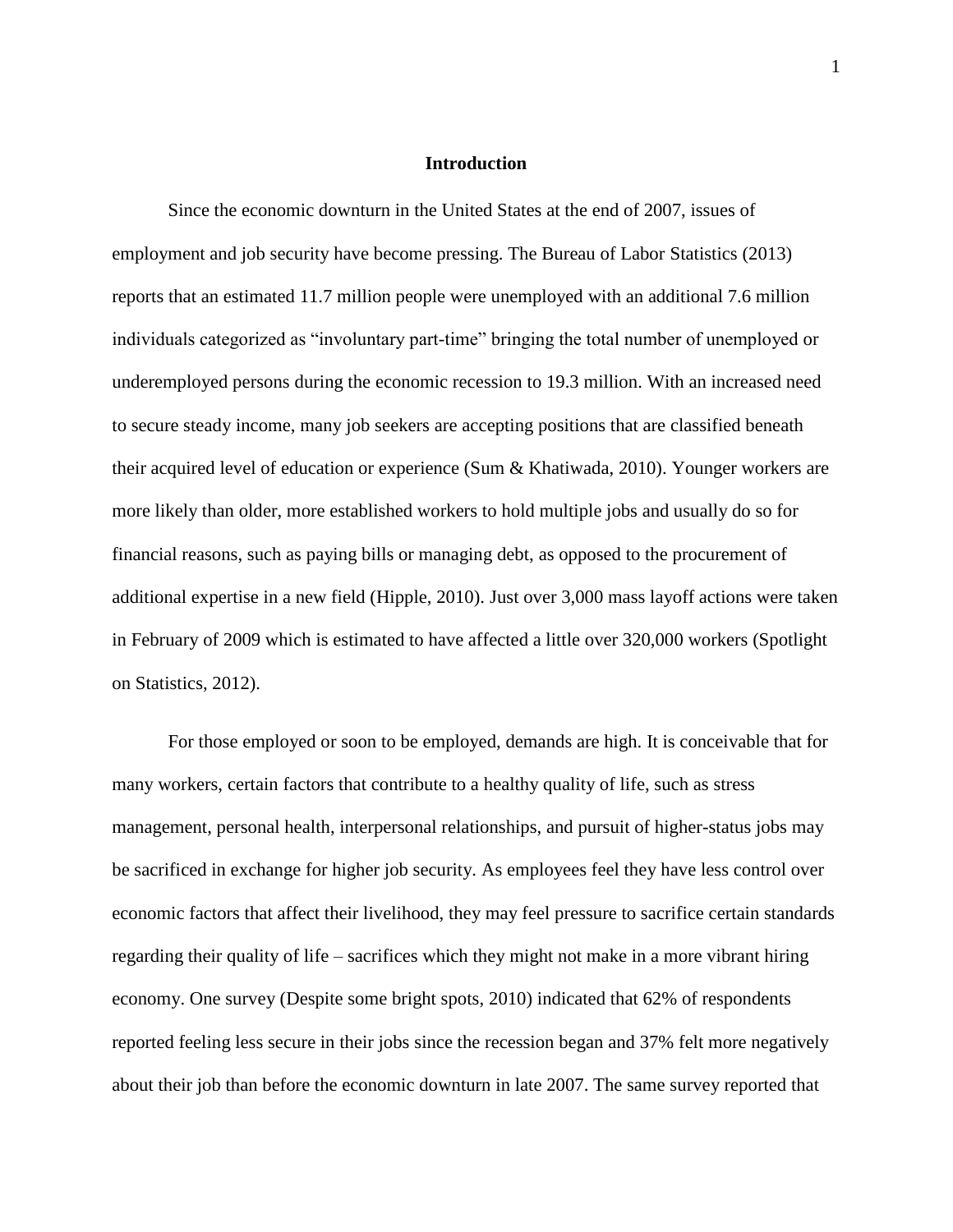though 57% of respondents stated they have had to assume additional job responsibilities as a result of company layoffs, 93% say that they did not receive a pay raise, and 53% indicated that they felt their job negatively affected their health.

For new workers and those soon to be hired, the media may act as a lens through which to view the social and economic climate. With limited first-hand experience of the workforce, younger persons may garner some expectations about the rules and norms of the workforce from televised representations (Bandura, 2001b; Morgan, Shanahan & Signiorelli, 2009). Some researchers have noted that viewers who are unfamiliar with a given body of knowledge may obtain information that informs and enforces their opinion from entertainment media and that viewers often select media choices that, to some extent, are in line with their beliefs (Hmielowski, Holbert, & Lee, 2011; Xenos, Moy, & Becker, 2009). Additionally, viewers tend to select program types that manage moods, indicating that media choices may arise as part of a desire to cope with factors they feel are beyond their control. Findings in this research indicate that stressful moods may be managed with comedy viewing (Anderson, Collins, Schmidt & Jacobvits, 1996).

Situation comedies, which have typically been high in viewership among young adults, pair humor with various real-life scenarios and provide a comedic context for the everyday. While studies of humor in real-world workplace scenarios have found that humor can be used to increase inclusion and sense-making (Tracy, Myers, & Scott, 2006), it has also been theorized that humor can minimize critical processing of themes and elements in media messages (Young, 2008). A large body of economic and sociological research has examined gender variation within the workforce, and media scholars continue to find inequitable portrayals of gender in the media. However, there remains a dearth of research regarding gender representations on television with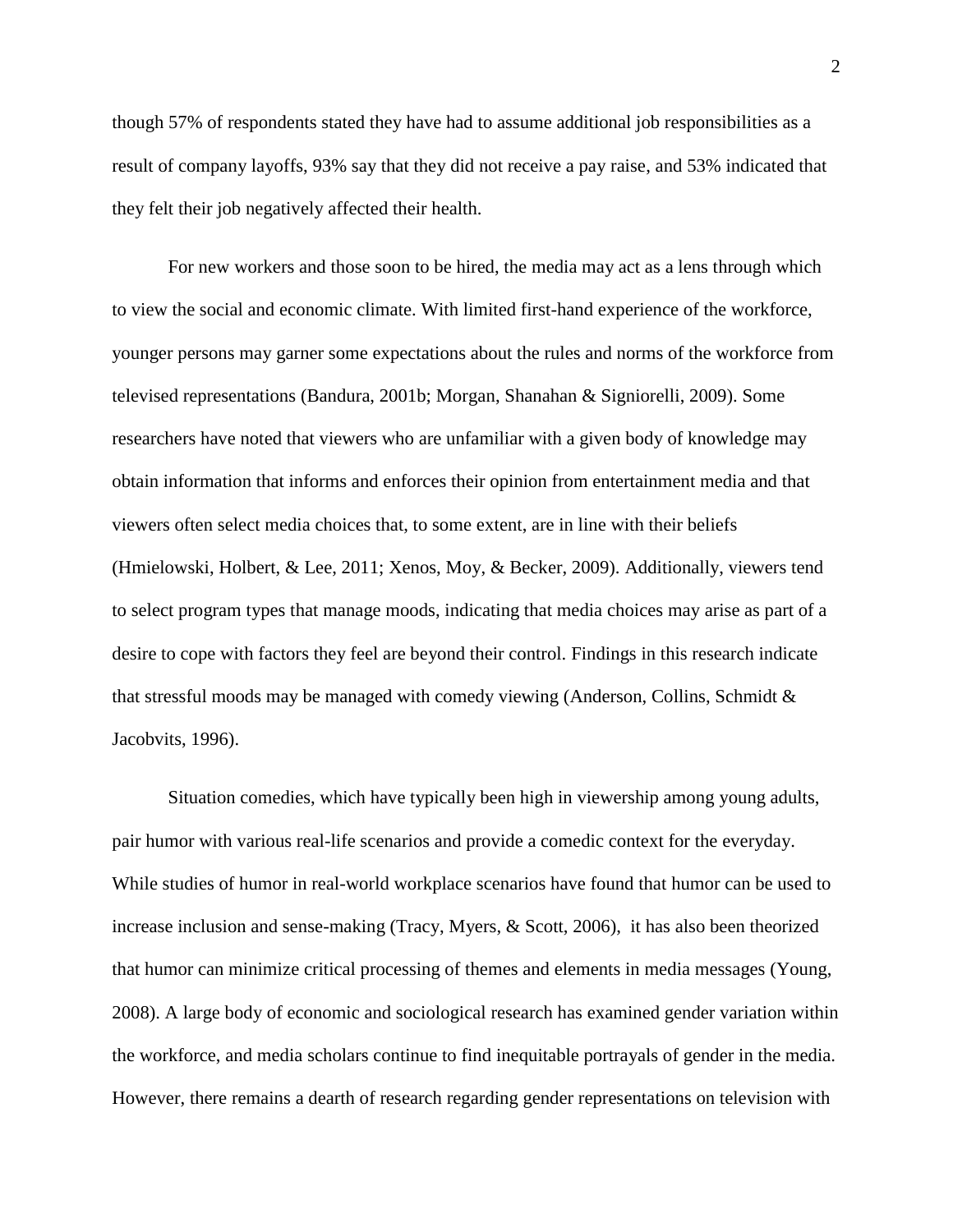regard to humorous workplace environments. The compounding factors of the economic recession, uncertain work environments for emergent high school and college graduates, and inequitable media portrayals of gender on television have set the stage for an analysis of media messages directed to young people regarding humorous depictions of the workforce.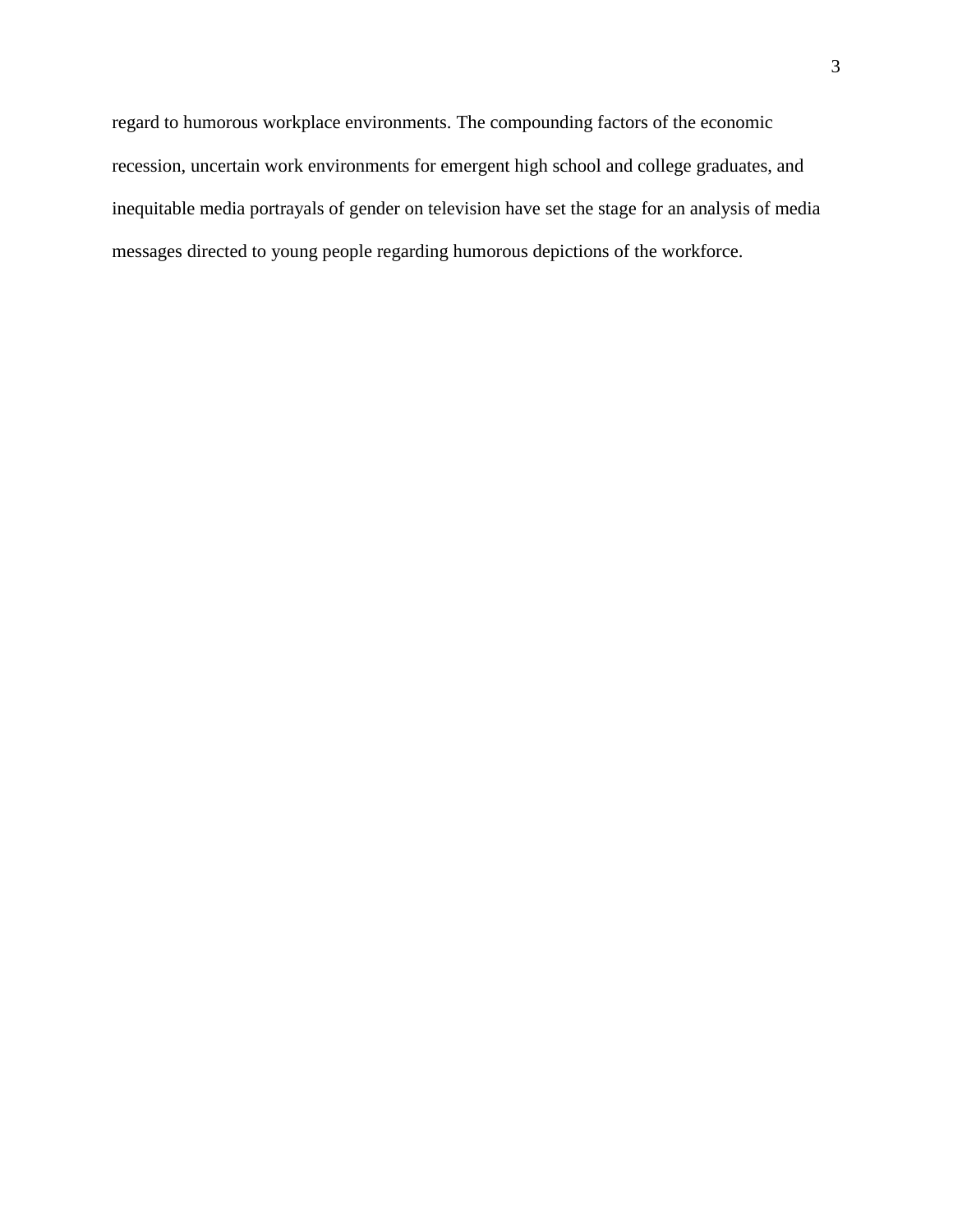#### **Review of the Literature**

With the rise of the women's labor movement in the early 1900's, the experiences of and perceptions about women in the US labor force have come under scrutiny. Researchers have examined long held stereotypes concerning women in the workforce in order to better determine the pervasiveness of such beliefs (Carli & Eagly, 2001; Conway, Pizzamiglio, & Mount, 1996; Eagly & Steffen, 1984; Geller & Hobfall, 1994; Heilman, 2000). Eagly and Steffen (1984) found that women were perceived as being more communal as employees and men as being more agentic (or empowered to affect change). This perception among their participants arose because of perceived social roles of men and women rather than misconceptions of inherent differences between the sexes. This indicates that stereotypes become reinforced by observed relations of social roles and that different sexes may adhere to roles they feel they are expected to fulfill (Eagly & Steffen, 1984). Some business management researchers have posited that as the pool of qualified female applicants grows larger, more women will assume jobs in upper management at the top of the pay scale (Forbes, Piercy & Hayes, 1988) and that women intrinsically do not possess characteristics required for higher-paying managerial jobs, citing the fact that they often sacrifice their own advancement for the sake of maintaining harmony within the community and tend to defer more to what others think (Fueur, 1988).

By this logic, it follows that the perception of women as less agentic in the workplace would be more pervasive during decades when there were fewer women working (such as the 1980's), and a surge of women into the pool of total employees in recent decades would likely increase the amount of represented characteristics (communal, or seeking harmony with others over one's own advancement, and individually agentic) within the female labor force. This view posits that as more women become qualified for and assume upper management and leadership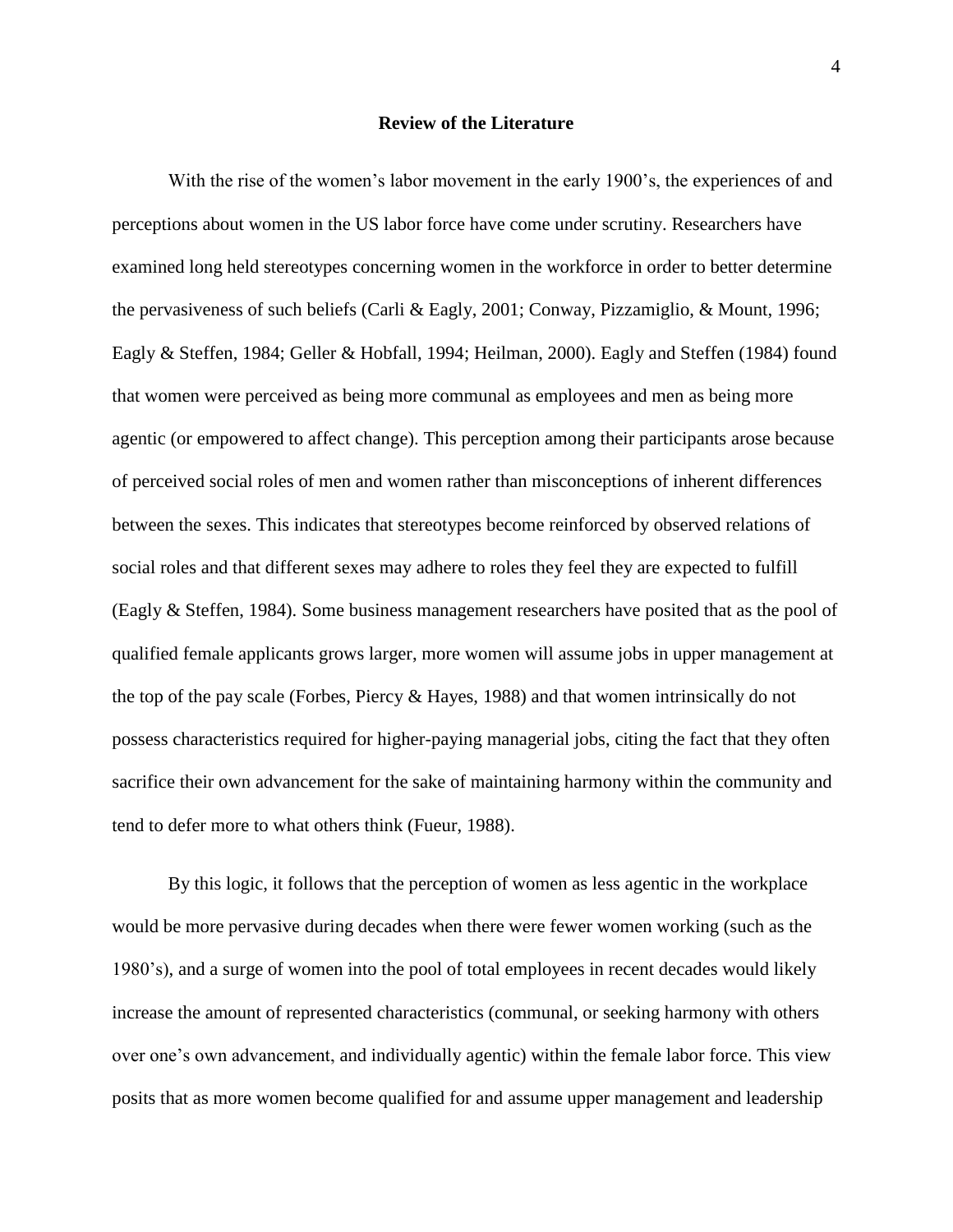positions, these stereotypes will diminish and foster new perceptions of female employees. However, while the number of working men and women has almost equalized, and while many women of equal education and experience are working in industries that have typically been comprised primarily of male workers, a pay gap remains (Boraas & Rodgers, 2003; Weinberg, 2007). In light of this information, it seems pertinent to examine many factors that contribute to expectations of the workplace in addition to education and experience, and one way in which an individual might develop perceptions about work is through media use.

#### **Gender Stereotypes, Workplace, and Comedy Programming**

Mass media studies (Elesmar, Hasegawa, & Brain, 1999; Ganahl, Prinsen, & Netzley, 2003, Greenberg, 1980; Lauzen & Dozier, 1999; McNeil, 1975) have often found inequitable portrayals of women and men in media. In a content analysis of TV shows, Glascock (2001) found that 40% of main characters were female; and Lauzen, Dozier and Cleveland (2006) found that only 38% of speaking characters on scripted television shows were female. Researchers have consistently found that women on prime time television are younger than their male counterparts (Davis, 1990; Elesmar, Hasegawa & Brain, 1999; Glascock; Lauzen, Dozier and Reyes, 2007; Signorielli, 1989), frequently portrayed as underweight (Fouts & Burggraf, 2000), more likely than men to be dressed provocatively, more likely than men to be portrayed as being married (where men have indeterminate marital status or are depicted as single) (Glascock), and more likely to be depicted as parents (McNeil, 1975).

Given these overall findings, it is unsurprising that women are also portrayed differently than men in the televised workplace. Signorielli and Bacue (1999), in an analysis of three decades of dramatic programming, found that women were more likely to be shown working in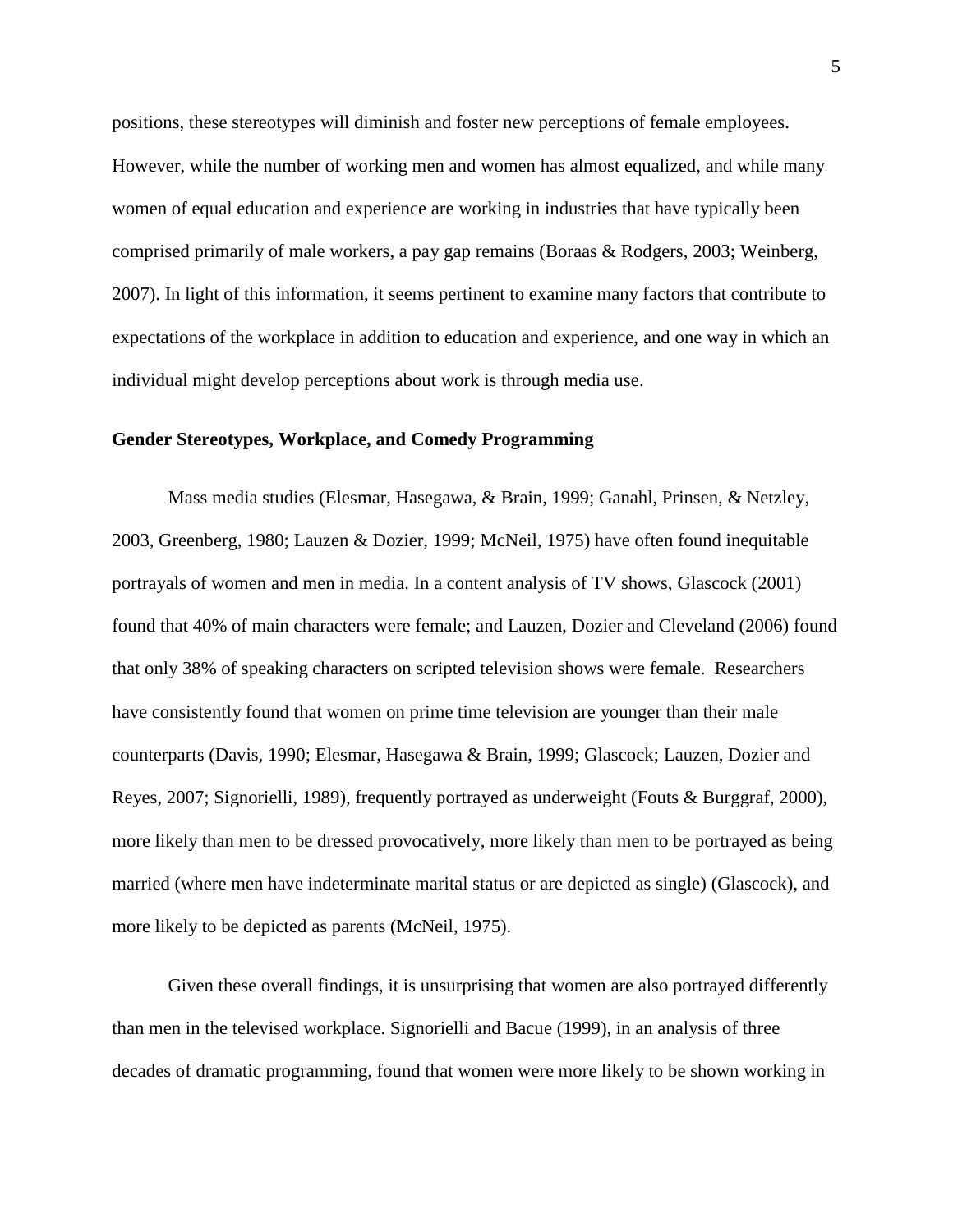the later decade of their analysis, and that job prestige for women had increased over time. This indicated a trend toward more positive televised models of working women. However, increased exposure does not always mean equitable portrayals. More recent accounts have found that women were less likely to be identified as either working or not working than men (Glascock, 2001; Signorielli, 2009). Men were more likely to be portrayed as bosses (Glascock, 2001; McNeil, 1975), and were also more likely to be employed in positions with higher income brackets than their female counterparts. Glascock (2001) also found that the job breakdown of characters (outside of depictions of law enforcement) was highly gendered. Men were more likely to be depicted as doctors, lawyers and judges and women as waitresses, nurses and secretaries. Further, women on television were often portrayed in interpersonal roles, while men were shown in work-related roles (Lauzen, Dozier and Horan, 2008). Conversely, women were portrayed as less inept than men in performing household related chores in humorous commercials, which could be interpreted as a reinforcement of stereotypical gender roles and competencies in the home versus the workplace (Scharrer, et. al, 2009). Ultimately, the concern that scholars have in light of this information is that limited portrayals of women as leaders may provide few scripts of successful, agentic women with whom viewers can identify (McNeil, 1975; Signiorelli, 2009) . Only through action does an individual exercise their right to improve their surroundings and subsequent quality of life.

#### **An Agentic Perspective on Quality of Life**

Quality of life, as a concept, has a diverse history. It is primarily used for either macroeconomic analyses of populations to inform policy (Hicks, Tinkler & Allin,; Kroll & Delhey; Pissourios), or as a means of assessing the success of physical or mental health interventions (Gill & Feinstein, 1994). In the former sense, what determines a population's quality of life is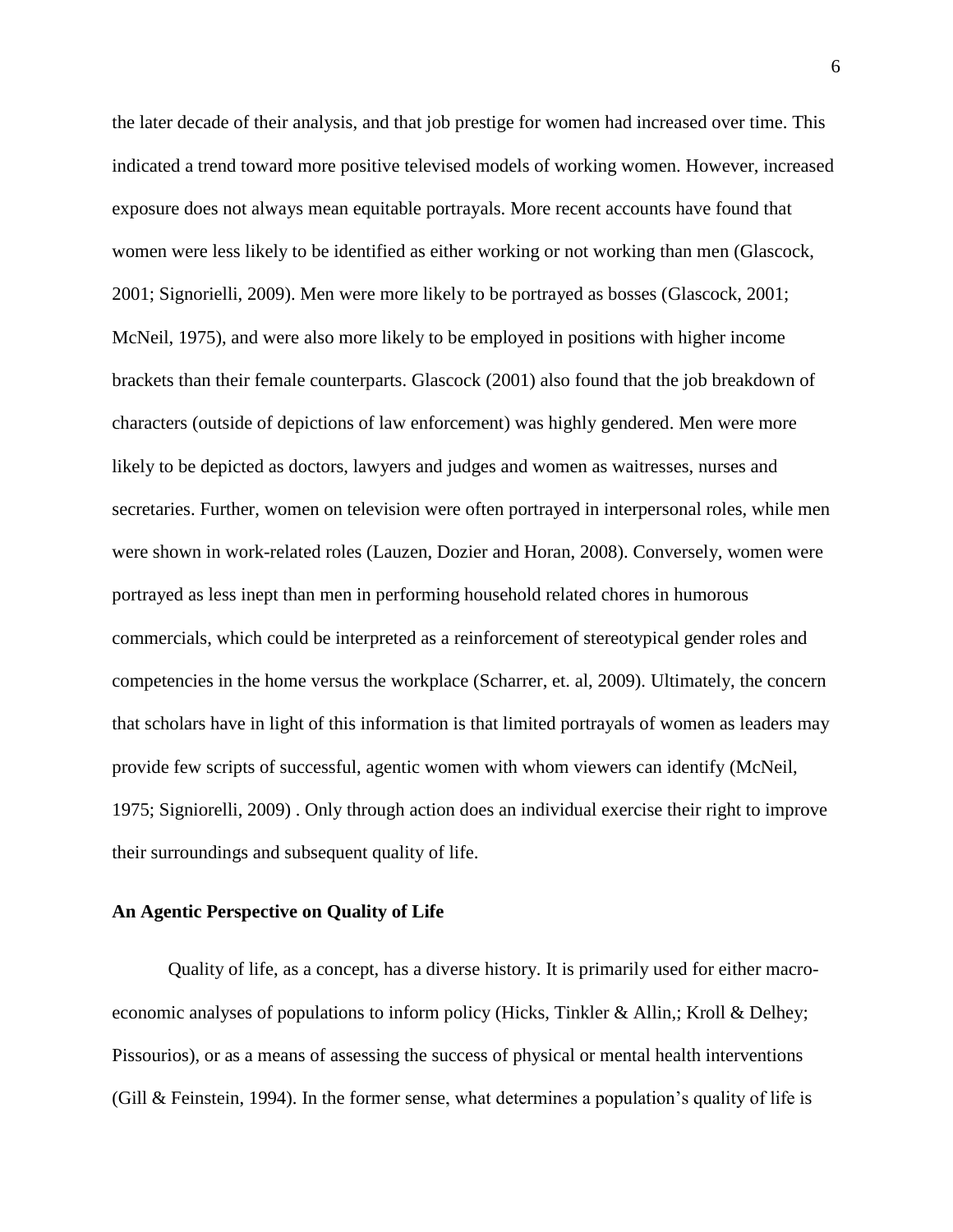assessed by factors such as availability of raw resources (such as food and shelter) and overall health of a population. In the latter sense, quality of life is determined primarily by an individual's self-report concerning factors such as how happy they feel and how much agency they feel they have in their recovery or self-improvement. A central theme is that both definitions have a vested interest in the individual's level of agency, both perceived and material. Agency is a central component to this discussion of quality of life and it relates to an individual's ability to enact change or affect their surroundings. It is the perception and reality of agency that allows an individual to improve their condition when those conditions are unsafe or inequitable. In order to understand how factors contributing to quality of life intersect in the workplace and in agentic action, we can examine recent theories that attempt to define and categorize the concept.

Diener and Suh (1997) outline three perspectives in research on "quality of life" that attempt to elucidate this term. The first perspective is largely reliant on examination of cultural norms as defined by religious, philosophical or other type of systems. In this sense, what one perceives to be a high quality of life, such as the number and quality of material goods, would be determinant upon dominant cultural influences that set normative expectations for the individual. The second perspective is based on the rationale that each person has unique preferences and that quality of life for that individual is determined upon adhering to those preferences. It posits that people will, within the best of their abilities, select products and lifestyles that are in order with these preferences and that their satisfaction is predicated upon individual differences and selection in line with those differences. The third perspective on the concept of quality of life focuses on the experiences of the individual. If one perceives that her/his quality of life is good, it is. From these three perspectives, two types of measurement for quality of life have emerged: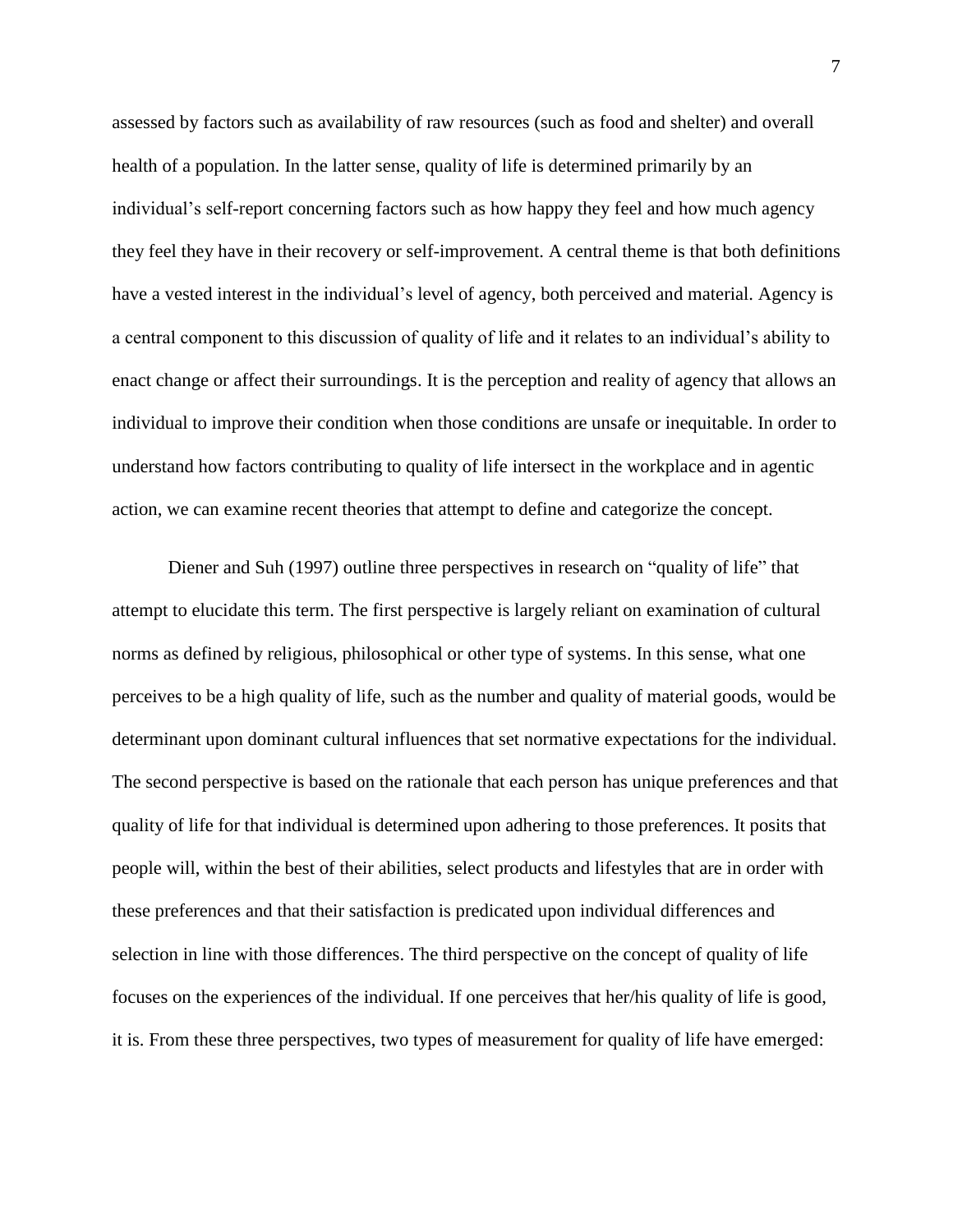one looks at social factors pertaining to socioeconomic resources and available choices, and the other to subjective or self-report measures of wellbeing.

Agency is a central concept in literature on behavior and social roles within the workplace, as well as in quality of life studies. Agency refers to an individual's ability to alter their surroundings and is believed to "address the issue of what it means to be human" (Bandura, 2001a, p.6). The concept is crucial to the ways in which a person interacts with her/his surroundings. The ability to affect change determines how and why an individual makes the choices he or she makes. Bandura (2001a) outlines four characteristics of agency. The first, intentionality, is a proactive commitment to bringing about future actions via action in the present. The second characteristic, forethought, indicates that the agent perceives future ramifications or outcomes based upon present action choices. The third characteristic, selfreactiveness, refers to the actor's ability to modify behavior, goals, and expectations to adjust for the most desired outcome. Finally, self-reflectiveness indicates an ability to reflect upon new experiences and evaluate values and goals. The notion of agency in Bandura's (1986) work is inextricably tied to the notion of self-efficacy. Self-efficacy refers to an individual's selfperceived ability to affect change within his/her environment. These factors, agency and selfefficacy, are constantly at work within the mind and behavior of the agent. An individual with high material resources to affect change (money, food) will accomplish nothing without believing that they might affect change, for belief in expected future consequence is what motivates a person to do anything, even minute tasks.(Bandura, 1986, 2000a).

From an agentic perspective, given that the actor has the mental facilities to react and reflect, we can presume that a social actor (or, in the case of television, a character) will also respond to needs based on an expectation of those needs to be met or denied. In order to assess

8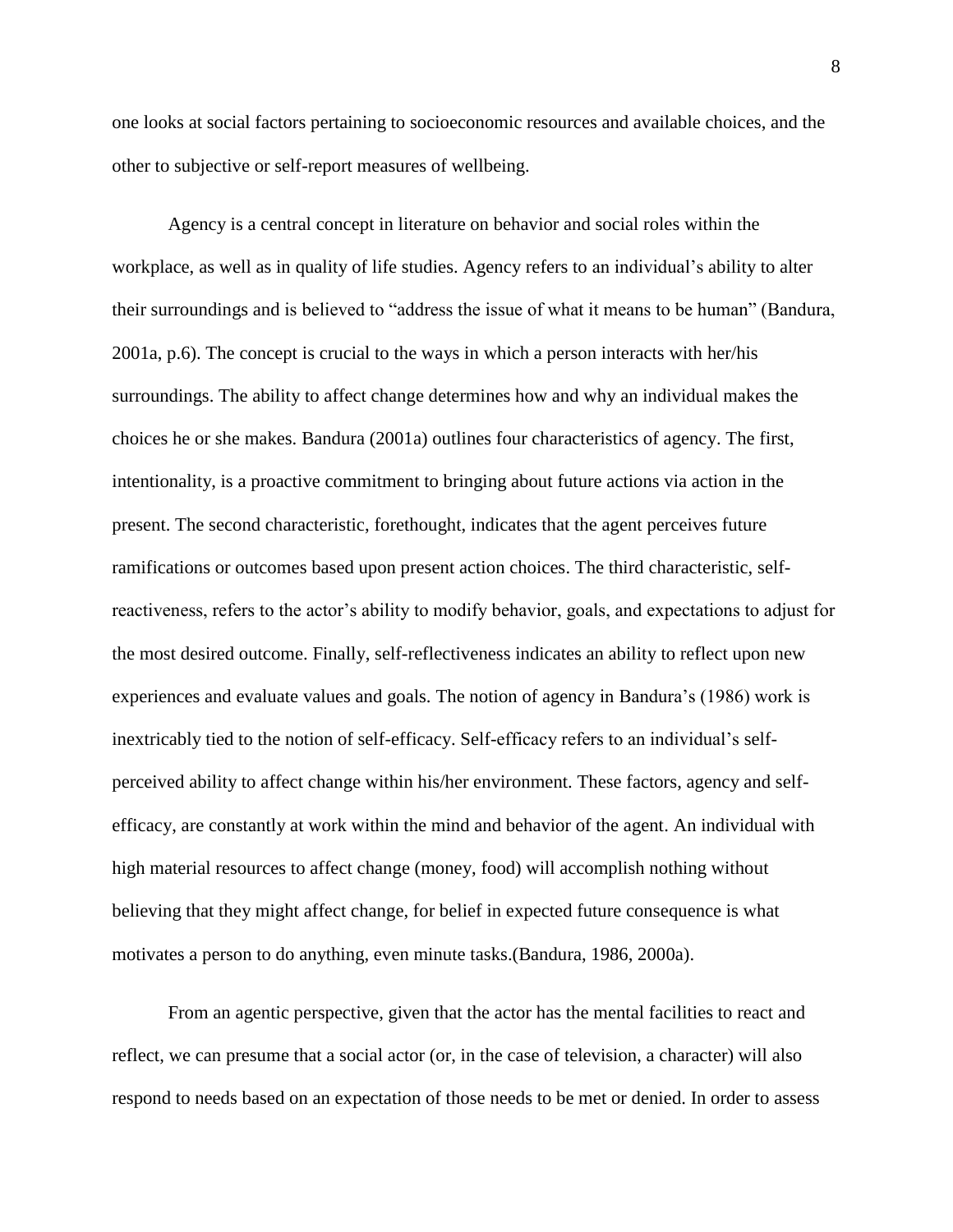whether a character expresses a presence or absence of a perceived need, we can utilize Maslow's (1958) hierarchy of needs, which outlines five subsets of types of needs an individual may wish to fill. These are: a) physiological needs, which relate to the effective internal workings of the individual (the maintaining of body temperature, chemical balance, nutritional balance, and adequate sleep for the brain to function); b) safety needs, which relate to a person's perceived safety (either physical or emotional); c) affiliatory needs, which refer to a person's desire to have close relationships as well as feel a connection to a larger group such as a society or a subgroup such as with coworkers; d) esteem needs, which encompass both the desire to feel competent and the need to receive recognition from others; and e) self-actualization needs, which encompass an individual's desire to achieve their fullest potential.

Maslow asserts that these needs are fluid and do not necessarily occur in a given order, but rather that some needs will take precedence over others in different situations. Individuals may be preoccupied in the early stages of their working careers with needs such as earning rent to avoid frigid temperatures (a physiological need), adequately performing tasks (an esteem need), and fostering social bonds with coworkers (an affiliatory need). Over time, though, these needs are subject to change as the individual triages them and moves on to new obstacles (for example, the need for self-actualization later in one's career). However, there is an assumption that the satiation of certain needs takes precedence over satisfying other needs at certain times. That is, there will be a hierarchy in demand for needs based on the situation (real or perceived) by the individual.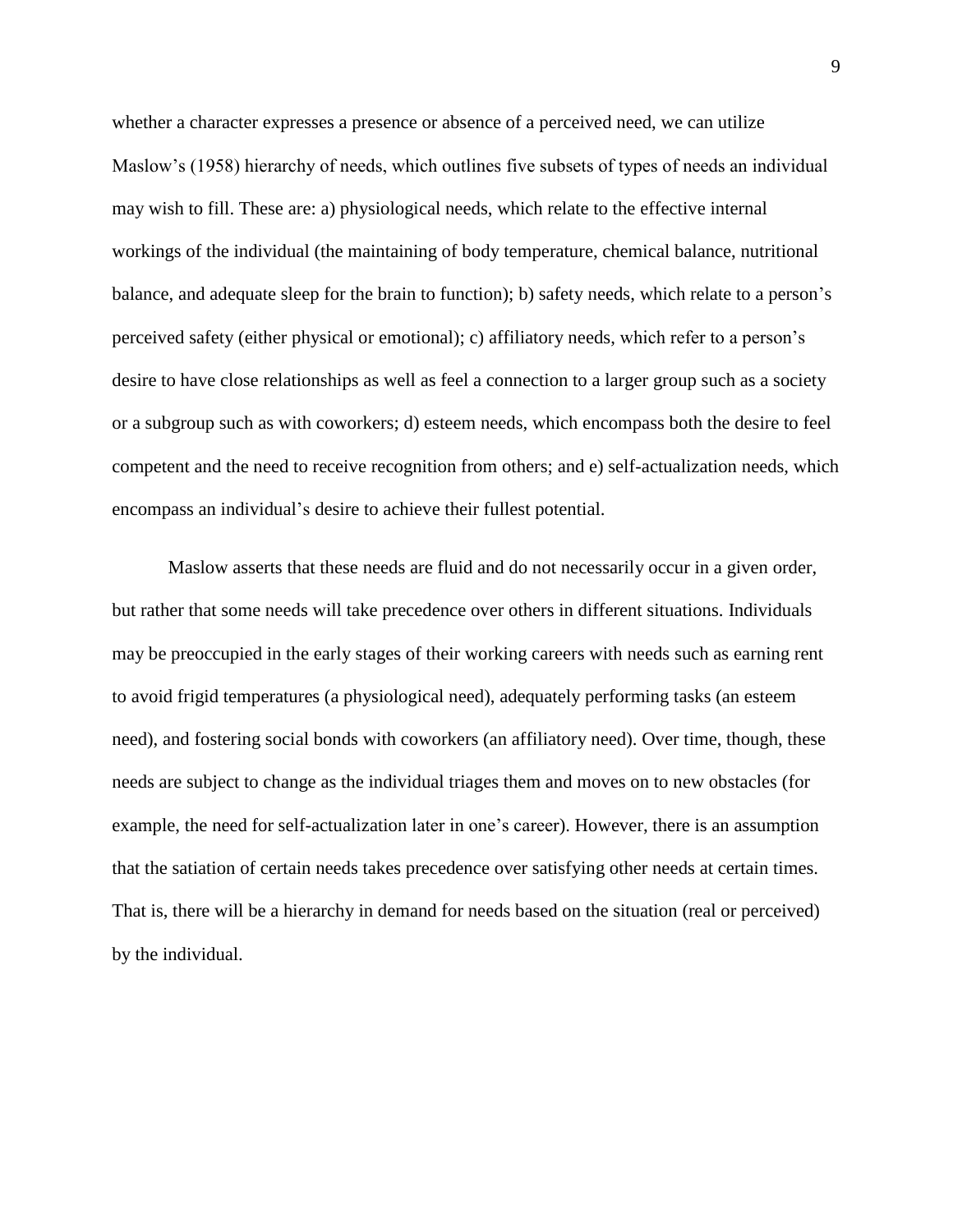#### **Humorous Media Portrayals of Agency & Quality of Life**

Workplace sitcoms, in addition to providing humorous contexts for everyday scenarios, can also act as indicators of changes within American culture and can aid the viewer in understanding the world as it might be. Shows like The *Mary Tyler Moore Show* and *Laverne and Shirley* chronicled changing views about women and labor when cultural norms surrounding the face of the workforce were shifting. Historically, sitcoms have enjoyed high viewership, especially among younger audiences (Albianiak, 2013). Even when sitcoms experience low ratings, networks often depend upon sitcom rebroadcasts to boost viewership. Networks are in the business of garnering and maintaining audiences, and the content they produce is necessarily a function of that goal. The shows they produce will rely on cultural and industry scripts that they believe the largest amount of viewers will tune in for. Even so, examining representations of gender, need type, and agency on workplace sitcoms provides insight into the television landscape that new workers experience. Additionally, we can generalize that viewers will have dealt with needs in their own experiences as Maslow details. While story may rule content production on situation comedies, much of the audience may view content from a need-driven frame of reference, thus adding to the show's audience appeal.

These distinctions of action and self-efficacy are extremely important when conceptualizing women at work and their televised counterparts. Workplace literature has indicated that there are differences between the perceptions of agentic persons and communal persons (Conway, Pizzamiglio & Mount, 1996). Those who are more communal are perceived as less agentic. If social roles that are associated with one gender are increasingly portrayed in one manner and that mode of portrayal is counterintuitive to advancement within the workplace, the employee may be constrained by perceptions of both available action (physical or support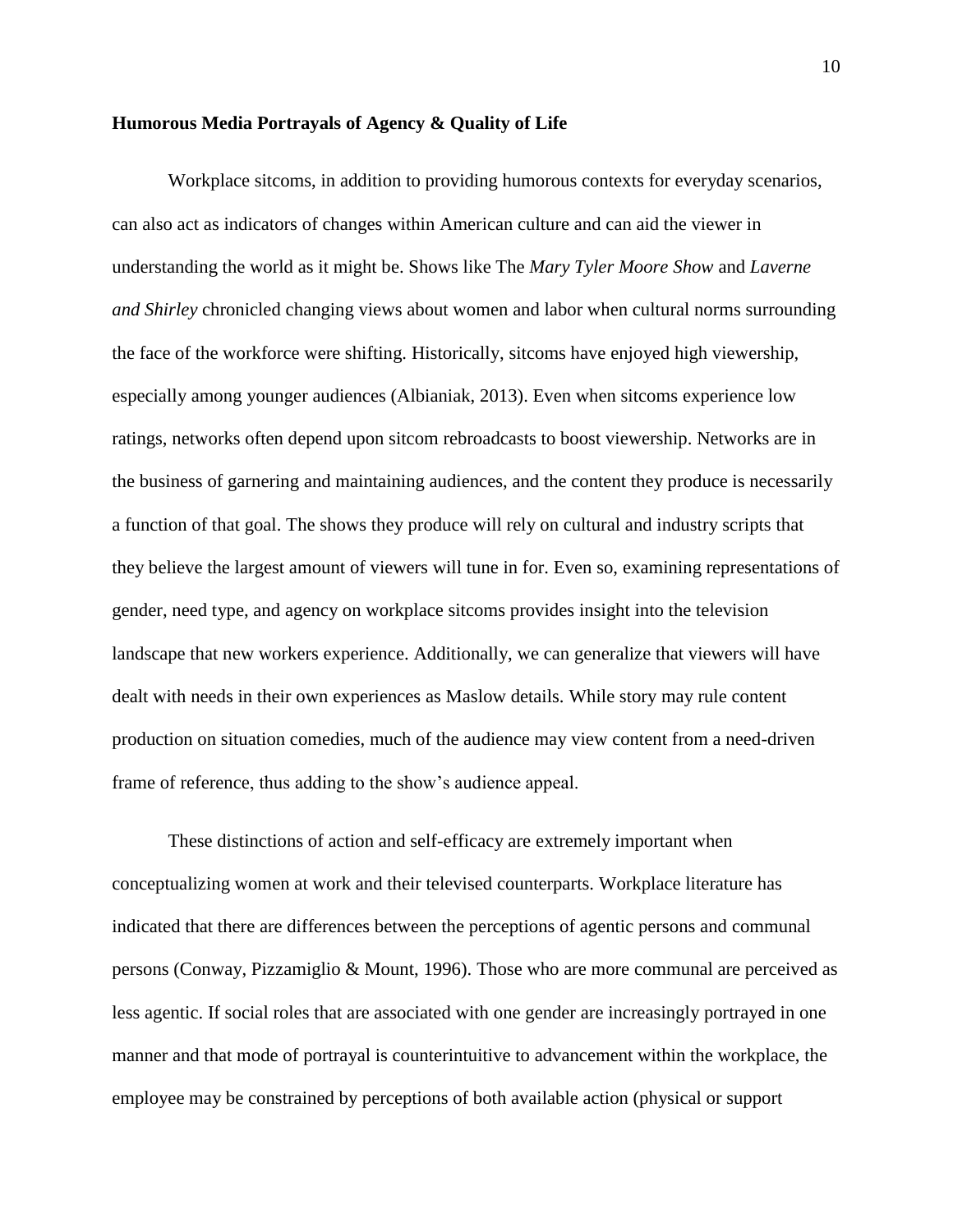resources) as well as personal ability to take action (self-efficacy). In the post-recession economy, as physical resources are, in fact, limited, working women and men face even greater constraints. Given these factors, an analysis of the needs expressed in TV sitcom characters seems timely. Additionally, analyzing the program genre of sitcoms may provide better insights into the emergent workforce, as younger viewers tend to gravitate toward comedy (Mares and Sun, 2010).

This is important because jokes elicit emotional responses from viewers and, to a large degree, it is unclear exactly how such responses alter the ways in which an individual experiences humor. Raskin (1985) asserts that humor relies upon competing scripts that often contradict each other. In this explanation, one situational knowledge set is presented and then undermined by another. This is often accomplished by changing the perspective of the hearer or viewer in order to alter the meaning or implications of the first scenario or information given. Young (2008) further theorizes about the cognitive processing mechanisms that must be utilized when an individual has a humor response. In an attempt to develop a theory-laden explanation of cognitive processing of humor, he posits that processing of comedic messages may undermine argument scrutiny. Previously, processing of humor has been thought of as putting a high cognitive load upon the viewer, and has therefore been conceptualized as a highly active process. Young (2008), however, differentiates between two kinds of processing – processing of competing scripts, or the cognitive activity necessary to understand the joke, versus processing of the argument being presented. Young asserts that the cognitive activity necessary to process the joke will inhibit the activity needed to evaluate the joke's premise. Experimental results confirmed that, when controlling for responses that indicated program enjoyment, argument scrutiny was much lower for humorous messages than non-humorous messages.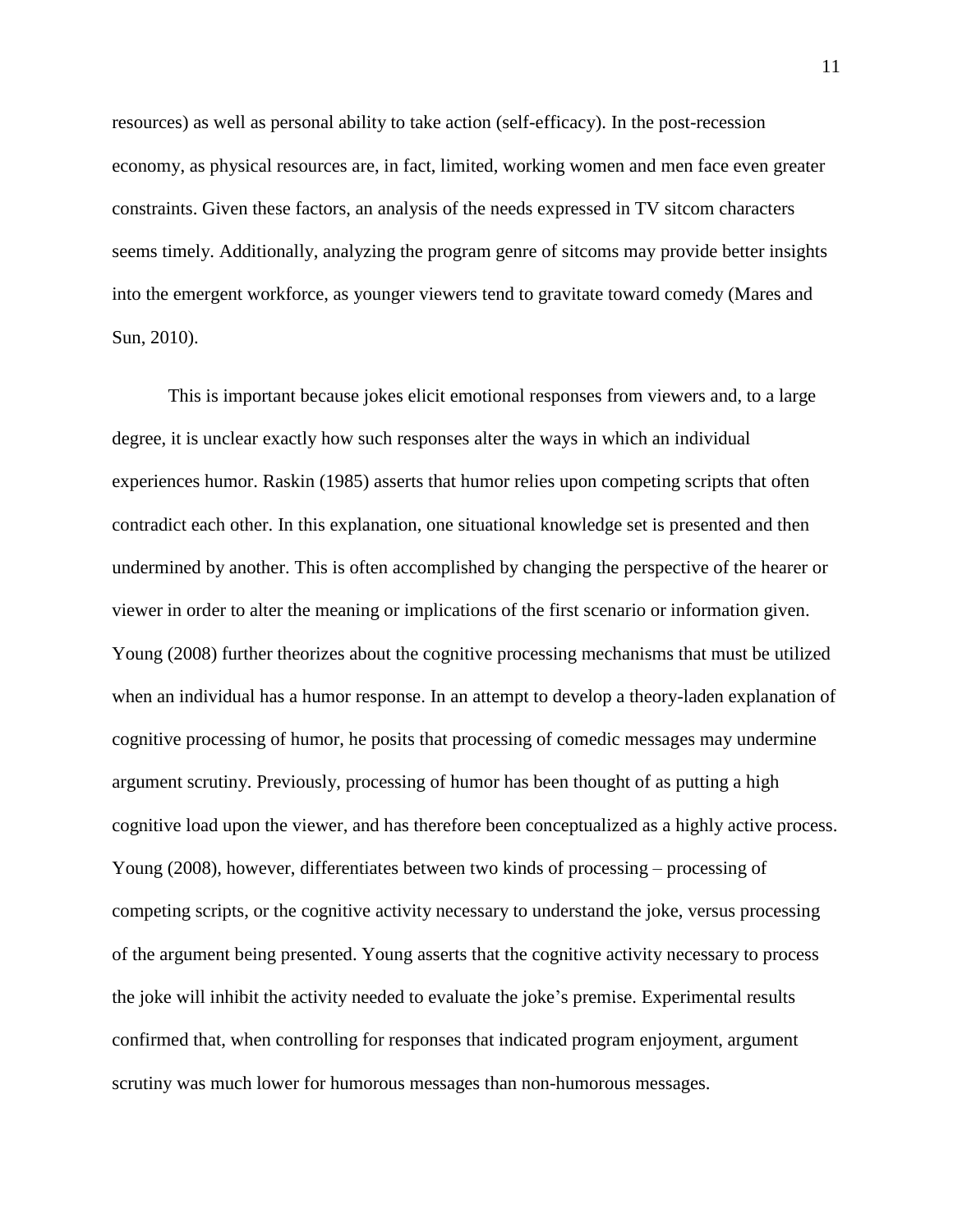In light of this, what role does the situation comedy play in addressing social inequalities? Humorous television has consistently been more receptive to casting women (McNeil, 1975; Glascock, 2001). Comedy programming contained more recurring female roles and allocated more speaking time to female characters than did dramatic programming. However, it has been theorized that this is because women's roles may be less restrictive when material is not meant to be taken seriously (McNeil, 1975). Fouts and Burgraff (2000) found that women in comedies were more likely to be underweight than women in other types of shows. When females were overweight, negative comments regarding their size increased, as did the audience's laughter. This indicates that humor, while producing positive affect in the audience, relies on the juxtaposition of competing scripts ('normal' women vs. 'overweight' or 'nonnormative women') that trivialize larger social issues. In an effort to understand how often sexual harassment (touching, indecent quid-pro-quo offers) and gender harassment (negative comments, looking, sexual references) were perpetuated in workplace sitcoms, Montemurro (2003) analyzed a sample of programming and found that approximately 78 percent of episodes viewed contained an incident of gender harassment in the form of a joke. Montemurro noted that, while gender discrimination in these humorous scenarios may seem less overt than sexual harassing behaviors (such as looks or touching), sexually harassing jokes are much more pervasive than overt discrimination. Given previous findings that indicate comedy may be the genre most frequented by female leads (Glascock, 2001, McNeil, 1975), it seems pertinent to examine how the portrayal of the sexes may differ.

Quality of life can be determined both by the types of needs a character expresses as well as a character's ability to meet those needs. Because it is difficult when using content analysis to examine larger social structures at work within a televised landscape, the expression of needs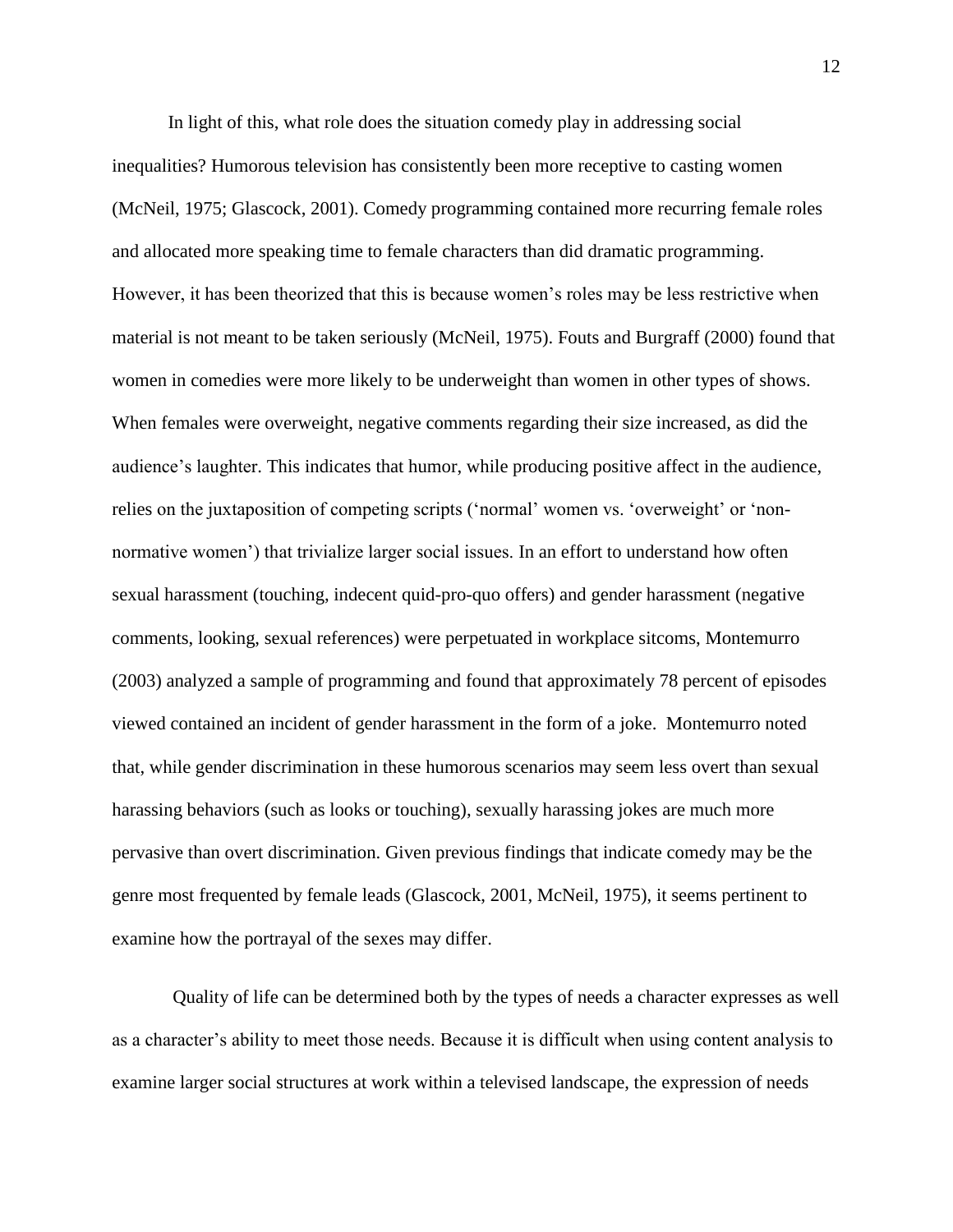provides insight into cultural scripts about what needs are relevant, as well as how the meeting of those needs relates to character agency. While there is no exact hierarchy between how the need is met (a character meeting their own need would not necessarily be more agentic than a character going to a superior to have their need met), this type of analysis affords researchers a chance to examine how different genders attempt to meet their needs on television and if those attempts are successful.

In response to these compounded factors, I executed the following study which examined the link between character gender and quality of life issues in post-recession workplace-based situation comedies. Some of the delimitations of this study were that it provided a starting point for gathering frequencies of need type expressed by characters in workplace sitcoms. This is useful for mass media research because, as social cognitive theory posits, for those with limited experience about a situation, media messages can provide models for behavior and expectations about the situation. Another delimitation of the study was that it provided data about use of humor in relation to need and gender, a production feature that gives insight about what needs are being naturalized in regard to quality of life on television. One limitation of this study is that it did not examine the way in which workers may use humor as for coping and socialization within the workplace (Tracy, Meyers  $& Scott, 2006$ ). The following research questions were asked:

RQ1: Are certain need types expressed more for one gender than another? RQ2: Are certain needs consistently unmet?

RQ2a: If so, do they appear more for one gender over another? RQ3: Is there a relationship between need type and the use of humor?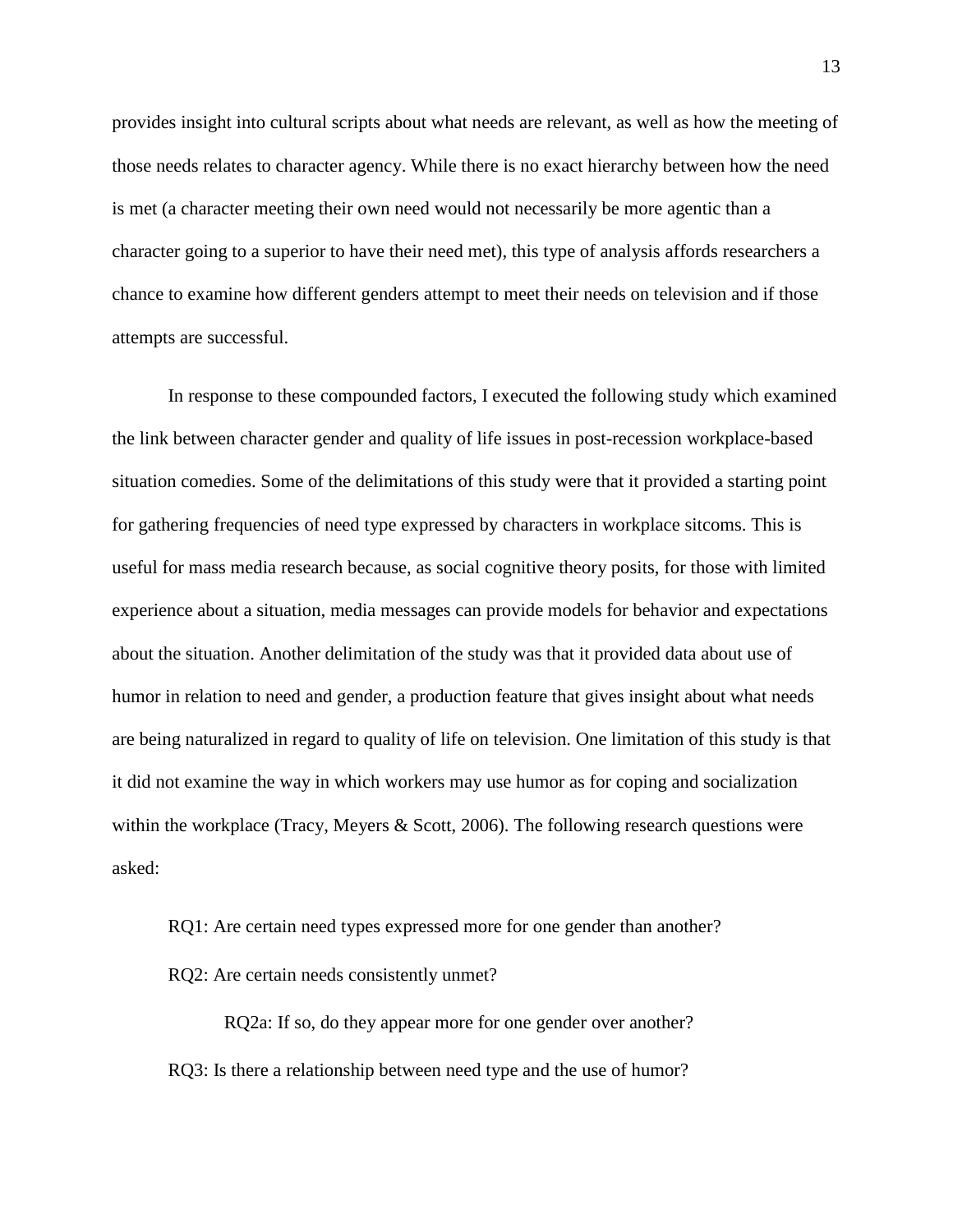RQ4: Are needs met more as a product of happenstance or of agentic action?

RQ5: Is there a relationship between gender of character and use of humor in relation to the expression of needs?

RQ6: Were needs met more by superior more often for one gender than another?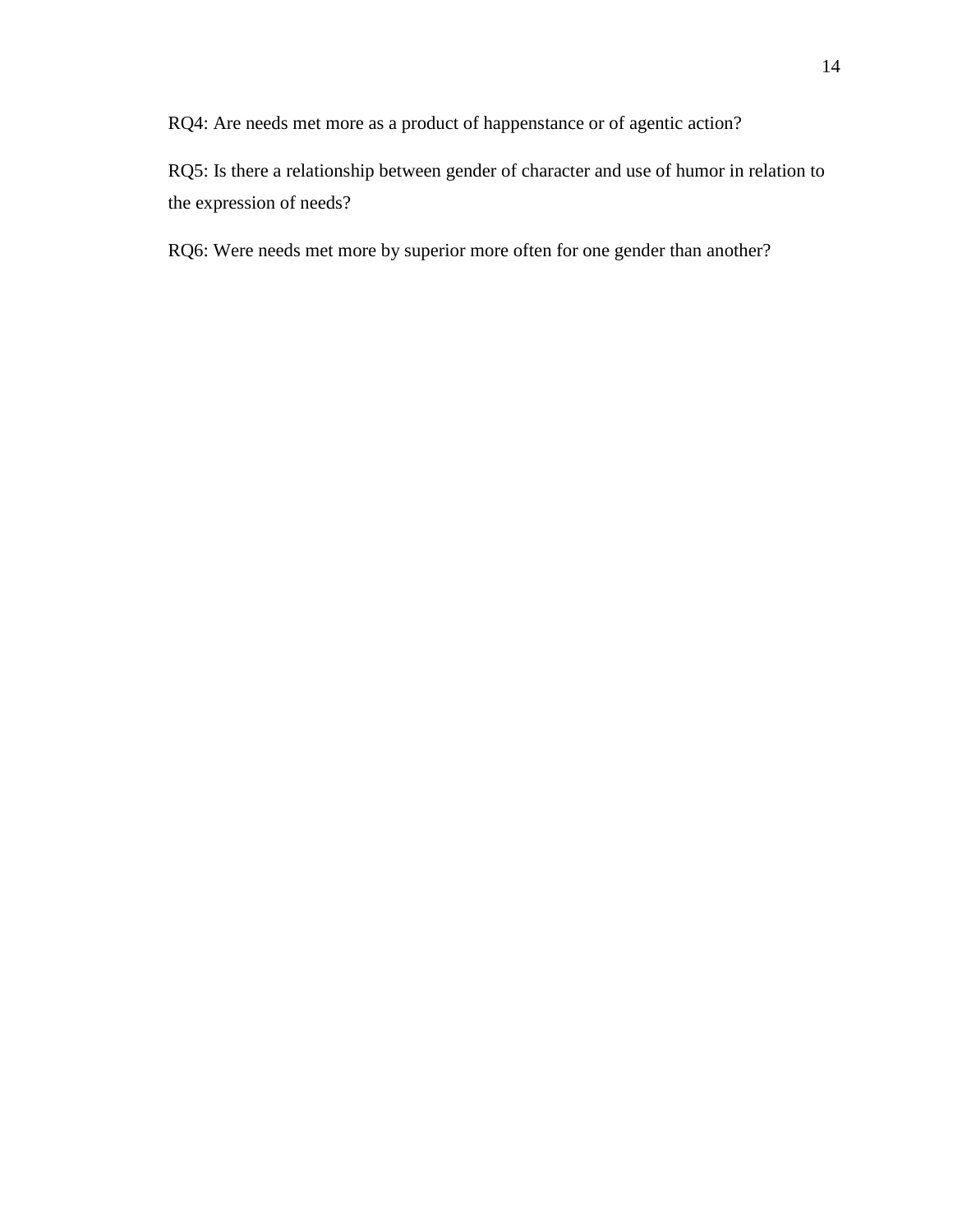#### **Methods**

The purpose of this analysis was to determine agency as it related to quality of life among characters in situation workplace comedies and how humor was used in relation to the expression and fulfillment of those needs. Coders and the researcher investigated quality of life indicators for characters within American workplace related situation comedies defined by parent networks as workplace sitcoms, and that have at least one full season between the years of 2008 and 2012. Attempts at humor were coded when in conjunction with the expression of needs. Coders recorded the manner of needs being met – via affected character agency, help from another character, or happenstance (the phenomena where events unfold in a fortuitous way where the manner of meeting the need is indirect) in order to determine agency in the meeting of needs.

#### **Sample**

Sampling was purposive in determining which programs fit the necessary criteria. In order to locate programs that met the sample criteria, a search was conducted on the open forum site Wikipedia for all sitcoms. While the list may be edited and maintained by members of the general public, utilizing the site as a resource has benefits. The first is that many independent contributors provide the content for the site as opposed to a network aggregator that would only include programs from the host network. Additionally, networks do not provide comprehensive lists of past broadcasts on their websites that are no longer in production. In this regard, utilizing an aggregator site was helpful because contributors are required to link to some external source. Often this source was the programs individual Wikipedia page which was linked to its listing on the Internet Movie Database (IMDB). Shows found to be within the time frame were researched and it was determined whether or not the majority of the show focused on the workplace based on their IMDB descriptions. Shows chosen were 30 Rock (NBC), Parks and Recreation (NBC),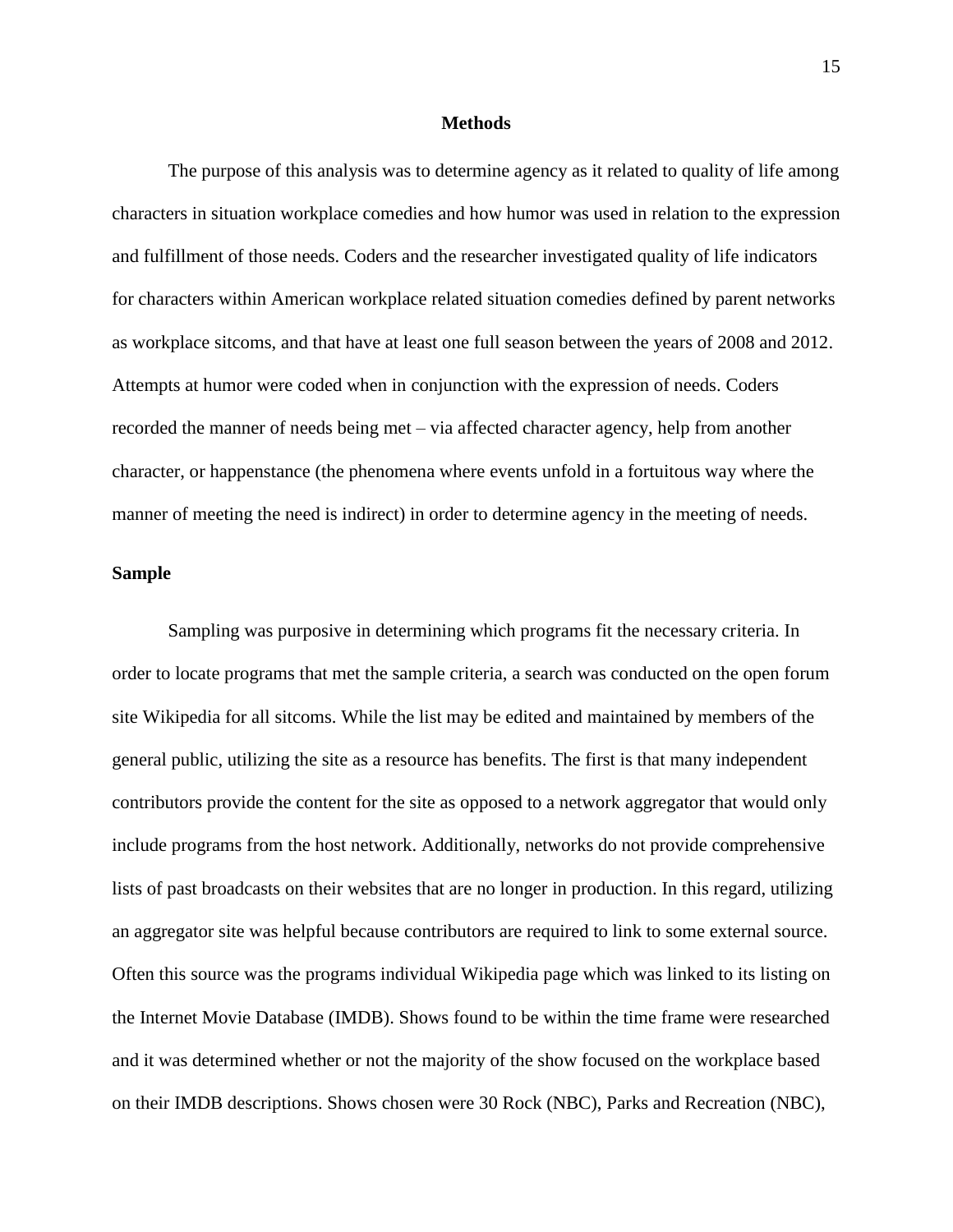The Office (NBC), Better Off Ted (ABC), Reno 911 (Comedy Central), Scrubs (ABC), It's Always Sunny in Philadelphia (FX), 2 Broke Girls (CBS), and Workaholics (Comedy Central. Coders accessed shows via a shared Netflix account. For shows not available through Netflix, the coders shared from their personal DVD collection, and for shows not available through these methods, DVD copies were requested through interlibrary loan.

From a determined nine shows that met these criteria, one random constructed year of the sample was compiled by selecting 90 episodes for analysis. Each episode was given a unique number and a random number generator provided the corresponding numbers for those used in the sample. Uribe and Manzur (2012), in attempting to determine the most representative sample from a year of magazine ads that were circulated weekly, found that the best means by which to generalize to a year's worth of magazines was to use a constructed year of magazine issues, or three issues from each calendar season totaling 12 issues. Uribe and Manzur elected to use constructed years based on differences in advertising content from season to season. Because this is not likely a factor in sitcom content from season to season with relation to needs, our sample was chosen by assigning each episode in the sample frame a number and using a random number generator to identify 90 unique episodes and 10 overlap sample episodes. Shows chosen for analysis must have contained complete seasons that aired between the years 2008 and 2012.

A possible limitation to this sampling scheme is that though all of these programs are available for purchase, it is possible that real time broadcasts may have been subject to errors not found in the released DVD recordings.

A delimitation to this sampling choice is that coders were able to directly view programs that were available for situation comedy viewers in regard to quality of life portrayed in the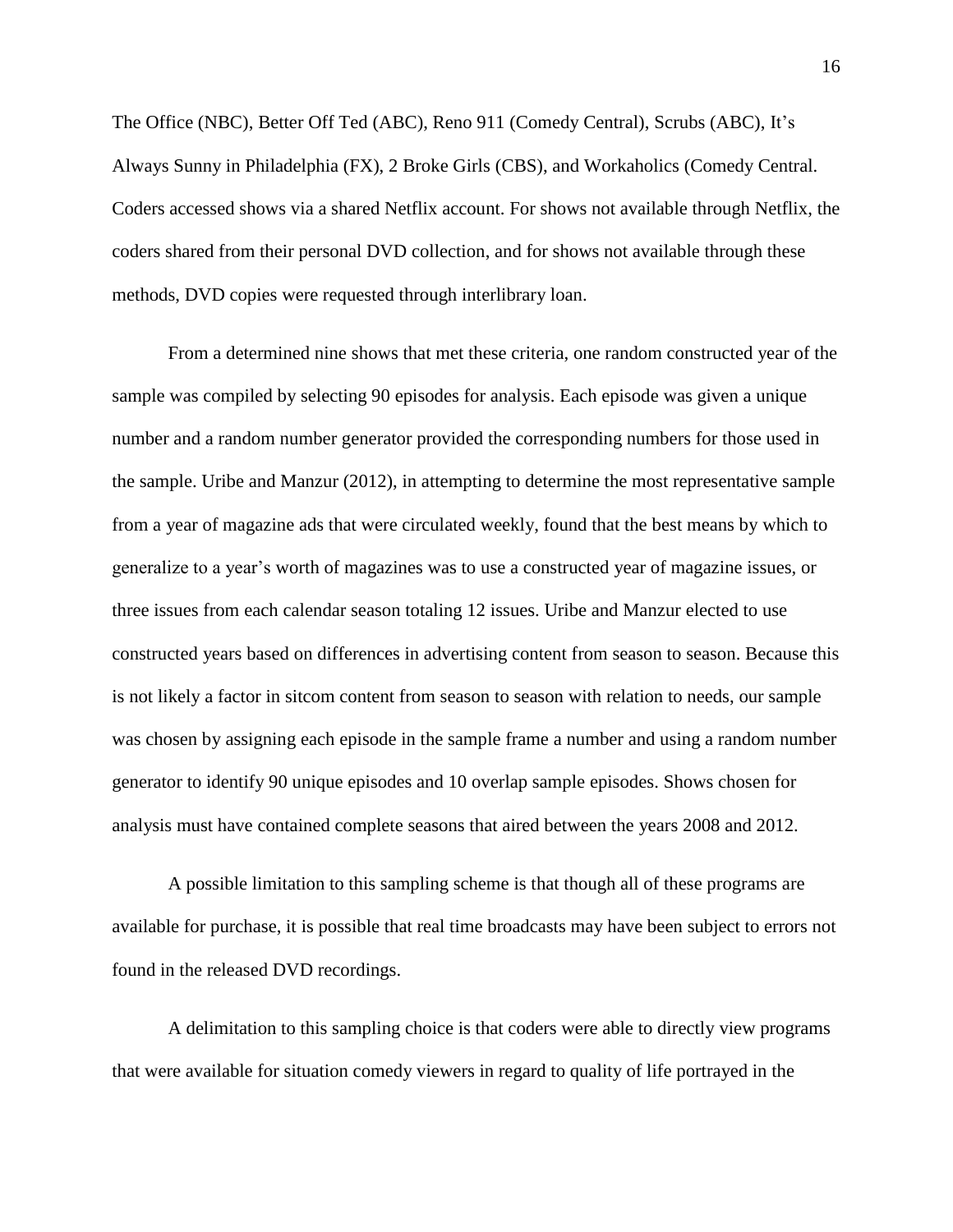workplace within this time frame as opposed to viewing large amounts of recorded programming and attempting to locate these programs. Because the number of work related sitcoms is not large in comparison to the full broadcast menu, having the programs preselected for viewing based on network description was more convenient than sifting through all programming from the time frame.

#### **Measures**

Operational definitions used in this study were developed based on the hierarchy of needs as developed by Maslow (1958), which has been used extensively in social science research. A manifest typology was developed based on this content and each expression of a need (a character expressing a desire for one of the following needs) was coded. Brief examples of the typology follow (for full codebook, see Appendix B):

**Physiological needs.** Physiological needs are those directly related to the maintenance of homeostasis. These needs would present overtly as: extreme cravings or excessive eating of a certain type of food (excessive eating of healthy foods might suggest a need for certain nutrients, excessive eating of unhealthy foods would imply an undermining of homeostasis – both of these things would ultimately indicate that homeostasis was not being maintained.), extreme sleepiness, lethargy, or inordinate amounts of energy, or a character being choked or otherwise deprived of oxygen, extreme sadness or giddiness that has not been explained as a result of some plot device.

**Safety needs**. Safety needs are characterized by the need that people have for order and consistency in their day to day lives. Safety needs entail overt statements or reactions made by the character that indicate they feel their safety (physical or emotional) is in danger. This may be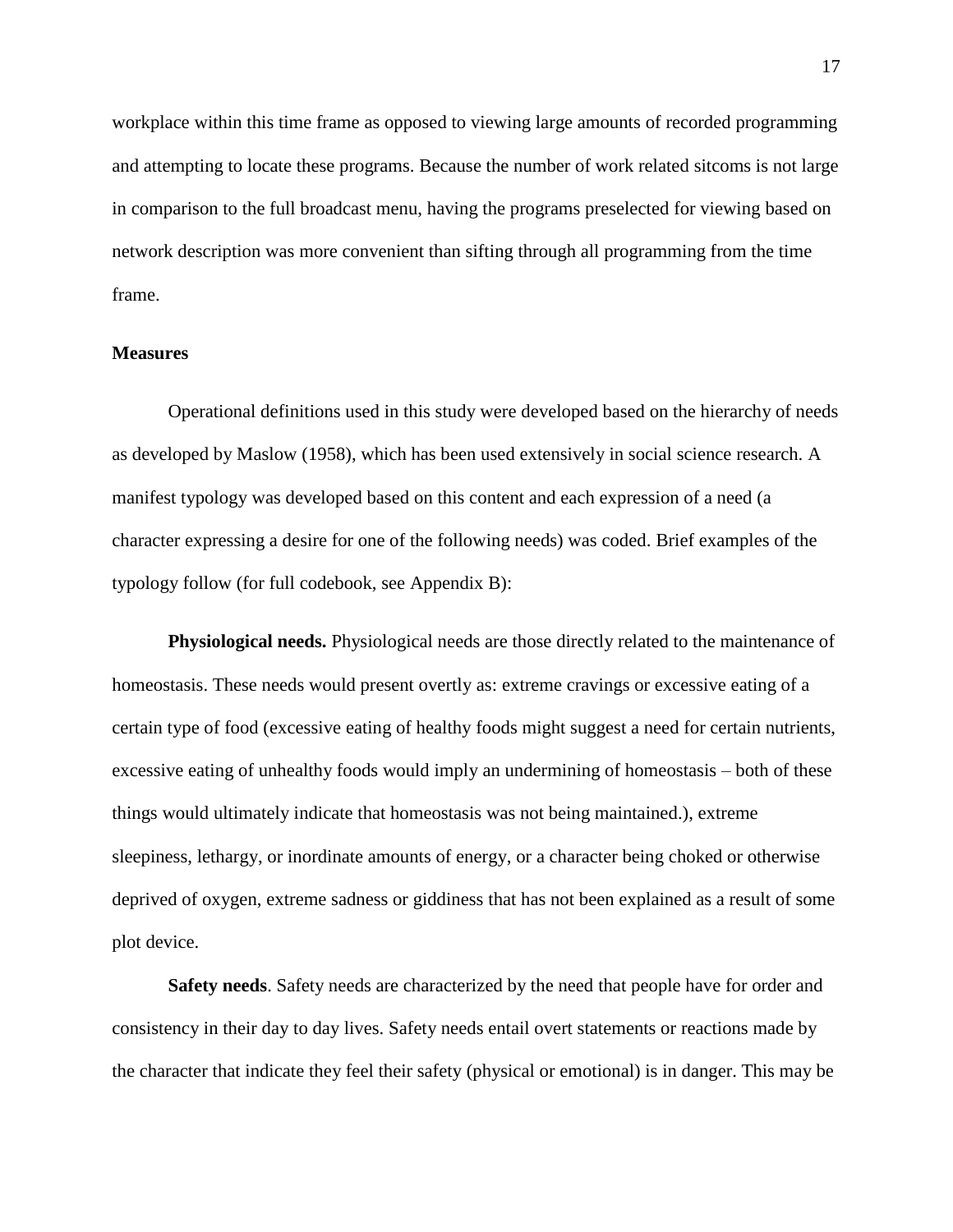a result of feedback (poor job performance leads to a bad evaluation and the character worries about the outcome), or may be a function of neuroses (or the character worries about a perceived danger that seems disproportionate to a rational outcome of events). Sub categories for justified safety concerns and imagined safety concerns will be coded as justified or neurotic.

**Affiliatory needs**. Affiliatory needs refer to a person's need for relationships. There are two proposed types of affiliatory needs. The first implies those of family, romantic relationships and close friendships. Evidence of these types of affiliatory needs will be any mention of romantic relationships, family relationships, or close friendships. Presence of these types of affiliatory needs being met will be coded in the event that they are expressly mentioned as going well or manifest examples of thoughtful behavior (receiving a gift from such a person, phone calls from a loved one that display interest or concern in the characters life). Absence was coded if a) absence of such relationships are mentioned in relation to a character or by a character in regard to themselves, or b) if a relationship is mentioned as being present but unfulfilling or unsatisfactory (family trouble, disagreements with friends or romantic partners). In the event that there was a problem with a relationship and the problem was resolved within the course of the episode, both presence and absence were be recorded under different instances. A second type of affiliatory need is that for inclusion among the general population or some subgroup within the population. This presented as a character feeling isolated from the general population or from the subgroup of other workers. Absence of such inclusion manifested as any isolation from other workers or expressing the emotion that the character 'does not fit in' (either in reference to self or when another character references the character).

**Esteem needs**. Esteem needs are twofold in that an individual has a desire to feel competent and able and a desire for the recognition by others as being capable. The expression of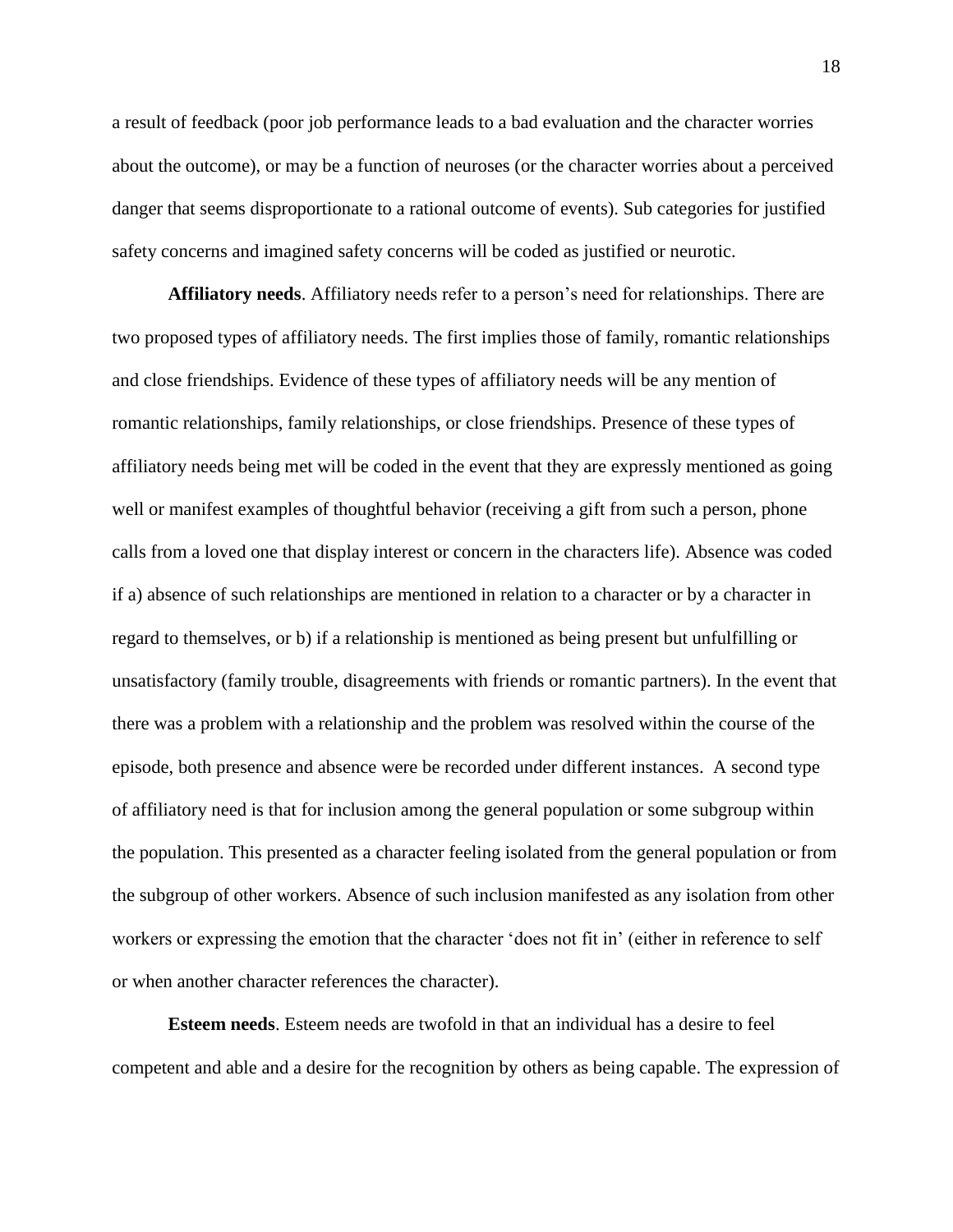self-perceived competency was coded when a character expressed (in spoken form or in confident posture when given a task or challenge) adequate ability to perform the task at hand or inadequacy at performing the task. The desire for recognition as being capable included feedback from others regarding performance (either positive or negative or negative feedback provided for results that were satisfactory in actuality). This manifested as verbal feedback (positive or negative), or some display of recognition (a high-five, a salary increase, a pay decrease, a suspension).

**Self-actualization needs**. Self-actualization needs refer to the characters desire to fulfill a greater purpose within the world. These were coded by expressions of lifelong goals ("I've always wanted to go to Italy/learn to paint, etc."). If the character achieved these goals, selfactualization was coded as present. If the character expressed that the fulfilment of the goal "will never happen", it was coded as absent. In the event that a character did something or experienced some stimulus which they later refer to as being life-changing or altering in some way, selfactualization was coded as present. As with affiliatory needs, if a desire for such a thing is expressed and then plans are foiled (or vice-versa-- character thinks he/she will not achieve a goal and then does), both instances were coded as present and then absent, respectively.

For the purposes of this study, the expression of needs was recorded as nominal data. While the argument could be made that a character that does not express an extreme absence or presence of a need may have adequate levels of the stimuli that the need is associated with, this cannot be expressly inferred from the content at the manifest level. Moreover, we can be confident that if a character is not expressing a deficit of some need, the content producers do not intend viewers to associate that particular quality of life indicator with the character at that time. Additionally, humorous attempts were coded when they appeared directly in relation to mention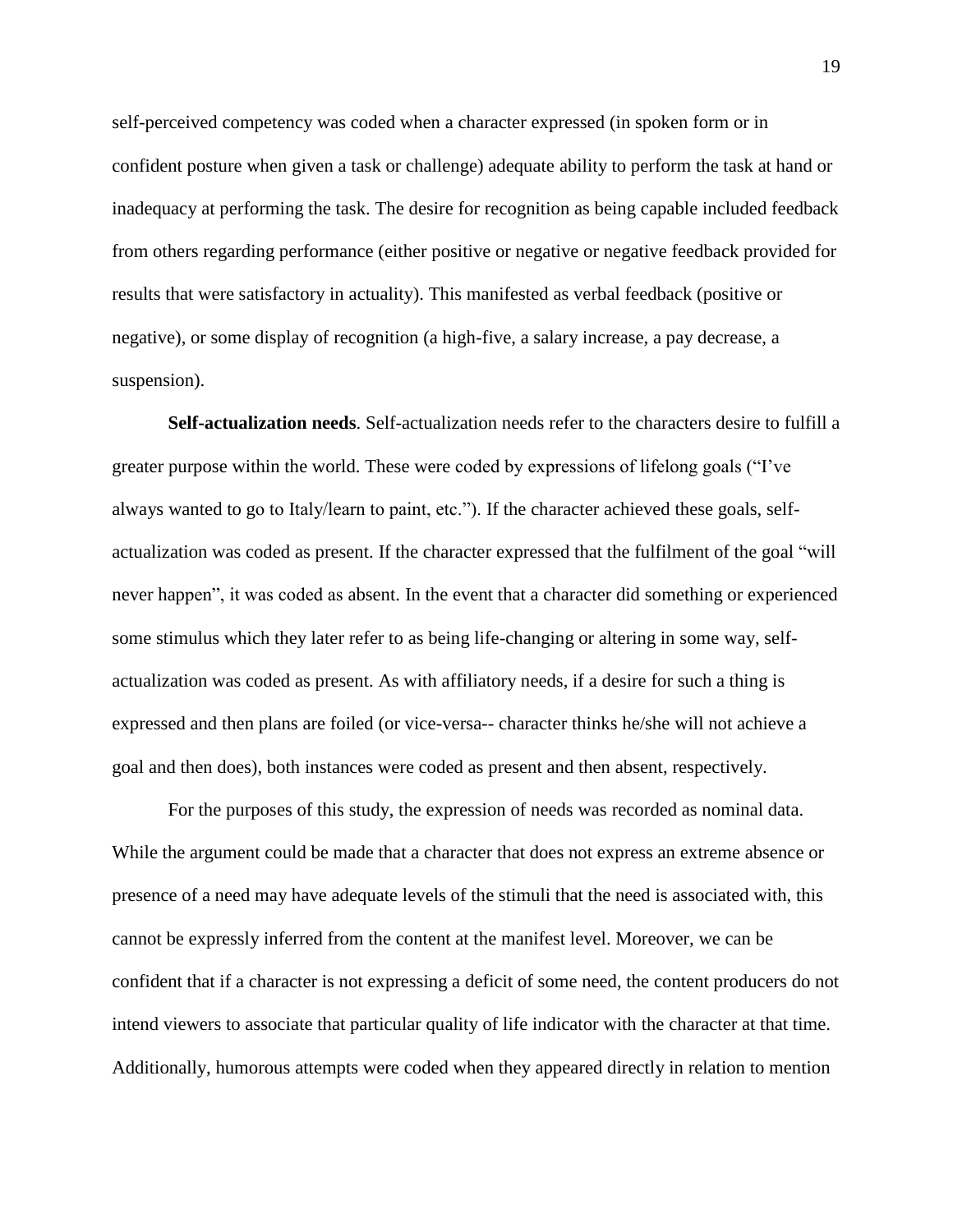of needs. "Humorous attempts" entail instances where coders find direct attempts within the content that are perceived to elicit humor. Attempt at humor has been more successfully coded than identification of humor types (Buijzuen and Valkenbug, 2004, Neuendorf, 2002) and indicates where viewers feel content producers intend something to be funny. The unit of analysis for quality of life is characters that express needs. Characters were also coded for gender, age, race, and job type. Additionally, when a need was met, the coders coded who met the need, self, other, or an identifiable superior (boss/supervisor).

#### **Coder Training**

Four communication students received fifteen hours of coder training over a five-week period. During the first two weeks, coders were given clarification about the definitions of terms and short exercises in coding similar content occurred in a classroom setting. Questions that arose from these weeks were clarified or the coding protocol was altered. Three weeks into the training, coders coded the reliability sample separately. The reliability sample was assessed using Scott's Pi (Neuendorf, 2002) as it is sufficient for use with nominal data. However, reliability was not met (agreement for these variables ranged from .95 agreement for character gender to .01 for presence of humor). The design of the study attempted to use a measurement tool (Maslow's hierarchy) that has not been used to assess television content before. Because reliability was not met, we utilized percent agreement for purposes of discussing findings and all variables had near 70% agreement. Percent agreements were as follows: Gender, 98%; Race, 94%; Age, 86%; Job Category,76%; Need Type, 69%; Need Justified, 78; Need Met, 70%; Need Met by Whom, 65%; Need met by Superior, 95%; and Presence of Humor, 73%. While the use of percent agreement is not a stringent enough measure to deem the results replicable, the study attempted to define new measurement parameters for latent content such as humor that has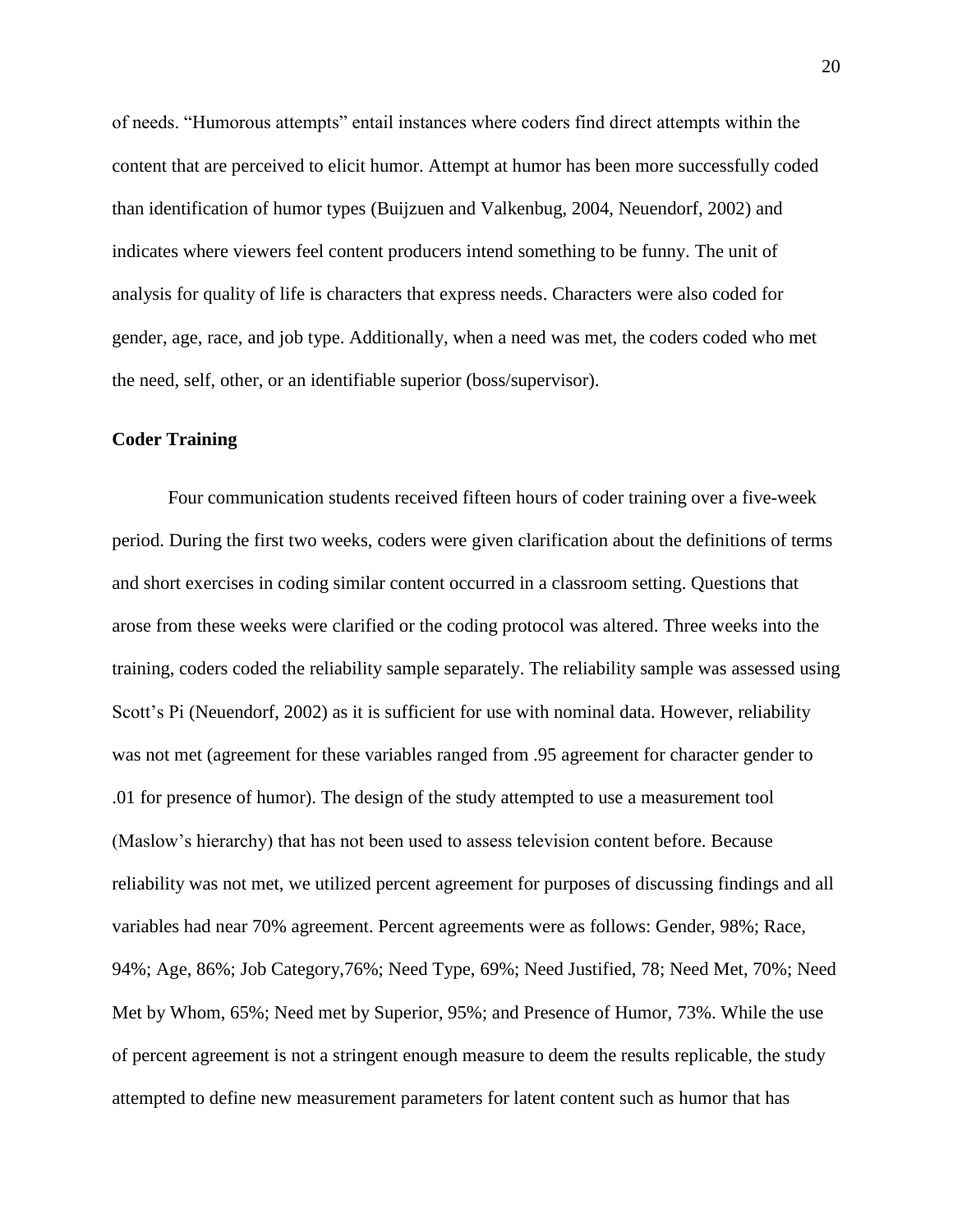historically been difficult to code (Neuendorf, 2002, p.147). Further, coding for need type as an indicator for quality of life has never been undertaken. The use of percent agreement in this case allowed this study to act as a pilot for assessing the measurements utility. Ten percent of the total sample was used for a reliability subset as has been accepted in previous social science literature (Wimmer & Dominick, 1994).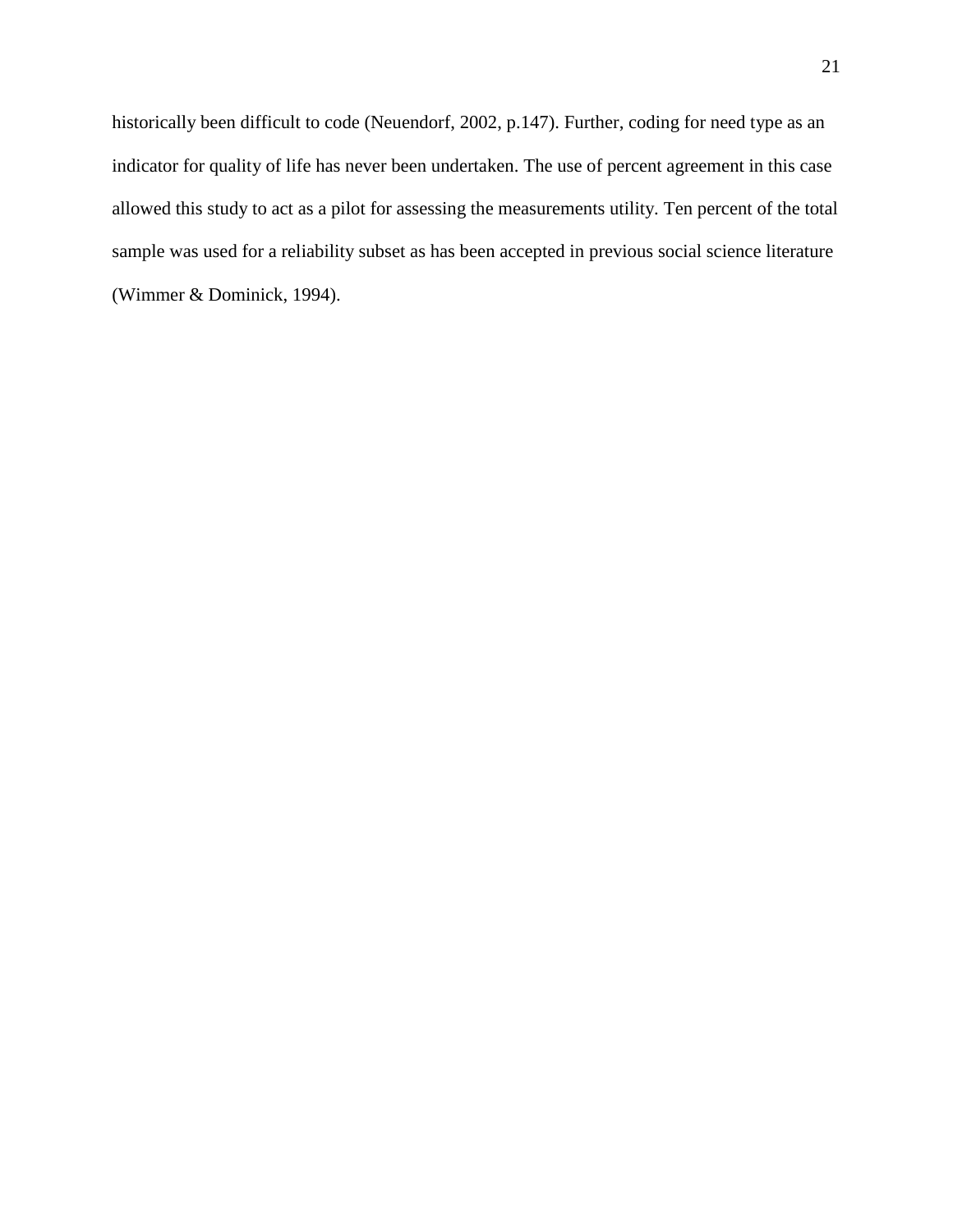#### **Results**

A total of 2579 cases of expressed needs were reported. Of those expressed needs, 64.2% were expressed by men while 35.8% were expressed by women. The majority of characters coded were Caucasian (89.9%); African Americans represented 6.2% of the sample, with the remainder comprised of 1.9% Asian, 1.9% Hispanic, 0.4% mixed race characters, and 0.7% other. The coded characters were mostly middle aged persons (62.7%), followed by young adults (35.7%), elderly persons (1%), children (0.4%) and adolescents (0.2%). Of all characters who expressed a need, 40.9% were coded as working in a skilled labor profession (with 57.7% of them being male and 42.3% female). Semi-skilled labor professions comprised 36.6% of the sample (68% of those characters were male and 32% were female). Unskilled labor made up 16.7% of the sample (73.1% men and 26.9% women). The remainder of characters were not working (3%) (65.4% of that category comprised of men and 44.4% comprised of women), and 2.8% had unknown work status. As might be expected when examining workplace sitcoms, 64.1% of all needs expressed were expressed in workplace settings with 22.5% of needs expressed in locations categorized as 'other', 9.1% in social settings, and 4.3% at home.

Of all need types expressed, 30.9% were needs for emotional safety, and. 21.4% of needs expressed were for close involvement, the first type of affiliatory need. Of the remainder of needs expressed, 15.6% were for positive self-concept, 11.1% were for physical safety, 9.3% were for reward or praise, 4.3% were for belonging, 3.9% were for positive self-concept, and 3.6% were for physiological needs. While the justified and unjustified did not apply to cases that were not coded as safety needs (62.5% of all cases), nearly all safety needs (94.5%) were coded as justified.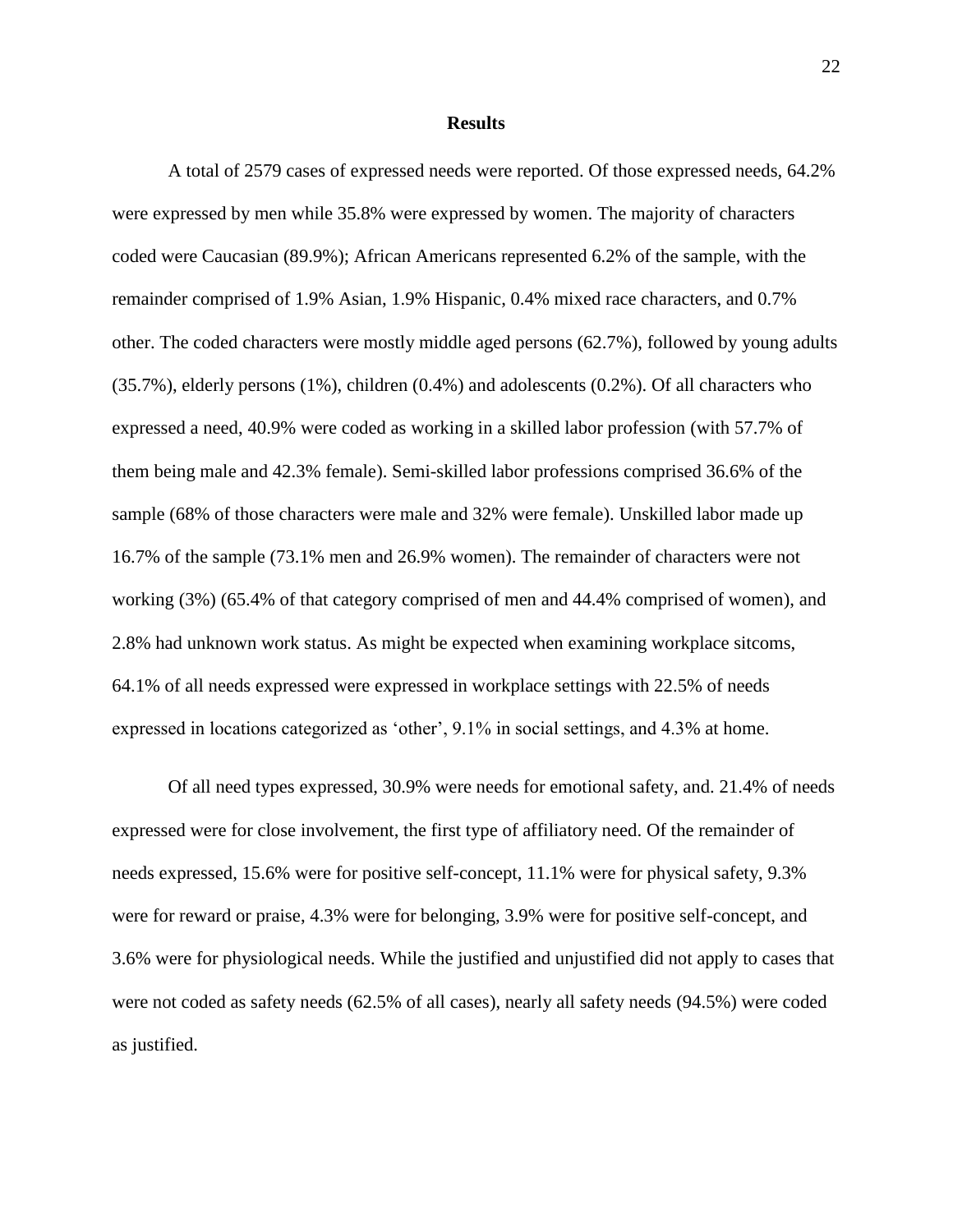RQ 1 asked if certain need types differed by character gender. A chi-square test (Table 1) revealed that there was a significant difference in need type based on sex ( $\chi^2 = 21.719$ , df = 7, *N*  $= 2578$ ,  $p < .005$ ,  $V = .092$ ). Within the most commonly expressed need type, emotional safety, men expressed 61.2% of those needs while women only expressed 38.8%. Many of the need types mirrored the gender split among characters as a whole, with men to women nearing a sixty to forty percent split. However, in some cases need type and gender had a more noticeable split such as physiological needs (74.2% expressed by men and 25.8% by women), physical safety needs (72% by men and 28% by women), and self-actualization needs (72% by men, 28% by women).

RQ2 asked if certain needs were more consistently met or unmet than others (Table 2). A chi-square test revealed statistically significant results ( $\chi^2$  = 151.438, *df* = 7, *N* = 2577, *p* <.01, *V* = .242). Most needs went unmet with a total of 61.8% of needs going unmet while 38.2% of needs were met. Needs on opposite ends of the hierarchy were less likely to be met. That is, physiological needs went unmet 73.1% of the time, physical safety needs went unmet 70.2% of the time, and need for self-actualization went unmet 62% of the time. The need for emotional safety (which comprised one third of all needs expressed), was unmet 75.5% of the time. The second most expressed need, need for close involvement, was met 52% of the time. The need for general or group belonging was met 56.4% of the time. Additionally, the need for positive selfconcept and the need for reward were almost equally as likely to be met as to be unmet with the former met 54.1% of the time and the latter being met 55% of the time.

Research question 2A asked if certain needs that went unmet were associated with different genders (Table 3). A chi-square test revealed statistically significant findings for males  $(\chi^2 = 99.08, df = 7, N = 1654, p < .05, V = .245)$ , as well as for females  $(\chi^2 = 53.787, df = 7, N = .05)$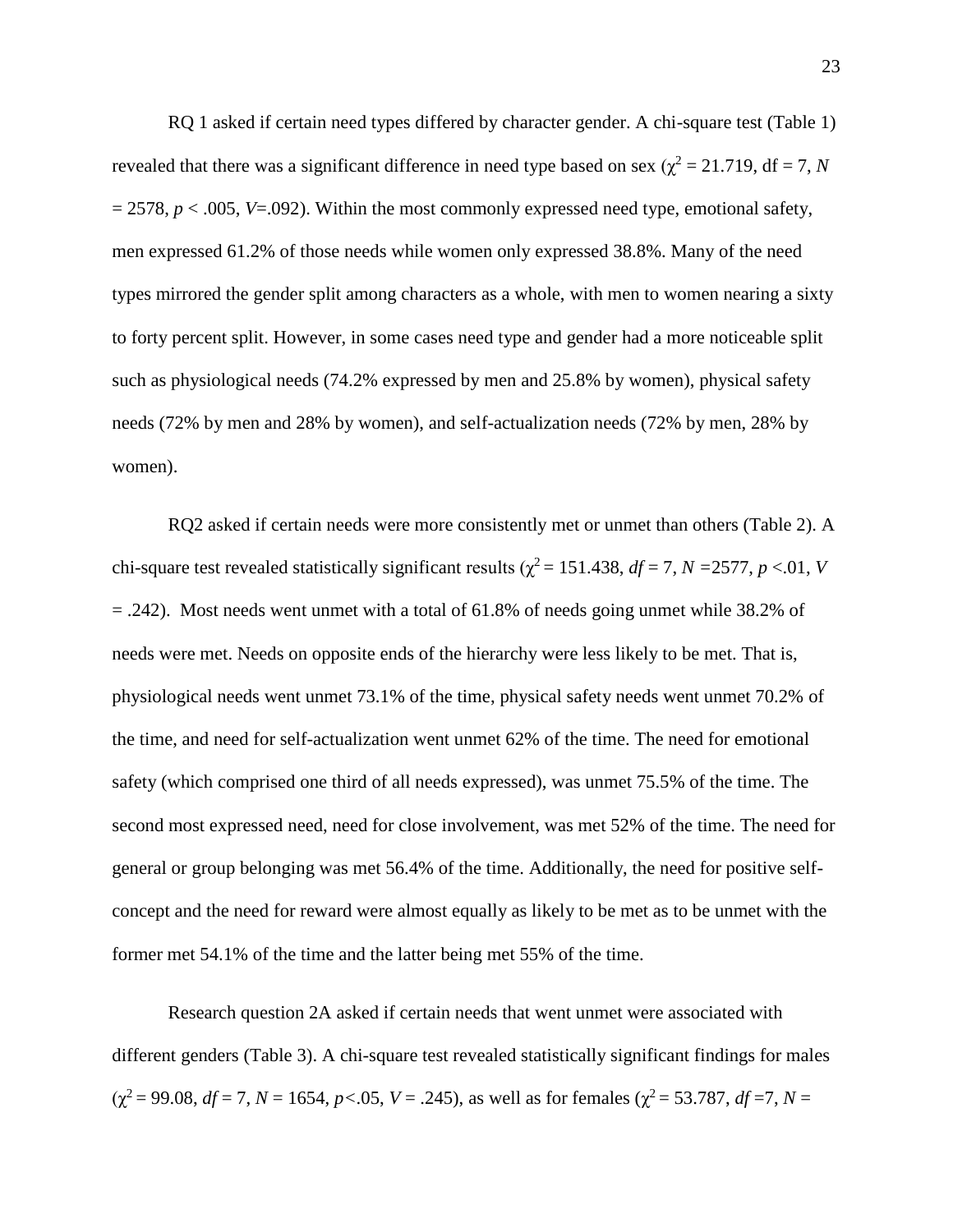932,  $p < .05$ ,  $V = .241$ ). The needs most consistently unmet, emotional safety, physiological, and physical safety, differed in small ways across genders. For men, emotional safety needs were 76.6% more likely to go unmet than to be met, and women fared not much better in this category with 73.8% of emotional safety needs going unmet. Physiological needs, while more likely to be expressed by men, went unmet 71% of the time for men, but 79.2% of the time when expressed by women. Physical safety needs, in contrast, went unmet 72.2% of the time for men, but went unmet only 65% of the time when expressed by women. So, when expressed, emotional safety needs were slightly less likely to be met for men and physiological needs were slightly less likely to be met for women. However, for physical safety needs, or threat of external bodily harm, women were more likely to have those needs met than were men. Although the numbers are similar, women fared a bit better with regard to the second highest need expressed, the need for close involvement, having that need met 53.5% of the time while men experienced that need being met 51% of the time. While all needs were usually more frequently expressed by male characters than by female characters, the need for self-actualization went unmet 69.3% of the time for men and only 57.1% of the time for women. The remaining three need categories were fairly evenly distributed. Male characters had 56.5% of their need for belonging met while women had those needs met 56.1% of the time. Similarly, the need for positive self-concept was met 45.2% of the time for male characters and 47% of the time for female characters, and need for reward was met 44.8% of the time for men and 45.5% of the time for women.

RQ3 asked if there was a significant difference between the expressions of certain need types and the use of humor (see Table 5). A chi square test revealed a statistically significant difference between use of humor and need type ( $\chi^2$  = 123.989, *df* = 7, *N*=2578, *p* < .001, *V=*.219). Physiological needs were almost always accompanied by an attempt at humor; in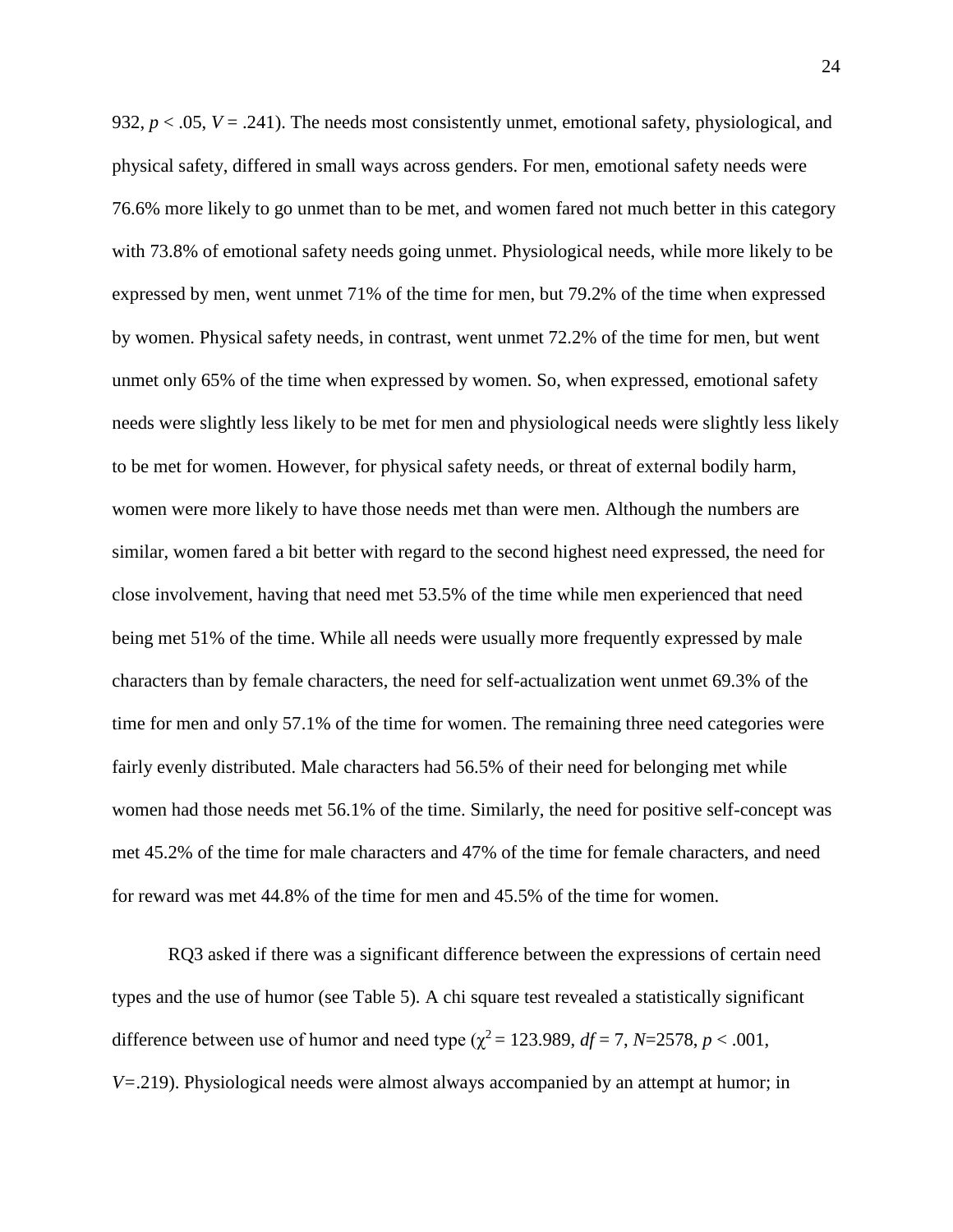91.4% of expressions of a physiological need, humor was used. Similar traits emerged for physical safety needs with 86.4% of all cases of this need accompanied by humor. Emotional safety needs, the most commonly expressed need type comprising approximately one third of all needs expressed, was depicted in a humorous manner 84.7% of the time. The second most common need type, need for close involvement, was related to humor use 64.7% of the time. The need for belonging was seen with use of humor in 75.5% of cases, indicating differences between the two subsets of affiliatory needs when seen on workplace sitcoms. The third most common need type, need for positive self-concept, was used in conjunction with humor 70.8% of the time. In sharp contrast to other need types, the need for self-actualization only saw humor used in 59% of the cases. While this need type was not seen as often as others, these results indicate that when characters express a need for self- actualization on workplace sitcoms, they are treated with less levity than other need types.

RQ4 asked if more needs were met as a result of happenstance or via agentic action (Table 5). The majority of cases did not apply, as 61.9% of all needs expressed were not met. Of the needs that were met, 21.1% were met by other, 15.9% were met by self, and 1% of all needs were met by happenstance. When examining of who met a need by the gender of the character who expressed the need, a chi square analysis revealed statistically insignificant data ( $\chi^2$  = 6.68,  $df = 3$ , N=2579,  $p = .083$ ,  $V = .051$ ). While results were not statistically significant, the number of cases in each category revealed that men had their needs met less often with 63.3% of needs expressed by males going unmet as opposed to 59.5% of all needs expressed by women going unmet. Further, women met their own needs 17.1% of the time while men met their own needs only 15.2% of the time. Similarly, women saw their needs met by others 22.8% of the time while men only saw their needs met by others 20.2% of the time. In contrast, though an extremely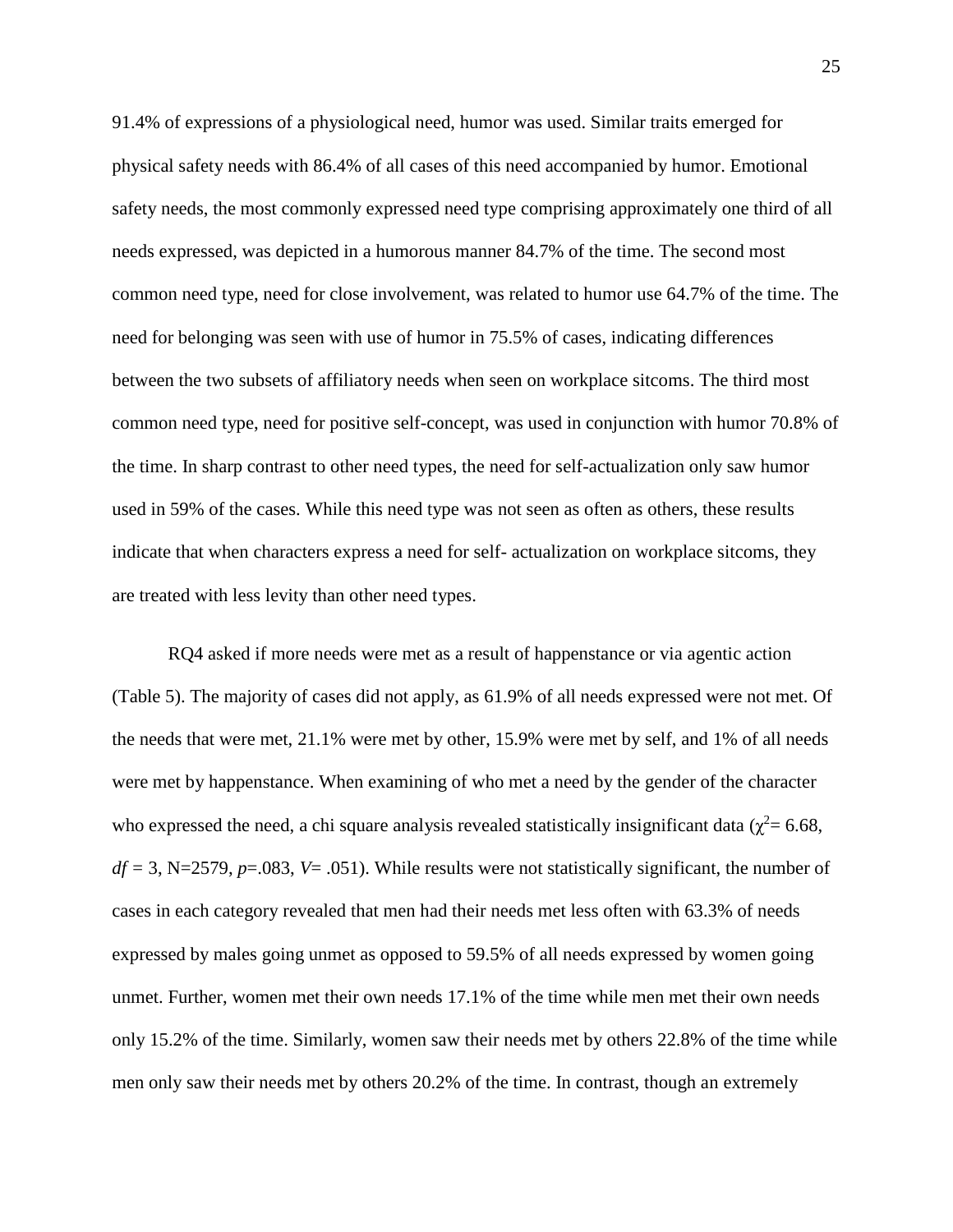small percentage of the overall sample (1%), men had their needs met via happenstance 0.8% of the time while women only saw needs met this way 0.2% of the time.

RQ5 asked if there was a relationship between gender of character and the use of humor in relation to the expression of a need (Table 6). A chi-square test revealed statistically insignificant data with regard to this research question ( $\chi^2$  = 3.449, *df* = 1, N=2579, *p*=.063, *V*=-.037). Humor was generally a constant with 64.2% of all cases being used in conjunction with humor. Additionally, the percentage of humor present or not present across genders generally mirrored the sample demographics with 61.1% of cases where humor was not used being represented by male characters and 38.9% by females, and 65.2% of cases where humor was present represented with male characters and 34.8% by female characters. We can ascertain, then, that there is no association between character gender and the expression of needs.

RQ6 asked if needs met by other were more often met by superior for one gender than another (Table 7). A chi-square test revealed statistically insignificant data ( $\chi^2 = 3.647$ ,  $df = 1$ , N=2577, *p*=.056, *V*=.038). Only 21.1% of all needs met were met by other and of that 21.1%, 57% of needs met by superior were expressed by male characters and 43% by female characters, indicating a divide close to the general distribution of men and women in the sample. This indicates that there is no statistically significant relationship between character gender and having needs met by superior. Rather, it indicates that superiors meet few, if any, needs expressed by characters in workplace sitcoms.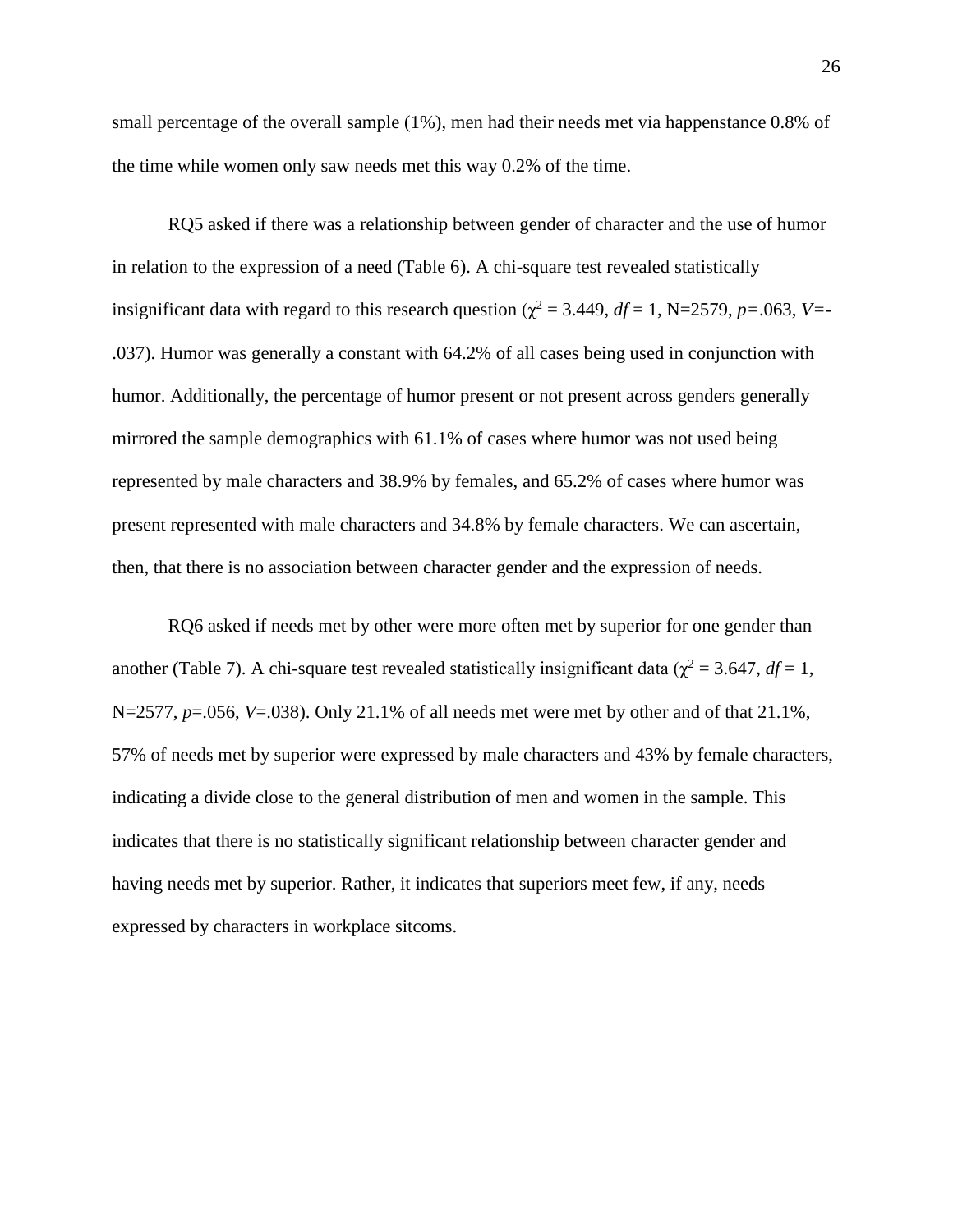#### **Discussion**

The aim of this study was to examine portrayals of quality of life in workplace sitcoms. The study was directed toward understanding how agency was portrayed among characters, particularly with respect to character gender, as research about agency and need type in television has not been widely examined. The findings are discussed in the context of the extant research on gender stereotypes in workplace and comedy programming, quality of life and agency, or humor theories and social cognitive theory. Part of this study's goal was to develop a coding instrument for such content; and while coder reliability was not met, findings from the sample can serve to direct future efforts examining quality of life and agency in television programming.

#### **Gender Stereotypes, Workplace, and Comedy Programming**

The findings of this study indicate that industry trends in workplace sitcoms are incorporating more equitable portrayals of men and women with regard to jobs of high prestige. As mentioned previously, comedy programming has often been more receptive to casting women than dramatic programming (McNeil, 1975; Glascock, 2001). However, with regard to lowerstatus jobs, the divide remains prevalent in these shows with women holding approximately 30% of unskilled labor jobs. This is interesting considering the workforce climate at the time, as it was dominated by the image of recent college graduates that were either unemployed or underemployed, usually working in service-industry fields.

It is surprising that our sample did not reveal gender stereotypes in terms of the expression of needs, as so many previous studies have found evidence of such stereotypes (Carli & Eagly, 2001; Davis, 1990; Eagly & Steffen, 1984; Glascock, 2001; Lauzen, Dozier, & Reyes,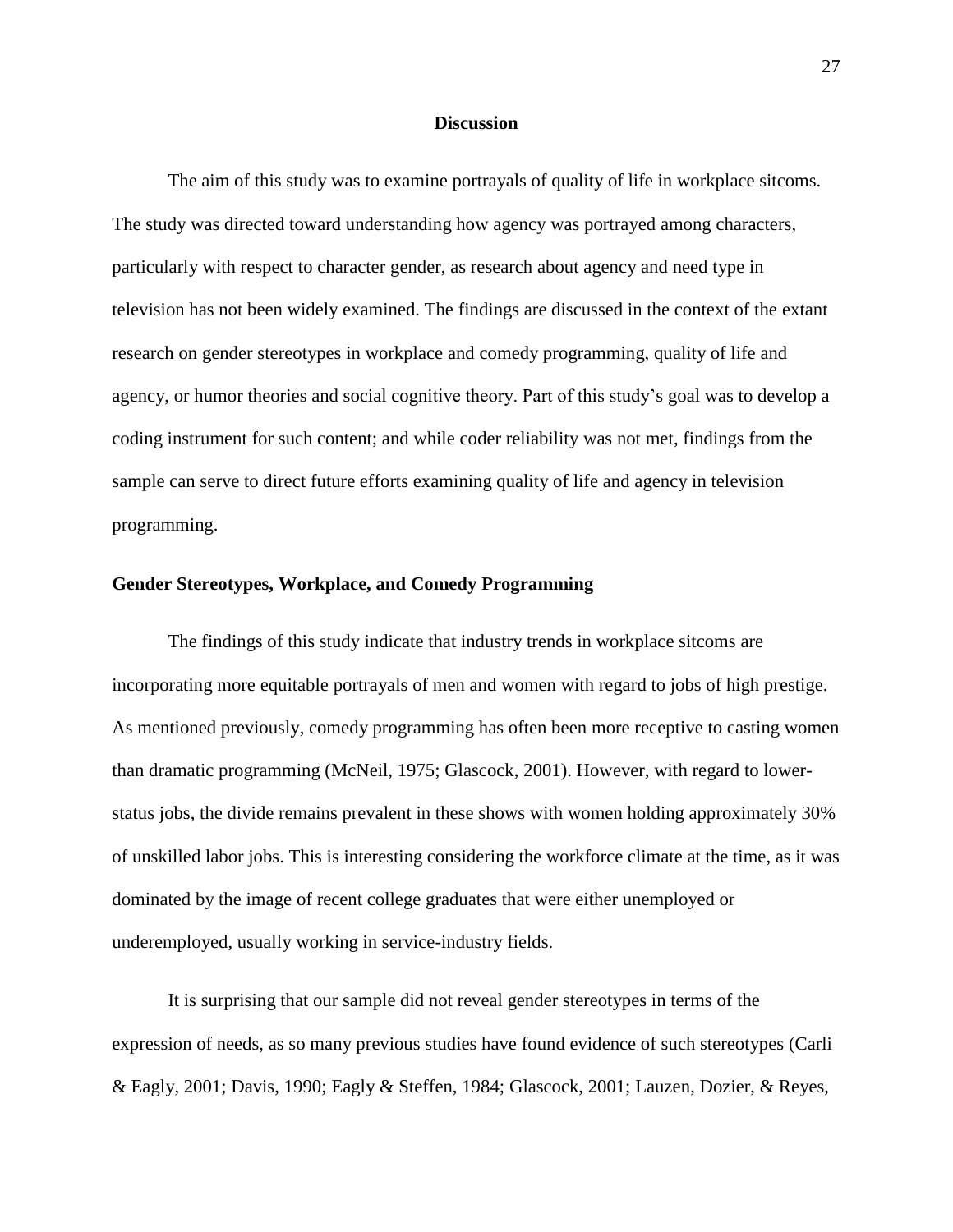2007; Fouts & Burggraf, 2000; Lauzen, Dozier, & Horan, 2008). While there were significant differences in which needs were expressed by which gender, the need types expressed were not indicative of those from previous literature, as is seen in the fact that men expressed approximately the same number of love needs as women when taking into account their percentage within the population. This may be a function of the fact that so much of the sample is from one production house. It could also be a function of the fact that at least two of the shows in the sample, *30 Rock* and *Parks and Recreation* have female stars that concurrently write and produce their respective shows. Assuming this accounts for some of the difference seen between our sample and past studies, Lauzen and Dozier (2004) may be correct in asserting that more women behind the camera equates with better portrayals of women onscreen.

Researchers (Glascock, 2001; Signorielli & Bacue, 1999) have found that representation of men and women, while still inequitable, has evened out in recent decades. Some researchers (Lauzen & Dozier, 2004) attribute this to the fact that more women are becoming involved in production which has an impact on the percentage of female characters onscreen. Recent studies (Glascock, 2001; Lauzen, Dozier, & Cleveland, 2006) cite an approximate 60% male to 40% female split for character gender and the demographic findings of this study revealed similar numbers. The demographic analysis also revealed that the majority of characters who expressed a need were white (89.9 %) and middle-aged (62.7 %) as has been found in previous work (Signorielli, 2009). It is important to note, though, that characters were only coded when they expressed needs. However, the demographic data collected was encouraging in some ways with regard to gender stereotype on television. In the most prevalent job category, skilled labor, men and women comprised large portions of their gender demographic with 57.7 % of men falling into this category and 42.3 % of women falling into this category. This indicates a change in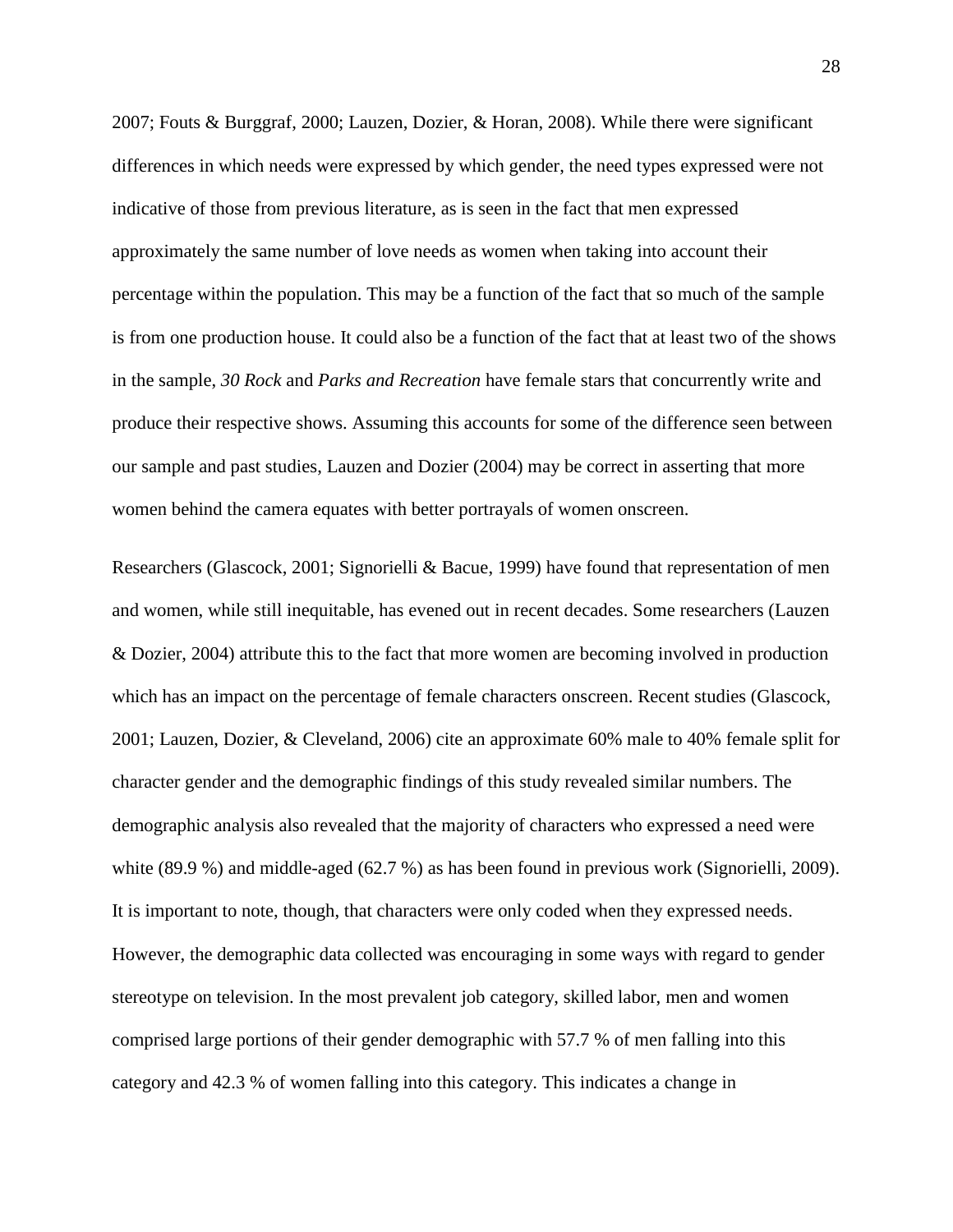representation, as previous studies found that women had prestigious jobs less often than men (Glascock, 2001; Signorielli and Bacue, 1999. The need most expressed, emotional safety, was expressed more often by men than women, and the distribution of the expression of that need mirrored the overall gender breakdown for all characters coded. The need for belonging and the need for positive self-concept were similarly distributed. However, men expressed physiological needs, physical safety needs, and self-actualization needs more frequently than women in the sample. That men expressed more physiological and physical safety needs in this sample supports previous research on violence seen on television as it has been observed that violence usually occurs among white males (Glascock, 2008). The near equal portrayal of characters expressing emotional safety needs as well as the high number of cases in which those needs are expressed indicate that the expression of emotional safety needs may be a staple in workplace comedy programming. That these needs are expressed in almost equal numbers by both genders on television is encouraging, as it suggests that stereotypes about women as poor leaders (Fueur, 1988) are losing support in popular media, and that emotional safety and close involvement needs function less as a representation of gender differences and rather as global needs expressed by both genders.

One observation that is important when considering the findings of this study is that two of the shows, *The Office* and *Parks and Recreation*, came from the same production company, Deedle-Dee Productions (Daniels, 2005). These programs were also co-produced by Universal Television which produced *30 Rock* in conjunction with Little Stranger, Inc. These three shows dominated the workplace sitcom landscape during the sampling frame and this is apparent when examining the proportions of those shows in the sample. Of the 90 episodes analyzed, 31 episodes were from either *The Office* or *Parks and Recreation* and an additional 18 were from *30*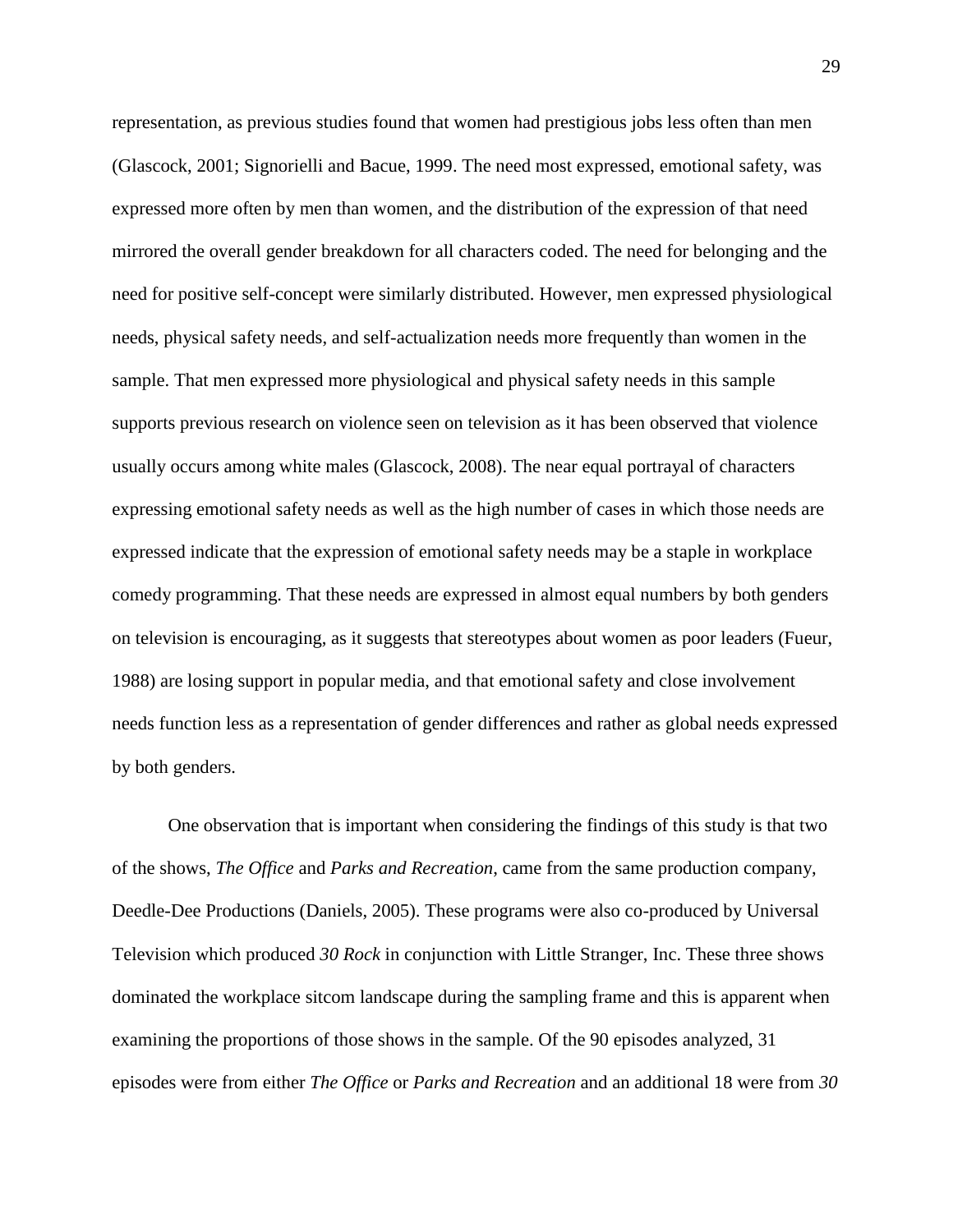*Rock*. The saturation of the sample with these shows indicates that in the 2008-2012 time frame, Deedle-Dee Productions and Universal Television were the primary industry producers of these programs. Two of the shows that dominated the sample have strong associations with women in principle production roles, which may be partially responsible for the high number of women in skilled labor jobs (Lauzen & Dozier, 2004).

#### **Quality of Life and Agency**

In this study, the examination of agency was predicated upon the idea that characters who are more agentic will have greater control over the undesirable aspects of their lives. As mentioned above, the study did not account for characters who expressed no needs (or who might have all the needs that we coded for met). The fact that the study did not account for this type of character is a weakness in design. However, given that this type of research has not been done before, this study provided a starting point for further research that examines need type as a function of quality of life and agency. What the study did reveal is that need types are gendered in some cases (though less so in regard to the most expressed needs), and that certain needs are less likely to be met, indicating that characters have less agency in those circumstances. What is omitted from this analysis is the third type of quality of life assessment mentioned by Diener and Suh (1997), the measurement that looks directly at how a person perceives their own life. It is possible that a character, despite manifest difficulty, might believe that he or she is experiencing a high quality of life. However, this type of reporting would be difficult to do given the method chosen for this study. Additionally, as plotlines are often driven by conflict or obstacle, it is relevant to examine how characters react to obstacles to achieving their goals, especially in workplace programming. Therefore, for purposes of this study, quality of life and agency were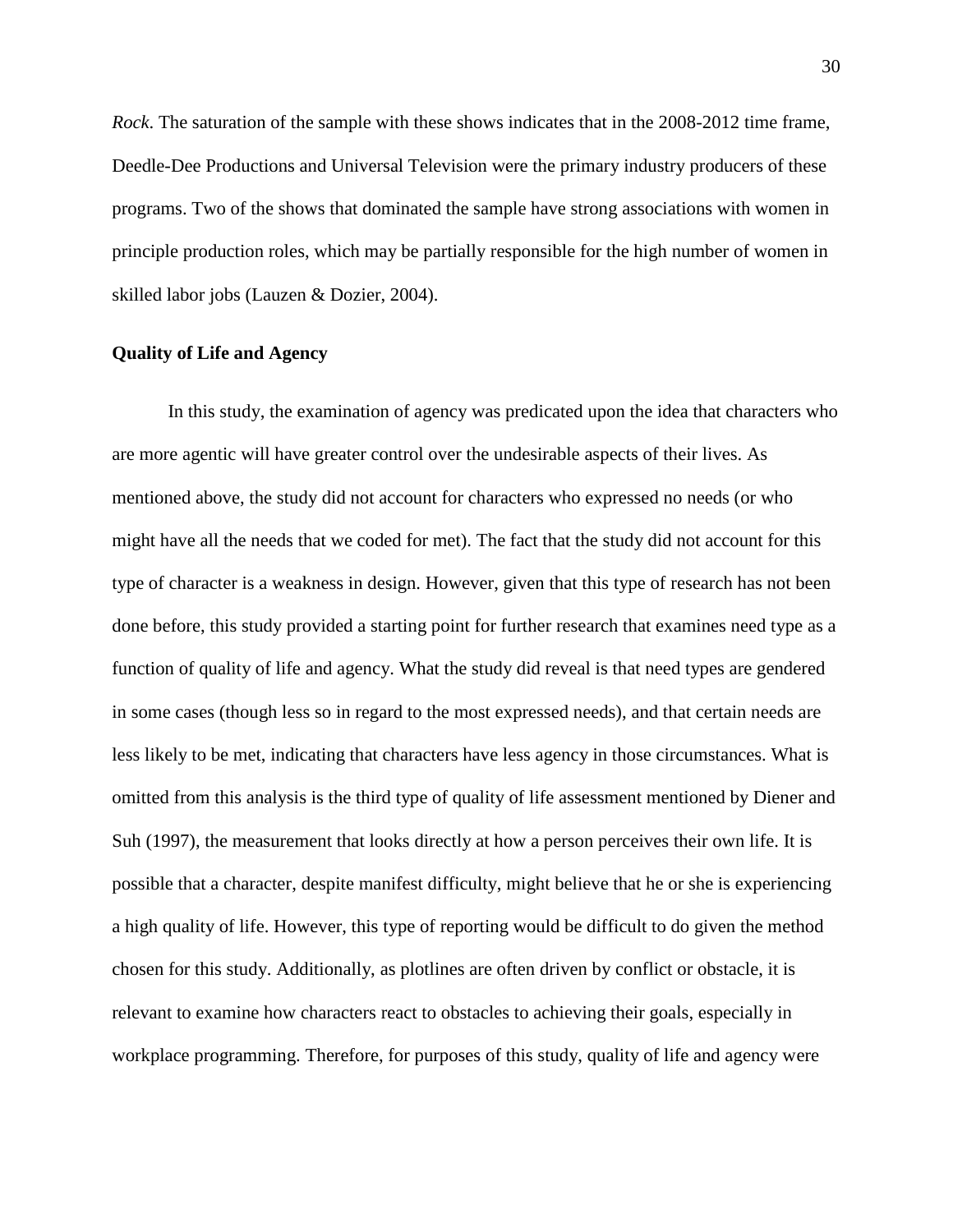assessed based upon the needs that characters expressed in relation to the characters ability to meet those needs.

In order to assess quality of life and agency, the study was designed to take account of which needs were met and unmet (RQ2), as well as if certain needs were more consistently met or unmet for men or women (RQ2A). Overall, 61.8 % of all needs went unmet and 38.2 % were met. Unmet needs seem to drive comedic stories; 76% of all needs were expressed in a humorous context. While unmet needs were generally the norm, there were differences in expressed and met/unmet needs both overall and by gender. Emotional safety needs, as discussed above, were expressed often but were rarely met. These needs were unmet almost equally for men and women. Though the majority of jobs onscreen were within the skilled labor category which indicates a high material quality of life for TV characters, emotional safety needs may serve as a bridge between the unemployed and underemployed and the characters in workplace sitcoms. Though unemployed and underemployed persons may not be able to relate directly with the level of job prestige that onscreen workers enjoyed, viewers may find commonality in the expression of emotional stress on television and their own experiences (Bandura, 1986). Stress has spiked in adults as a result of the economic depression (Despite some bright spots, 2010), and it may be that the portrayal of emotional safety needs resonates with viewers. The link between the emotional safety needs may also prove a fruitful ground for research when considered against the expression of physical safety needs, as the physical safety of characters has been scrutinized (Gerbner et al, 1978; Signorielli, 2003) and substituting needs of this sort with emotional safety needs may indicate a departure from slapstick gags and a turn toward emotional distress as a feature to elicit feelings of excitement in audiences. Studies that examine aggression on television (Glascock, 2008; Greenberg et al, 1980) have noted that verbal aggression is more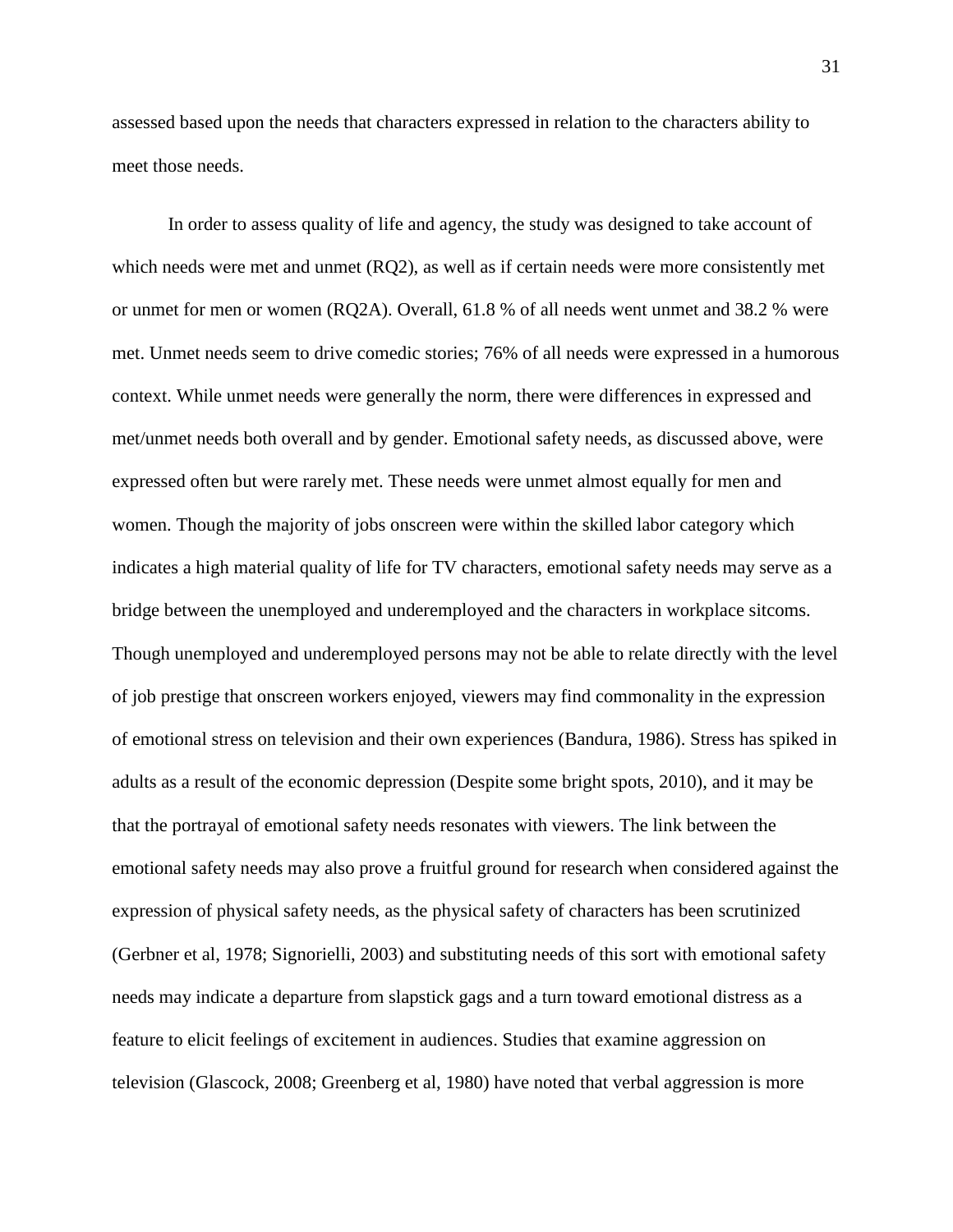prevalent than physical violence in comedy programming. Signorielli (2003) found that males were more likely than females to commit and be the victims of violence which resonates with the observed distribution of physiological and physical safety needs within the sample.

By contrast to emotional safety needs being generally unmet, the second most expressed need, need for close involvement, was met a little over half of the time. Though representing fewer cases, women saw this need met slightly more often than did men. Similarly, the need for general or group belonging was met 56.4 % of the time for all genders, and percentages of cases met/unmet were nearly identical to the characters' gender split. The ramifications of this on perceptions of characters at work should not be overlooked. These findings indicate that the success of workplace sitcoms may be attributable to the fact that story arcs are centered on character relationships that feature these needs such as romance, friendship, and kinship (Aubrey et al., 2013; Sherry & DeSouza, 2005). This provides audiences with inclusive social scripts for envisioning new workers in the workforce. While younger viewers may not have much direct workplace experience, interpersonal scripts may bridge the distance between settings that are less familiar and those that are in the forefront of the minds of young adults (Bandura, 2001b). Future research might examine the propensity to use emotional safety needs in post-recession versus in earlier years, as well as comparing their use in different genres of programming. Encouragingly, the fact that these needs were met almost equally for both genders seems to indicate that depictions for this need may be close to equitable in workplace comedy programming.

Some of the less frequently expressed needs saw more drastic gender divides. The need for positive self-concept and the need for reward were met almost as often as not, with the former met 54.1 % of the time and the latter being met 55 % of the time with close to identical percentages across gender (although the number of cases of these needs was far below those for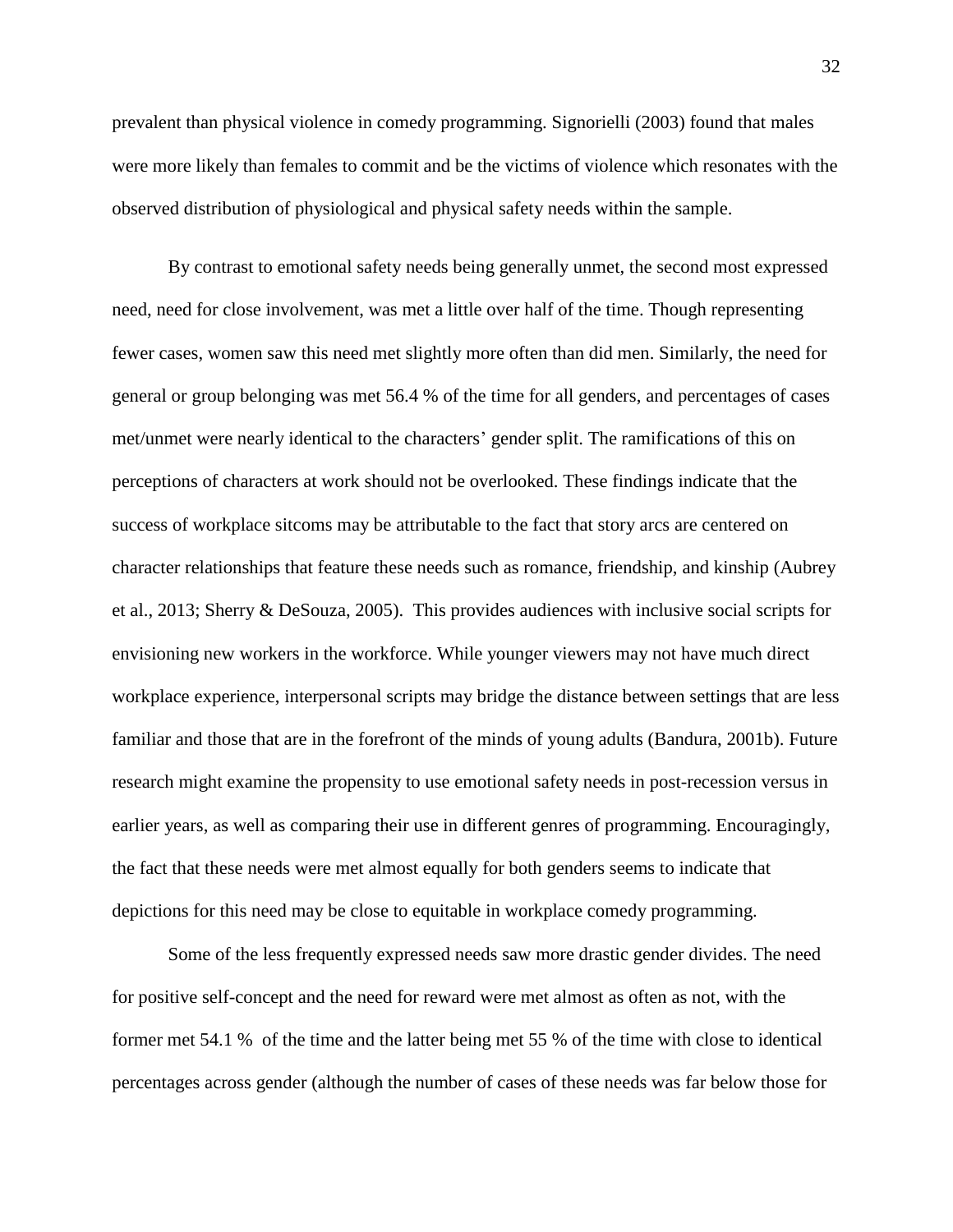emotional safety or belonging). The need for self-actualization, while comprising a very small percentage of total needs, was expressed more often by males (72 % versus 28 %) but was met more often for females (42.9 % met compared to 36.1 % met for males). This may indicate that male characters' long-term goals are portrayed in conjunction with scripts that deny male characters self-actualization. Raskin's (1985) work on humor suggests a model that negates a predicted outcome of a cultural script which makes the situation humorous. Because the exact mental processes that accompany humor are unspecified, it is difficult to be sure if the presence of humor is indicated by competing gender scripts, or if the humor arises as a result of other competing scripts in the expression of needs such as class or race. However, the findings concerning physiological and self-actualization needs indicate that gender is used in specific ways with these needs which bears further scrutiny.

Research question four was designed to measure character agency by tracking which characters met their own needs, which had needs met by others, and which had needs met by happenstance. Research question six asked if, when needs were met by others, who had needs met by a workplace superior. Of the 38% of cases with met needs, more women met their own needs or had their needs met by others than men, which may belie a trend towards agentic female characters. When characters of either gender saw their needs met by other, those needs were rarely met by someone identifiable as a superior. This may be because a large portion of the sample was comprised of highly skilled professionals often in specialized jobs. The focus on characters at the top of their career field within their workplaces would likely afford those characters higher agency as they are acting experts in those settings. The majority of characters in the sample had both adequate physical resources, one criterion of quality of life (Diener &Suh, 1997), and high levels of efficacy in their profession (Bandura, 2001a) as a result of having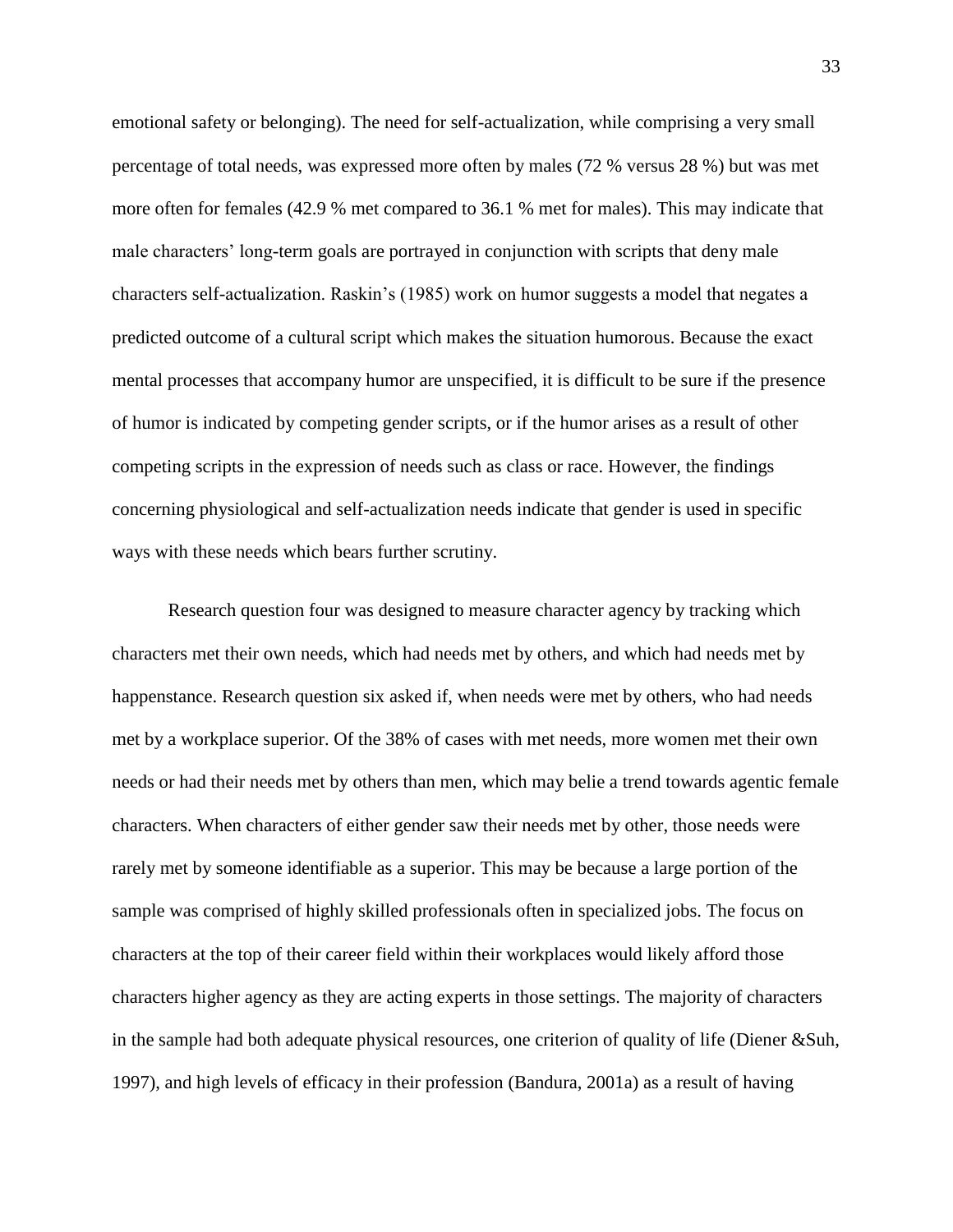specialized knowledge sets. That superiors were rarely involved in the process of meeting needs seems to be both a function of material quality of life on television as well as character agency.

#### **Humor and Social Cognitive Theory**

Humor was used in the majority of the cases observed and was split almost evenly between needs expressed by men and women. There were subtle differences in the use of humor and need type. Of physiological needs, humor was used in 91.4 % of cases, the highest of all need types. The concentration of physiological needs with humor might arise from the fact that audience members do not expect these types of portrayals to be realistic depictions of such situations, as explained by Raskin's (1985) semantic script theory. Young (2008) hypothesizes that humor diminishes argument scrutiny, which becomes problematic when characters are experience overtly detrimental, psychological needs. Given that men experienced these more often than women, and the fact that fulfilling of this need often precludes the meeting of other needs, the almost constant use of humor in conjunction with this need gives some insight into formal features of workplace comedies or how certain storylines or gags might be used frequently within the industry.

Needs that saw humor used the least often were the needs for close involvement and selfactualization. Close involvement saw almost equal numbers of men and women expressing that need, but self-actualization was more often expressed by men, and frequently went unmet. It is possible that close-involvement and self-actualization are used in more serious contexts than other need types. The nature of these humorous portrayals would also provide a good starting point for further study. Given these findings, one potential avenue for research might focus on short-term, immediate needs such as physiological and safety needs and how they differ from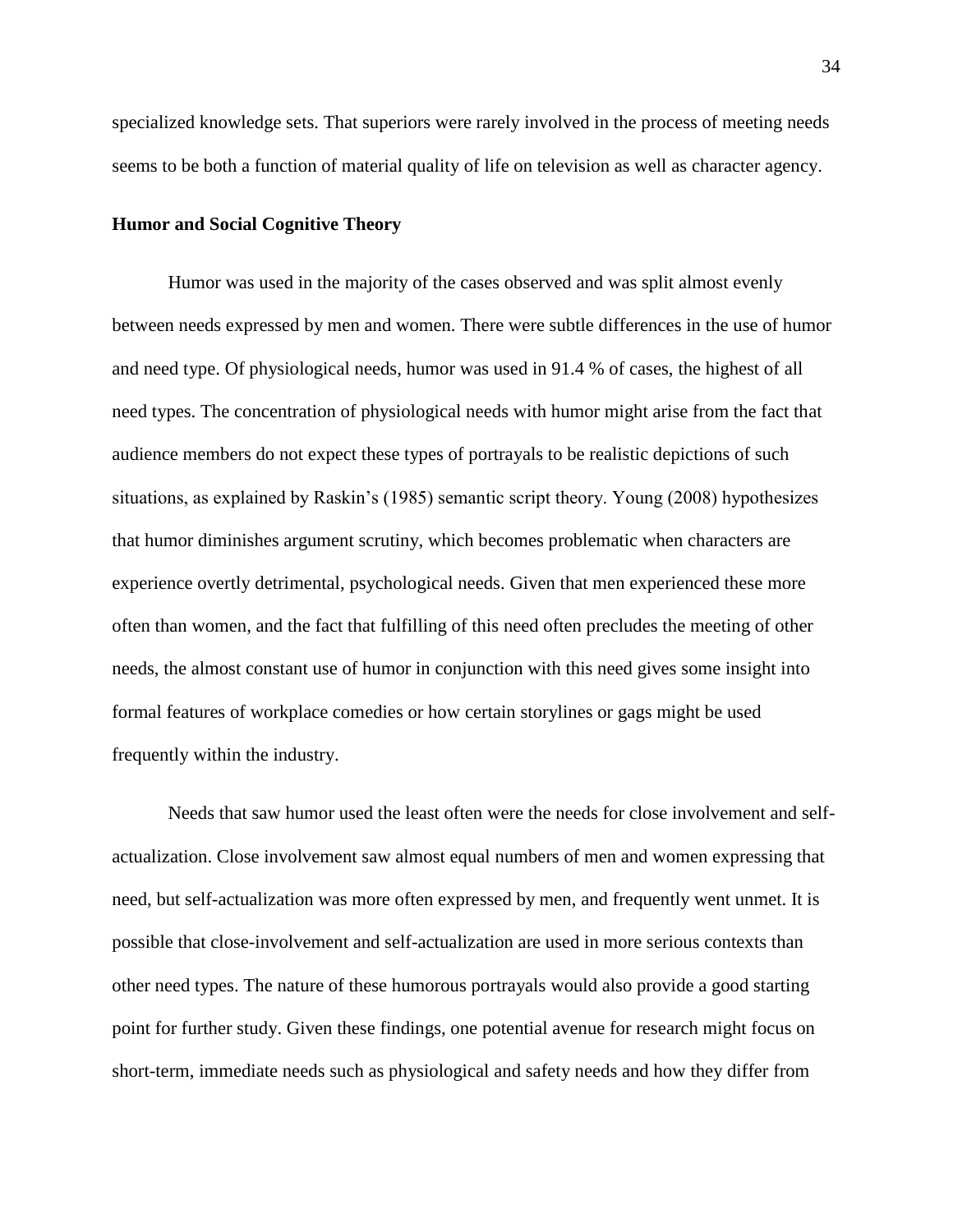long term needs such as belonging, esteem needs, or the need for self-actualization. This could be done by examining the timing that such needs arise within one episode or throughout a season of a show.

This study's coding scheme relied upon coders' implicit understanding of humor. This method has garnered support in the literature (Neuendorf, 2002; Buijzen and Valkenberg, 2004), as members of a certain culture are often aware of cultural scripts that are meant to be humorous. Because coder reliability was not met, it is impossible to generalize these findings to the entire population of programming at the time. Despite this fact, the data collected can reveal some things about comedy programming in terms of need type, though use of humor was unreliable. We can ascertain that the programs examined were somewhat successful, as none of the sitcoms were cancelled in their first season. More can be understood about the function of humor in relation to televised needs when the mechanisms and contexts that disrupt argument scrutiny (Young, 2008) are better understood, and when more is known about how social scripts are used to elicit humor (Raskin, 1985).

The study used social cognitive theory (Bandura, 1986) to consider situations of low viewer familiarity with scripts about gender norms presented on television. Because we did not examine viewers beliefs about work or programming, support for the theory itself cannot be established. We can conclude that, in the event that social cognitive theory has implications for viewers with little direct experience with a situation, viewers with little to no work experience may believe that workplace scenarios are based largely upon interpersonal dynamics. Given that the majority of the sample was comprised of workers in highly skilled professions, viewers may believe this to be true even in those kinds of careers. This finding better informs existing literature on the subject (Signorelli, 2009; Xenos, Moy & Becker, 2009).We can also conclude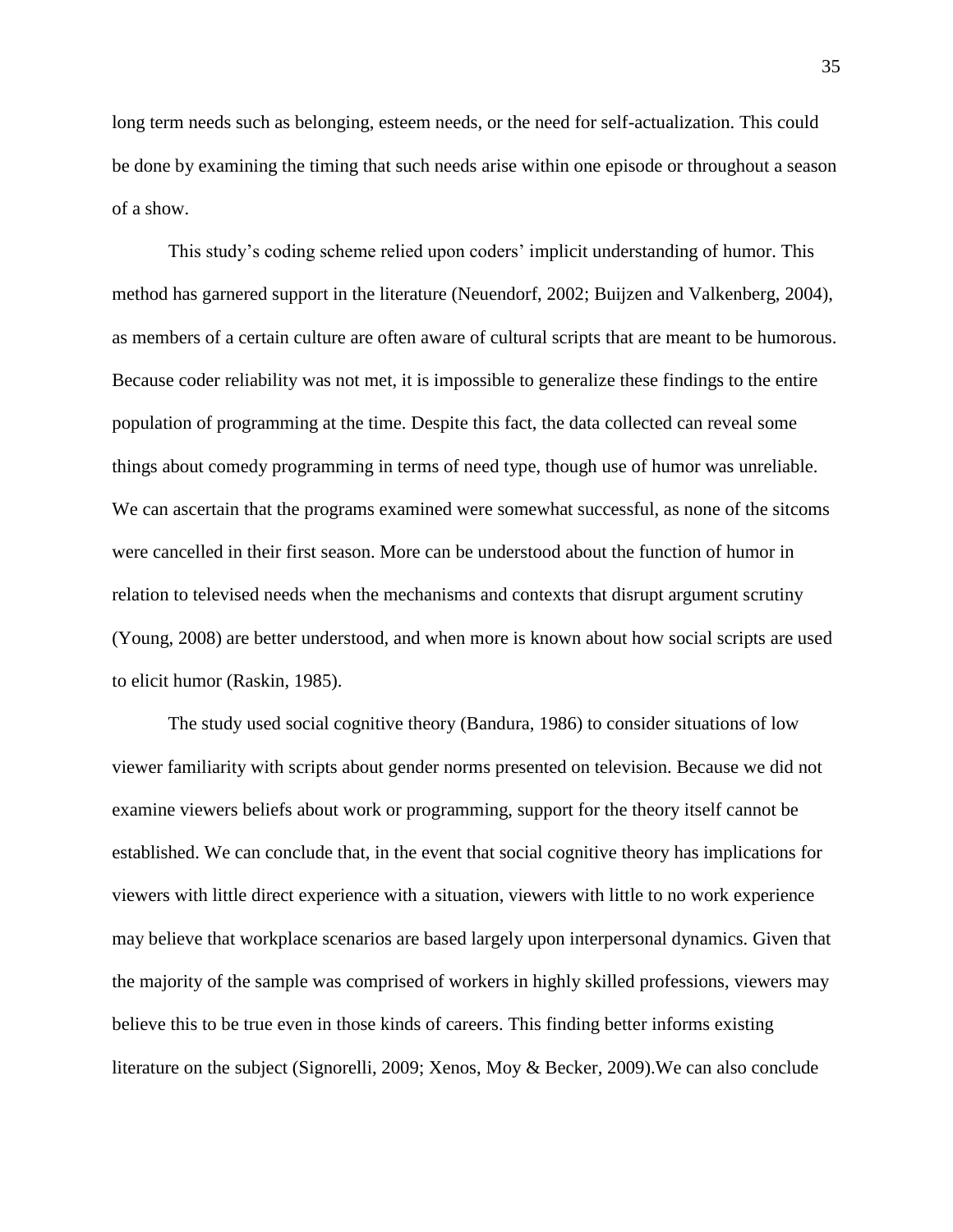that workplace sitcoms provide few scripts that deal with superior-subordinate workplace hierarchies in terms of need fulfillments. Concerns about less-agentic women in TV (McNeil, 1975; Signorielli, 2009), then, become more nuanced. While both genders are represented as being successful at work in terms of prestige, the obstacles they overcome onscreen are less about career fulfillment than they are about interpersonal relationships.

#### **Limitations and Future Directions**

The major limitations of this study are that coders failed to meet reliability barring results from being generalizable to the population of programming within the sampling frame. Comedy programming has historically been difficult to code (Neuendorf, 2002) as content is highly subjective and relies upon cultural understandings of content and scenarios. However, other studies have had success when coding humorous intent (Buijzen & Valkenberg, 2004), indicating that these results were not necessarily indicative of the coding scheme itself, only of this attempt to use the methodology in this way. Other limitations are that these definitions of agency do not necessarily reflect upon quality of life. If a given character expresses no needs for physical safety, that need is satiated in terms of the onscreen portrayal. Rather, this definition of agency relies upon the ability of characters to overcome obstacles. Viewers may see a character as having a high quality of life because they express no needs. However, it stands to reason that within a storytelling format that is driven by conflict, major characters will experience needs, and that major characters will also be the primary focal point of the program.

Future directions for this research might examine the expression of needs across types of programming and in relation to different eras or timeframes of television content. Though expression of needs has not been assessed before, these findings indicate that representations of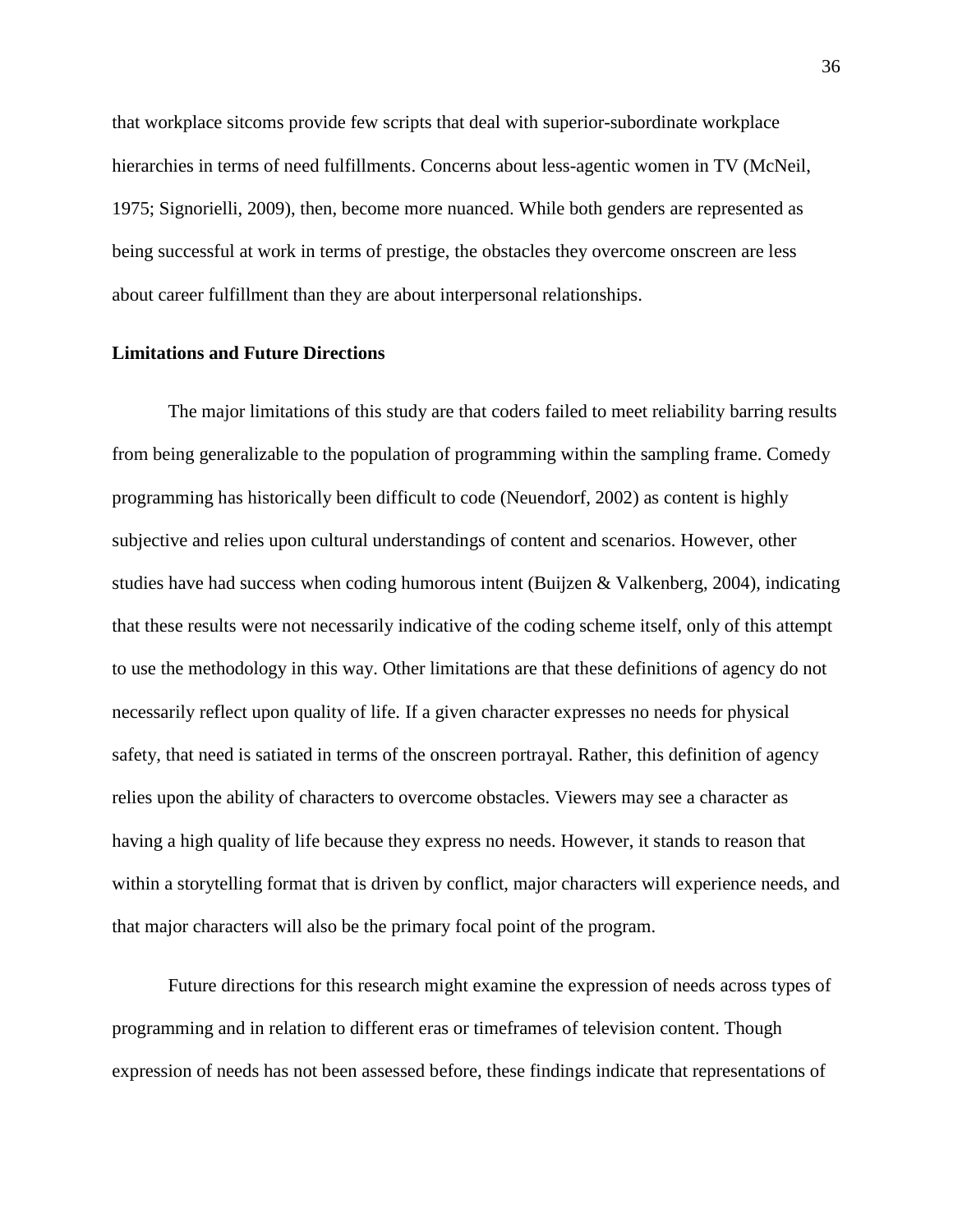both genders on television are changing. Future research might attempt to better understand the context for this shift. If, as some scholars posit (Lauzen, Dozier, & Cleveland, 2006) higher women behind the scenes leads to better representations onscreen, we would expect to see that when altering the timeframe of the sample taken. Additionally, more work can be done to better understand how viewers interpret agency and quality of life. It is difficult, if not impossible, to generalize the findings from this type of content analysis to populations of viewers. However, future research would benefit from allowing viewer perceptions to guide the ways in which the concepts within the codebook are quantified.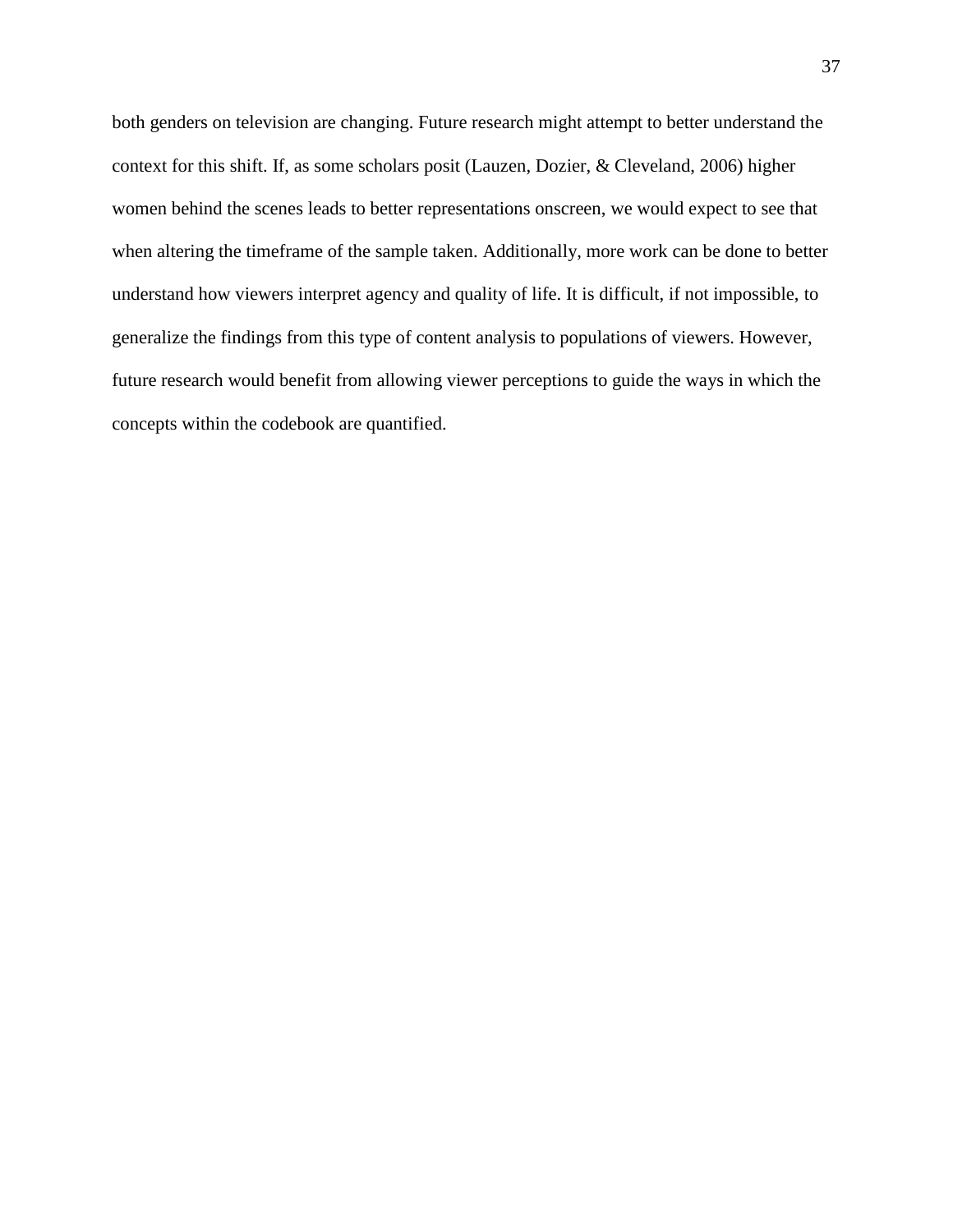#### **Conclusion**

The examination of agency in character portrayal is relatively new and the use of need type to assess quality of life has been unexamined until now. While coder reliability was not adequate, the use of these measurements and the findings that emerged from the sample indicate that the techniques are useful for identifying trends and formal features in programming. Humor studies have typically encountered difficulty in identifying the reasons for which audiences find different content humorous (Buijzen and Valkenberg, 2004), though this does not discount the importance of understanding these features more fully. Continuing to address the nature and use of humor in inventive ways will aid in identifying not only which methods are useful, but also which aspects of television might be examined further. As findings from this study indicate, there were distinctive features which were used consistently within the time frame analyzed, and those features can be used to better understand industry trends and audience preference. That many of these programs were successful by industry standards is an indication that those techniques will likely continue to be used or will be improved, rendering them important avenues for scholarship.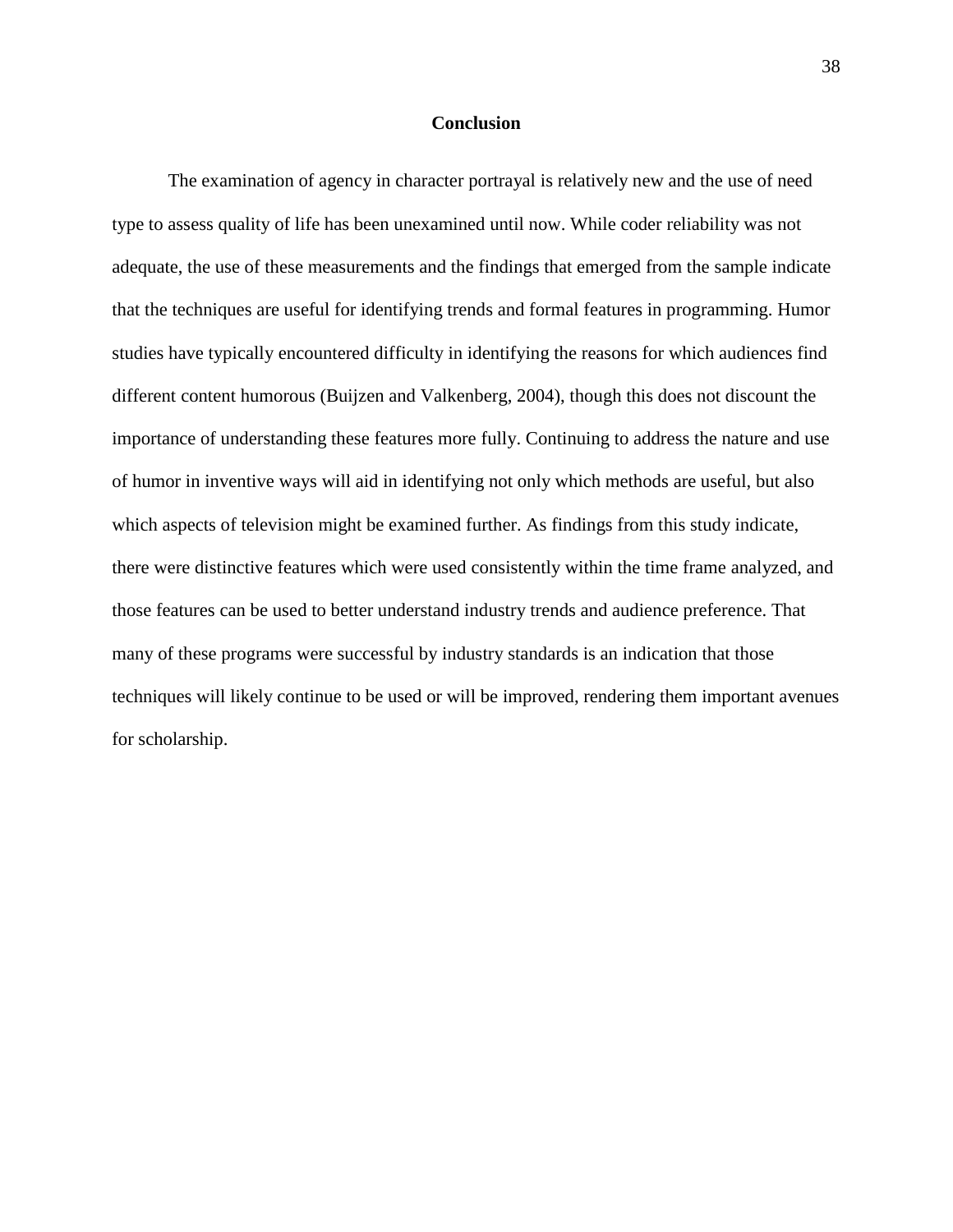# **Appendix A: Tables**

# **Table 1: Need Type by Gender**

# Need Type

| Gender | Physiological | Physical<br>Safety | Emotional<br>safety | Close                                                  |       | Positive<br>Self |       | Self-<br>involvement Belonging Concept Reward Actualization |
|--------|---------------|--------------------|---------------------|--------------------------------------------------------|-------|------------------|-------|-------------------------------------------------------------|
| Men    | 74.2%         | 72%                | 61.2%               | 61.1%                                                  | 62.7% | 62.8%            | 67.9% | 72%                                                         |
| Women  | 25.8%         | 28%                | 38.8%               | 38.9%                                                  | 37.3% | 37.2             | 32.1% | 28%                                                         |
|        |               |                    |                     | $\chi$ = 21.719, df = 7, N = 2578, p = <.005, V = .092 |       |                  |       |                                                             |

# **Table 2: Need Type Met and Unmet**

# Need Type

| Met/Unmet |               | Physical | Emotional | Close       |           | Positive<br>Self |     | Self-                        |
|-----------|---------------|----------|-----------|-------------|-----------|------------------|-----|------------------------------|
|           | Physiological | Safety   | safety    | involvement | Belonging |                  |     | Concept Reward Actualization |
| Met       | 26.9%         | 29.8%    | 24.5%     | 52%         | 56.4%     | 45.9%            | 45% | 38%                          |
| Unmet     | 73.1%         | 70.2%    | 75.5%     | 48%         | 43.6%     | 54.1             | 55% | 62%                          |

 $(\chi^2 = 151.438, df = 7, N=2577, p < .005, V = .242)$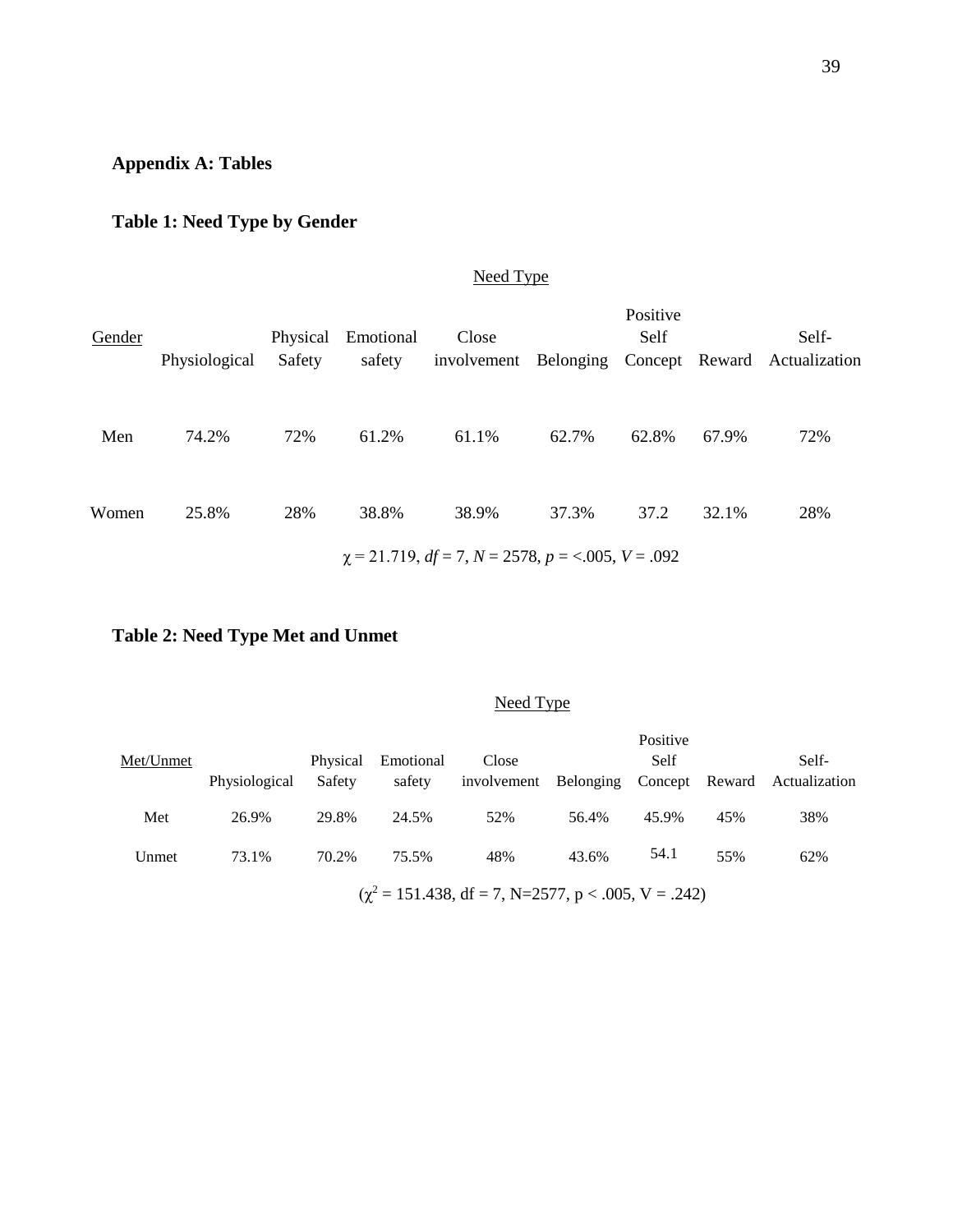# **Table 3: Need Type Met by Gender**

|                         |       |        | Gender |       |
|-------------------------|-------|--------|--------|-------|
| Need Type               |       | Men    |        | Women |
|                         | Met   | Unmet  | Met    | Unmet |
| Physiological           | 29.0% | 71.0%  | 20.8%  | 79.2% |
| <b>Physical Safety</b>  | 27.8% | 72.2%  | 35.0%  | 65.0% |
| <b>Emotional Safety</b> | 23.4% | 76.6%  | 26.2%  | 73.8% |
| Close Involvement       | 51.0% | 49.0%  | 53.5%  | 46.5% |
| Belonging               | 56.5% | 42.35% | 56.1%  | 43.9% |
| Positive Self-Concept   | 45.2% | 54.8%  | 47.0%  | 53.0% |
| Self-Actualization      | 44.8% | 55.2%  | 45.5%  | 54.5% |

Men:  $(\chi^2 = 99.080, df = 7, N = 1654, p = <.005, V = .245)$ 

Women:  $(\chi^2 = 53.787, df = 7, N = 923, p = .005, V = .241)$ 

# **Table 4: Use of Humor with Need Type**

# Need Type

|         | Physiological Physical Emotional Close |        |        |             | Belonging | Positive       | Need  | Self-         |
|---------|----------------------------------------|--------|--------|-------------|-----------|----------------|-------|---------------|
|         |                                        | Safety | Safety | Involvement |           | Self           | for   | Actualization |
|         |                                        |        |        |             |           | Concept Reward |       |               |
| Present | 91.4%                                  | 86.4%  | 84.7%  | 64.7%       | 75.5%     | 70.8%          | 73.3% | 59.0%         |
| Absent  | 8.6%                                   | 13.6%  | 15.3%  | 35.3%       | 24.5%     | 29.2%          | 26.7% | 41.0%         |

 $(\chi^2 = 123.989, df = 7, N = 2578, p = <.005, V = .219)$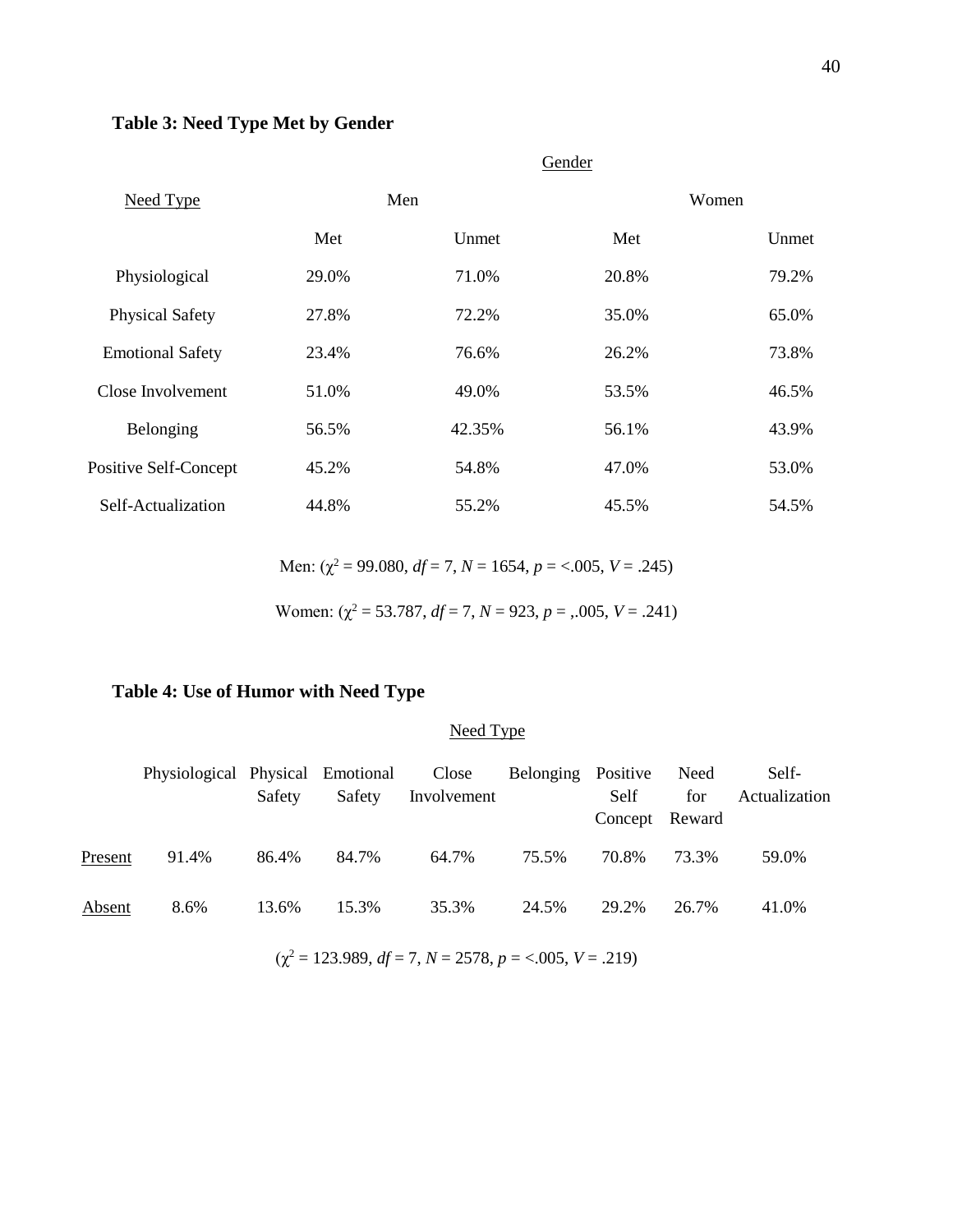# **Table 5: Need Met by Whom**

|                     |                | Met by whom |       |              |
|---------------------|----------------|-------------|-------|--------------|
| Character<br>Gender | Does not Apply | Self        | Other | Happenstance |
| Man                 | 63.3%          | 15.2%       | 20.2% | 1.3%         |
| Woman               | 59.5%          | 17.1%       | 22.8% | 0.7%         |

 $(X^2 = 6.680, df = 3, N = 2579, p = .083, V = .051)$ 

# **Table 6: Presence of Humor by Gender**

| Humor   |                                                          | Gender |
|---------|----------------------------------------------------------|--------|
|         | Male                                                     | Female |
| Present | 77.4%                                                    | 74.1%  |
| Absent  | 22.6%                                                    | 25.9%  |
|         | $(\chi^2 = 3.449, df = 1, N = 2579, p = .036, V = .063)$ |        |

# **Table 7: Need Met by Superior by Character Gender**

|       | Gender |
|-------|--------|
| Men   | Women  |
| 5.2%  | 7.0%   |
| 94.8% | 93.0%  |
|       |        |

 $(\chi^2 = 3.64, df = 1, N = 2577, p = .056, V = .038)$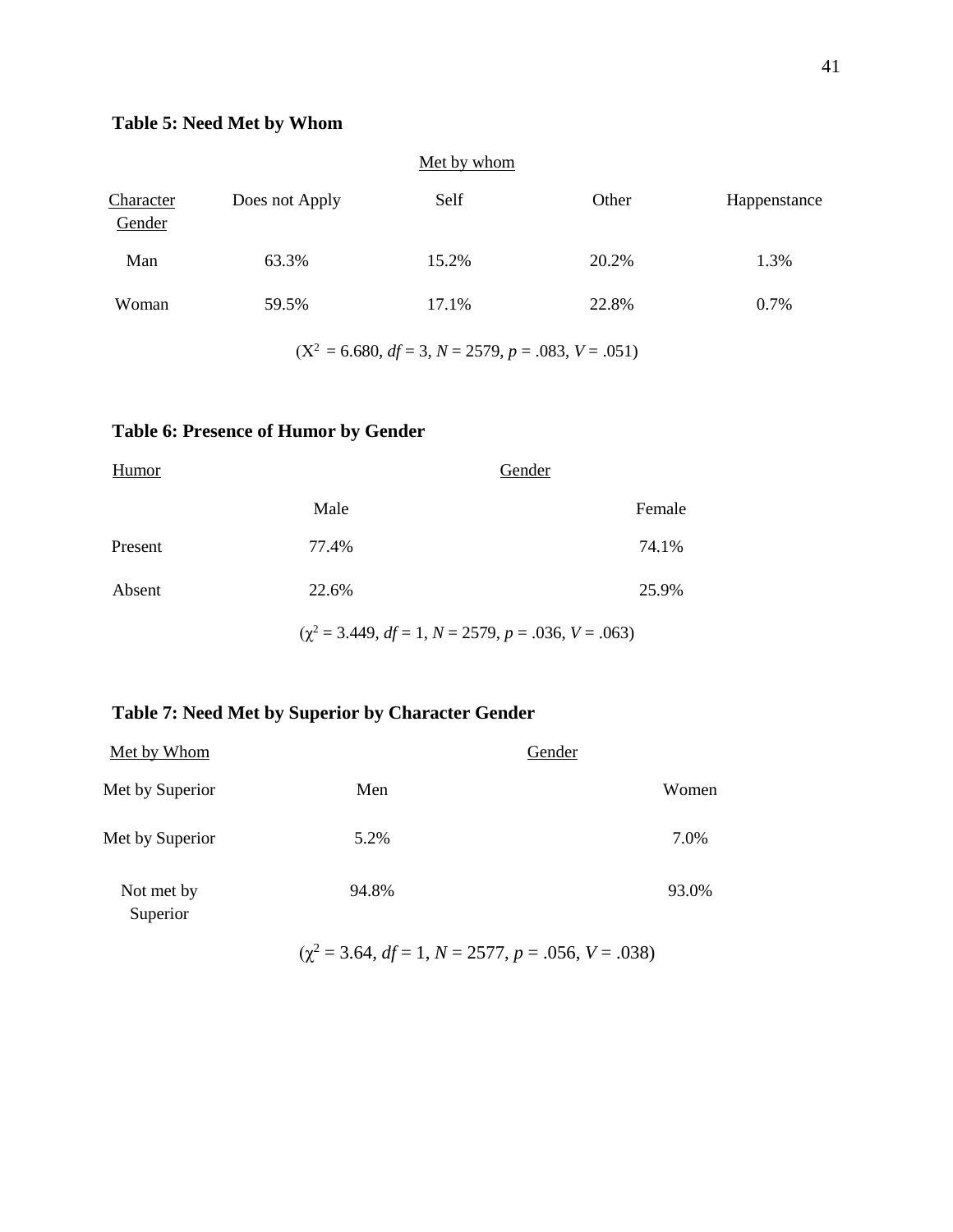### **Quality of Life Indicators in characters Of American situation comedies set in the workplace**

#### Content Analysis Protocol

### *Part 1: Introduction*

This protocol will be used to analyze content of situation comedies. This study aims to discover which quality of life indicators are expressed by characters in situation comedies that are set primarily in the workplace. Additionally, the agency of the character to meet needs will be coded as an indication of the ability they have to affect change in their surroundings.

### **Major Concepts**

### **Quality of Life**

Refers to the characters expressed needs (need for homeostasis, safety, love, esteem, and selfactualization) as well as character's agency in meeting those needs (character meeting his or her own needs, another meeting a character's needs, or happenstance). Though a character may have a certain need category met, the need will not be coded if the character does not express the need before receiving the fulfillment of the need.

#### **Needs**

Material and emotional resources which cause the individual to experience changes in comfort (physical) or satisfaction (emotional) and includes references to past needs.

For the purposes of this study, "needs" are taken from Maslow's hierarchy of needs and are utilized in order to ascertain a character's quality of life in the domain of the workplace. Needs in this case are identified by verbal, visual, or nonverbal (sound) indicators. The unit of analysis will be the scene – each individual need will be coded in a given scene, but multiple expressions of the same need will be coded once as opposed to multiple times.

**Physiological Needs:** Changes in a characters homeostasis as indicated by extreme lack of or excessive sleep, of malnourishment, cravings, excessive overeating, extreme cold, extreme illness, or indications that one is unable to function due to internal disruption. These needs are characterized as being necessary for the characters basic biological functioning.

**Safety Needs:** Changes in characters wellbeing marked by external injury, conditions of uncertainty in regard to daily functioning, continued employment (material safety), or general uncertainty regarding the future (workplace or otherwise).

Refer to a characters need for order and understanding in reference to the self.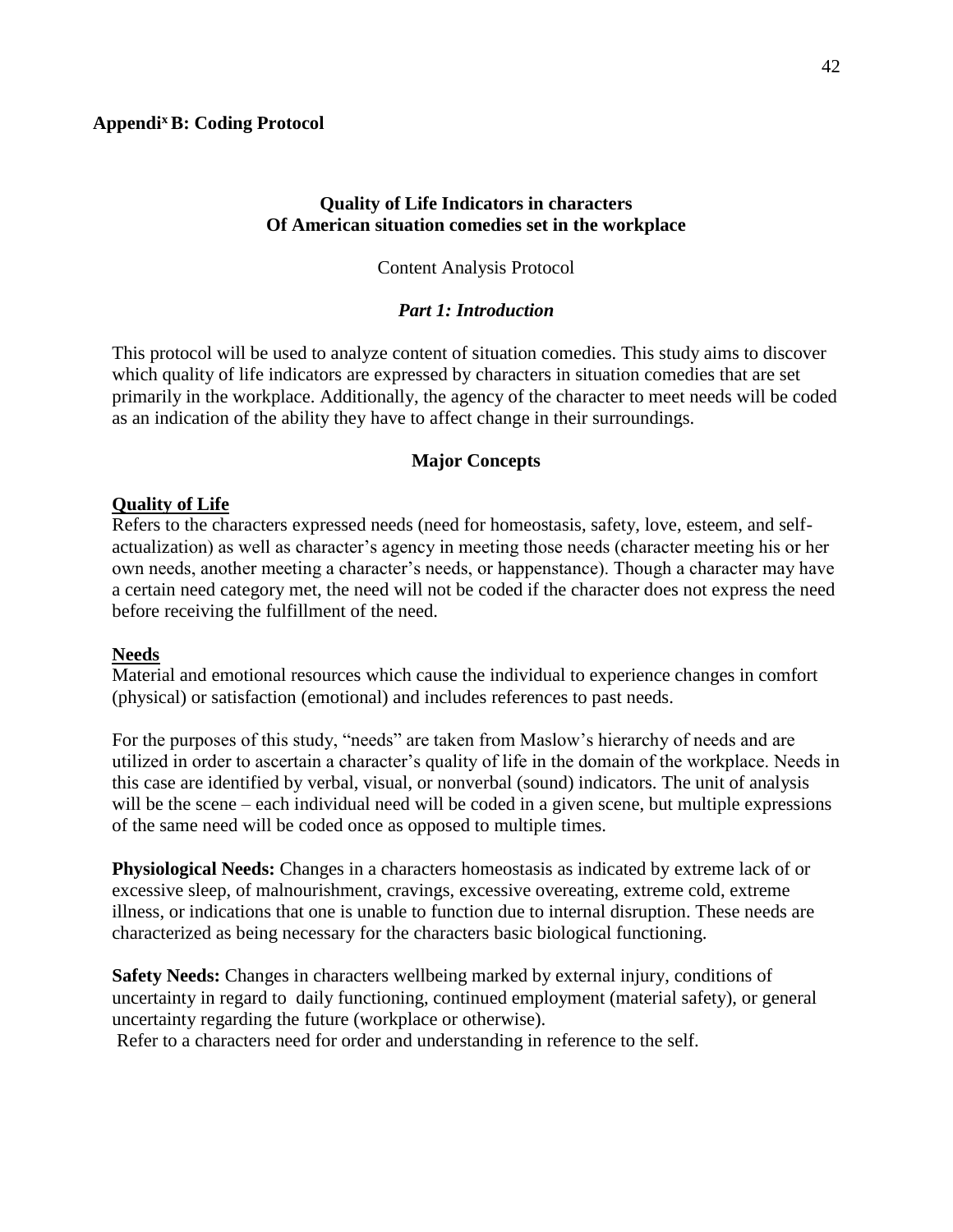**Affiliatory Needs:** Changes in the characters wellbeing marked by an expressed (verbal or nonverbal) absence or presence of inclusion in either close personal relationships such as a family or close friendship or in a group or organization.

**Esteem Needs:** The need a character has to both feel competent at a given task as well as the need for recognition from others regarding that competency.

**Self-Actualization Needs:** The need a character feels to find a larger pattern within the events of their life, often in reference to a calling or destiny.

# **Gender**

For purposes of this study, character gender will refer to the way in which the character presents their gender (male, female, or other).

### **Situation Comedy**

Situation comedies analyzed include only programming billed as such that had full seasons broadcast between the years 2008 and 2012 and are described as taking place primarily in the workplace or shows that, based on synopses, have a strong workplace element.

### **Setting**

For the purpose of this study, the notion of "workplace" will include work settings as they are depicted in sitcoms that are billed as "workplace comedies" or comedies that primarily take place at work. Scenes occurring outside of the workplace (office, hospital, construction yard, etc.) will be coded as "work", "home", "social", or "other".

#### **Job Classification**

Job classification refers to the classification of the job of the character in question with regard to licensure or certification, training, and level of expertise.

#### **Characters**

For the purpose of this study, "characters" will refer to any character that expresses a need. If information is not available for nonrecurring characters (unnamed, extras, etc.), the coder will code all available information (gender, need, need met or unmet, met via agency or happenstance).

#### *Part 2: Procedures*

While you can code anywhere (home or the Multimedia Lab), be sure that you are free from distractions when you sit down to code as this will help ensure that we maintain reliability throughout the procedure and obtain valid data.

Print off a copy of the codebook and read through it before you code. While it may not have changed since our last formal meeting, this will help the group in maintaining reliability.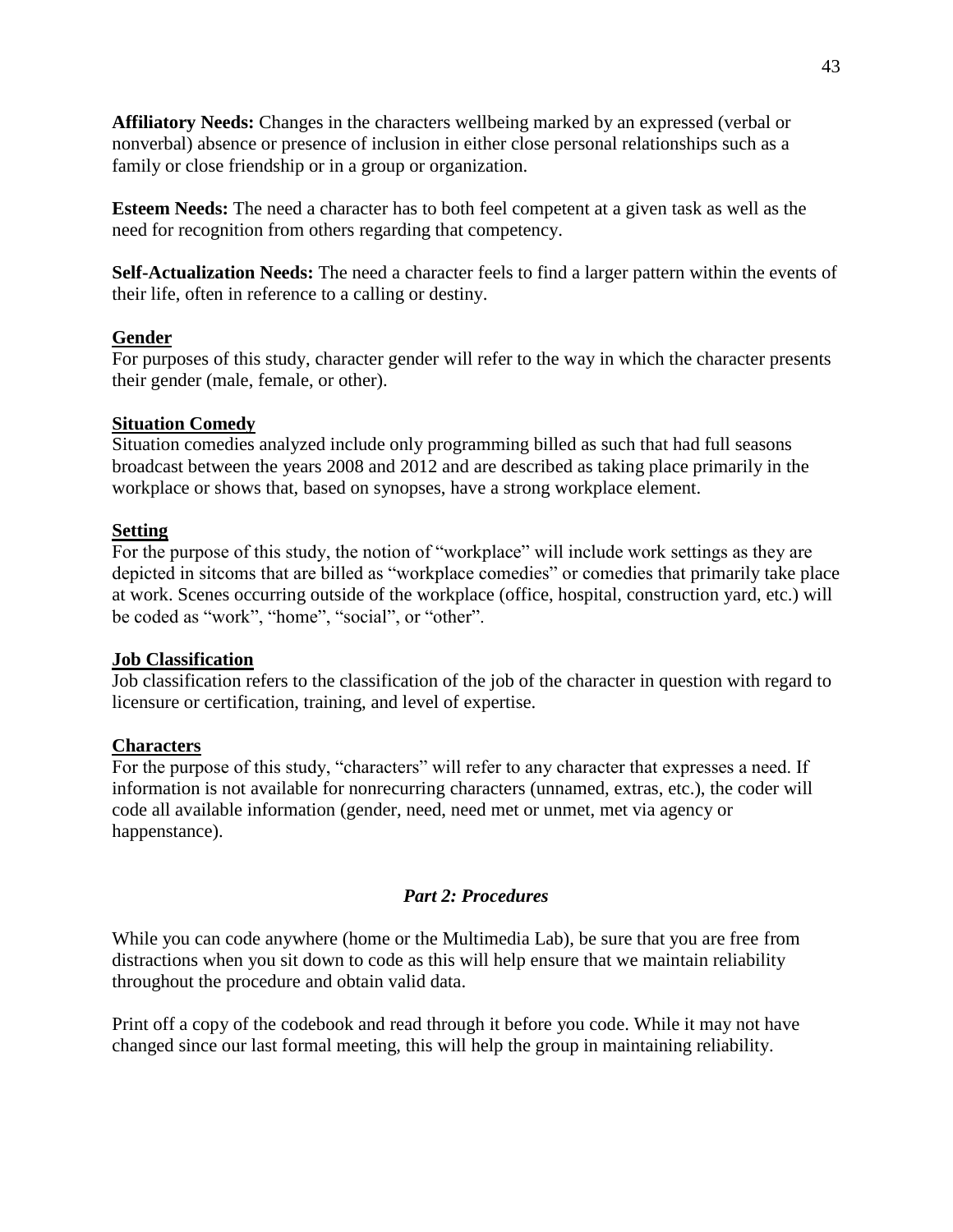Your individual coding samples will be assigned. You will be given a list that will provide you with the Show title, Episode name, and season and episode number. You will access the shared Netflix account, search for the season number, identify the episode you are to code (be sure the title and the episode number match your coding assignment), and you will code that episode. Watch the whole episode in its entirety before returning to code the episode.

Our unit of analysis will be the **scene**, which in this case means a **distinct setting change**. If a character flashes backward or forward in time but then returns to the same scene in order to continue the plotline within that scene, the flashback or flash forward should be coded as part of the scene that it is edited into. However, if the flashback/forward is in a different setting than the setting of the original scene, you will record 'scene' as it is presented in the flashback.

After you watch the episode in its entirety once, go back through and watch one scene, code the expressed needs in that scene, and then move to the next scene. You may have to go back and rewatch part – breaking the coding up by scene will give you a good standard for when to stop and analyze.

For purposes of this study, we will only code needs once that are expressed within the scene. If a character needs water, code this once even if the character asks for water multiple times in the scene. However, if a character asks for water again in a different scene, code that again in a new case. If a character expresses multiple separate needs within one scene, code all distinct needs (a need for esteem and a need for approval would both be coded even within the same scene).

You'll type your name in the first box of the spreadsheet provided and then go on to specify details that will be given to you such as show season, episode number, title, etc.

When you get to the box for "character name, watch the episode until you find a variable to code and then start coding with that character. If you do not know the character's name, you may want to watch either part of or the entire episode before you begin coding. If a character is not named, type in what the character is billed as in the closing credits ("subway lady"). If name is still indeterminate after reviewing the credits, type "unknown".

When recording time, use **time remaining** as an indicator of the time the act you are coding occurs.

When typing in the description of the need, type in the **exact** dialogue that you hear when you determine that you should code the need. If the cue is nonverbal, type in what you see that indicates you should code a need.

When recording character's expressed needs, record the corresponding number as they follow in the next section without any decimal points (a physical safety need would be coded as "21", not as "2.1").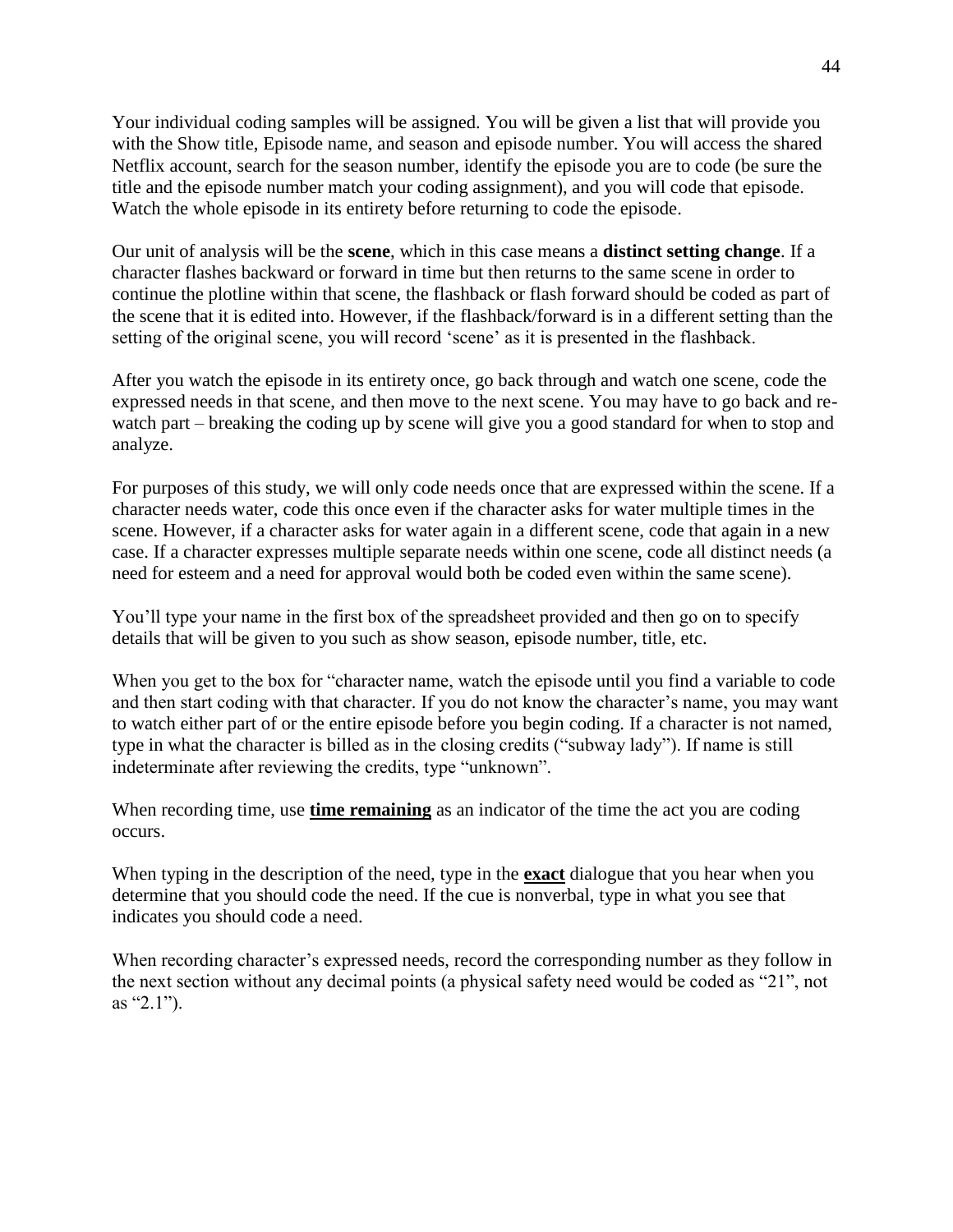# *Part 3: Coding Variables and Categories*

# **Coder Name**

Type your name under the 'coder' variable in the Excel spreadsheet

### **Show Title**

Type the name of the show as it appears on the screen

#### **Show Network**

Type the name of the network on which the program airs. This will be provided with your coding sample.

#### **Show Season**

Record the season of the show in the corresponding column in the Excel spreadsheet.

#### **Episode Number**

Record the episode number (the number of the episode within that season) in the corresponding column.

### **Episode Title**

Record the episode title in the corresponding column. These will be provided for you.

### **Character Name**

Under 'character' column, type character name as it appears in the opening or closing credits.

#### **Gender**

Record character gender as it presents in the episode as Male Female **Other** 

#### **Race**

Race will be coded as either African American Asian Caucasian Hispanic Mixed **Other** 

# **Age**

Characters will be coded as either a Child Adolescent Young adult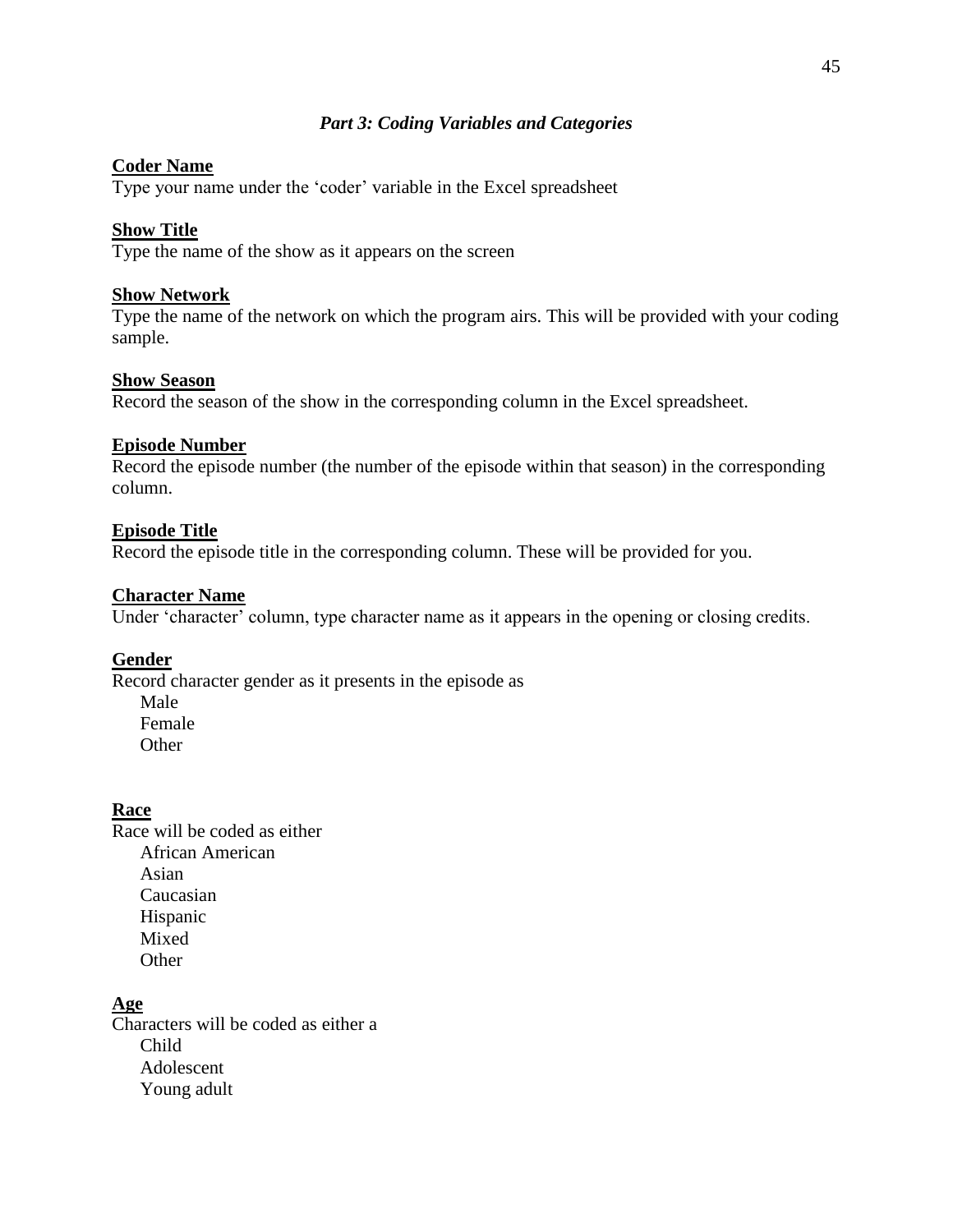Middle age Elderly

### **Job Classification**

Characters job classification will be recorded as either

**Highly Trained Professions**: Refers to persons who are experts in their field (doctors, lawyers, university professors, psychiatrists, scientists, researchers, computer programmers, certified public accountants, city planners, etc.) or persons who are the acting expert in their place of work (detectives, CEO's, managers, professional actors, etc.) A person of this classification would have a license or certification, usually in conjunction with a higher than high school education, or would be the acting expert or officiate in the workplace, or would have a highly developed set of specialized skills. Persons in this category would be expected to have a high degree of training in their chosen field.

**Moderately Trained Professions**: Refers persons who do work that requires some skill but not expert level skill (clerical workers, nurses, counselors, non-detective police force, lab technicians, dental hygienists, human resource workers, training and development personnel, bank tellers, etc.). Though a worker may possess a license or certification to do a certain job, one does not need to possess a terminal degree in order to be employed. Persons in this category would be expected to have some training, but not be considered acting experts in their field.

**Little/No Training Professions**: Refers to service industry jobs. Waiters/table bussers, manual laborers, construction or manufacturing workers, farmhands, retail salespeople, and service staff comprise this categorization. Entry to this category does not require a bachelor's degree or any type of professional or associate training. While persons in this field may have some instruction and be highly efficient at a given task, the requirements for entry into the field are low and the amount of training to begin in that field would be low.

#### **Not working**

#### **Unknown**

### **Setting**

Setting will be coded as either

**Work** – scenes that are expressly portrayed as being at work as determined by the shows definition of where the workplace is

**Home** – A character must be in a clearly domestic setting

**Social** – instances of socialization outside of workplace settings

**Other**

### **Time**

Record the approximate time that you observe the need to have occurred. Use the time remaining when you pause the video on the line that indicates you should code the act.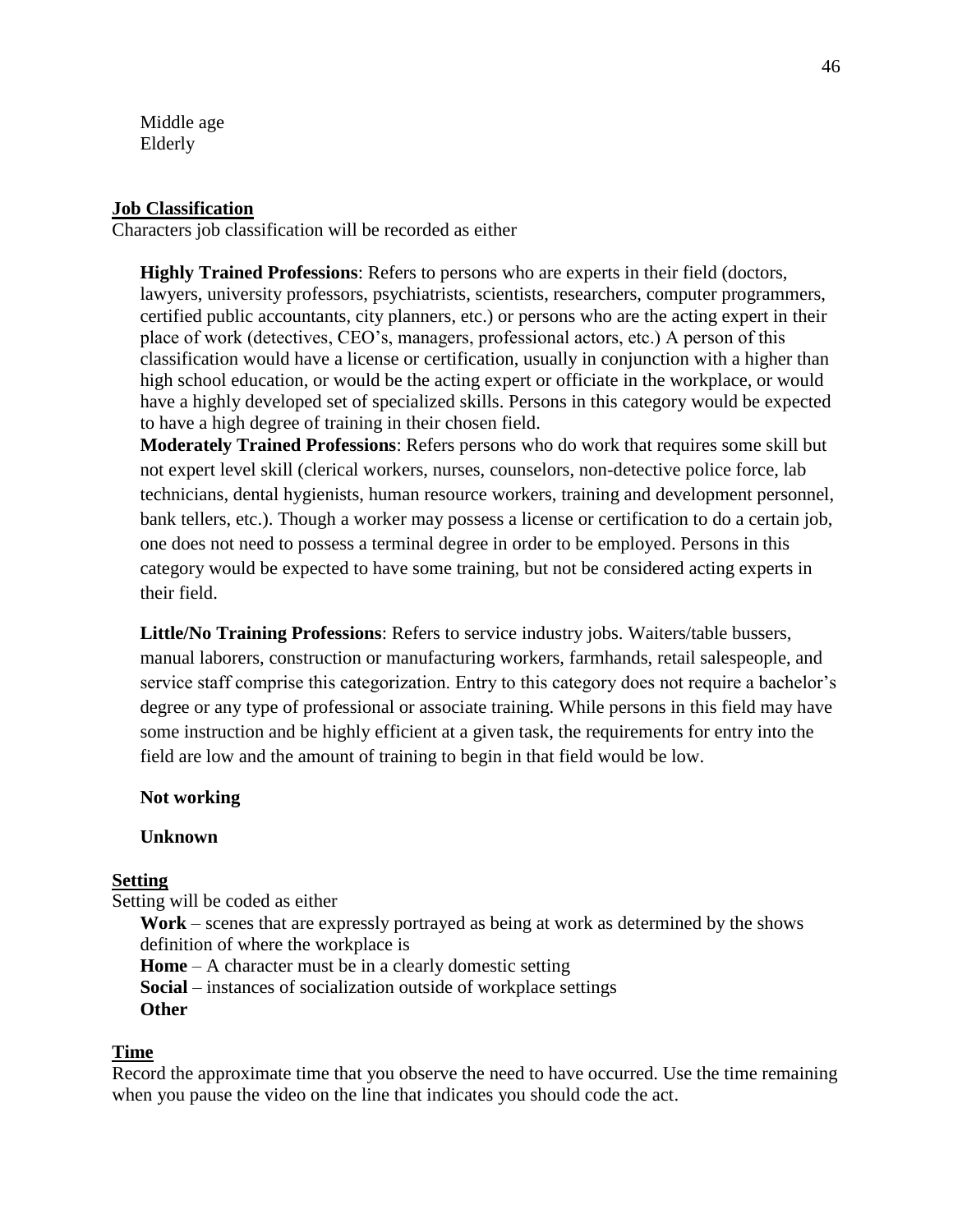### **Description**

Type in the exact dialogue that you hear when you decide to code for a need. If the indication of the need is nonverbal, record a short description of what you see that indicates that this is a need ("JD looks scared").

### **Need Type**

Need in this case correlates to observable (verbal or visual) indicators of presence or absence of needs being met as Maslow defines needs. If a need that falls under the following categories is expressly mentioned either verbally or visually, code the need by typing the corresponding number of the need into the cell in the spreadsheet. You will code the number of the need (for example, an affiliatory need is coded as a 3) and some needs have subsets attached to them that are indicated by a letter (for example, an affiliatory need that implies a need for inclusion or belonging as opposed to a close friendship with one person or unit would be coded as "32")

**Physiological Needs**: Refer to needs a person has for the resources to fulfill basic human function (food, water, sleep, etc.).

When a character is portrayed as needing adequate nutrition, sleep, chemical balance, or as overeating, craving foods, or expressing extreme emotion that is not explained in the plotline, you would code a physiological need.

All expressions of internal bodily needs fall into this category.

**Safety Needs:** Needs the individual has for physical and emotional safety. When a character expresses a need for safety, determine if the need is for physical safety or emotional safety.

**Physical safety needs:** Needs a character has to maintain bodily safety in the face of external threats.

**Emotional safety needs:** Needs a character has to feel secure about their emotional safety (does or does not fear abandonment or isolation, emotional discomfort, or extreme insecurity). Emotional safety needs refer to direct threats to a characters emotional safety that would be indicated by shock, fear, or extreme emotional discomfort that prevents them from functioning normally.

**Affiliatory Needs:** Needs for connectedness, friendship, kinship, intimacy, approval, guidance, or feeling connected to a group or society. Once you've identified that a need falls into this category, determine if it is a need for close involvement or a need to belong to or fit in with a group or society.

**Close involvements:** Romantic involvements, relationships involving intimacy, close personal friendships, interpersonal relationships, interpersonal need for approval, interpersonal guidance, and the sense of belonging to a family unit.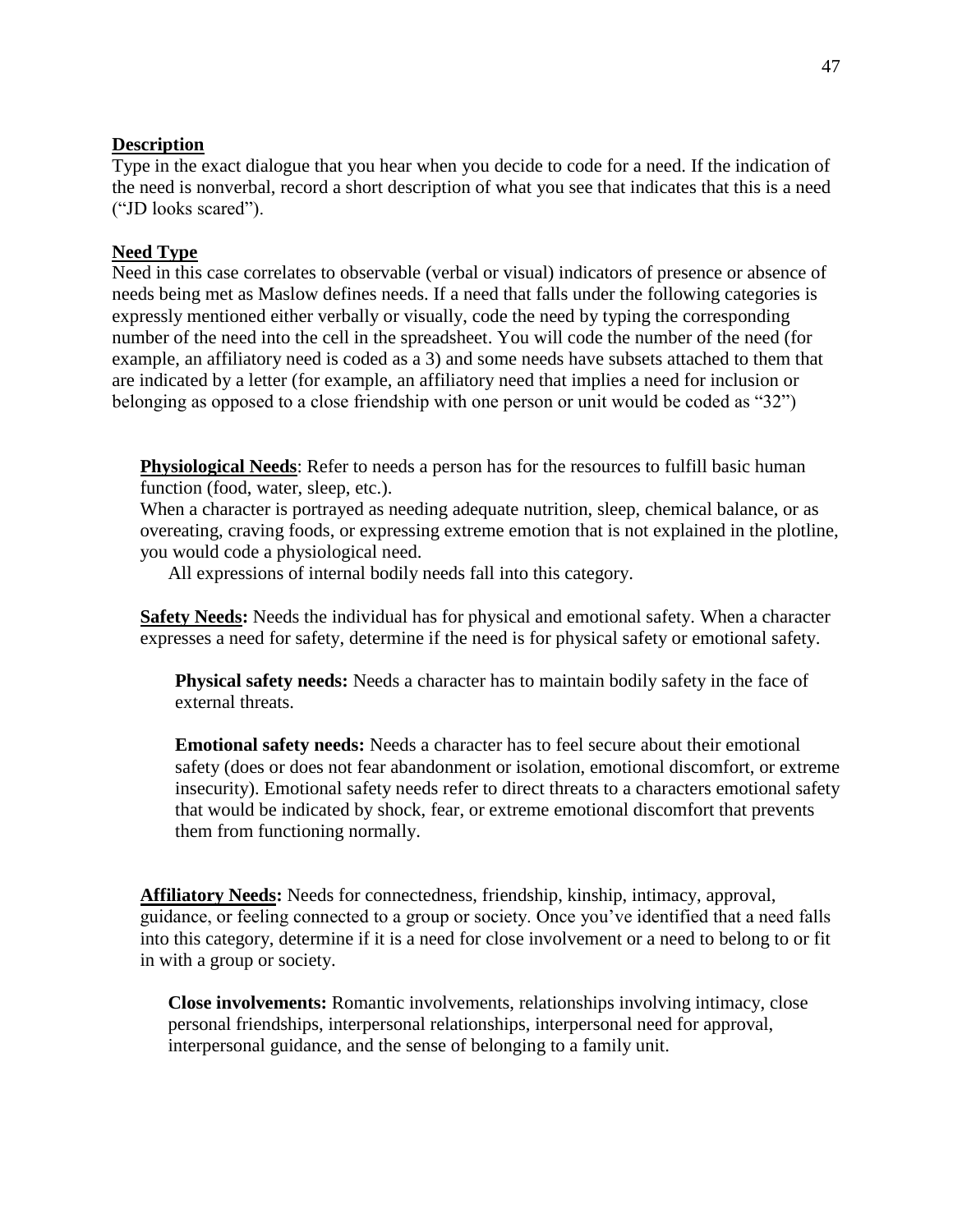**General feelings of belonging:** Feelings of association or affinity with a group or society as a whole and needs for approval from a group or society as a whole. May be observed by presence of friendly acquaintances or a general expression about one's belonging to an organization or society.

**Esteem Needs:** Needs expressed in relation to either a person's feeling of competency at a certain task or to a person's perception that they are recognized for their work.

**Need for positive self-concept**: The need for positive self-concept entails feelings of adequacy and competency. These feelings are directly related to a character's *internal perception* of their own competency. A character must express the adequacy or inadequacy to perform a task or overcome a work-related challenge.

**Need for reward/praise:** The need for recognition is indicated by the character expressing a need to be recognized by others in relation to job performance or adequacy with regard to competency or task completion. Need for reward and praise refers to a characters need for *external approval* of their task performance. A character must express the need for praise or recognition.

**Needs for Self-Actualization:** The need to recognize one's true potential. Needs for selfactualization must include statements about life goals, long-term plans, or the sentiment that a character has 'found their calling' or hopes to discover their destiny. This may refer to a plan they have devised, and insinuations that events are falling into place with a given course of action. Rather than inclusion needs or esteem needs, self-actualization indicates a larger cohesive plan or destiny. When characters express that they have found self-actualization through inner monologue, you should code a 5 here as well. When you see an example of a self-actualization need, code a **5**.

# **Justified or Unjustified**

# **If you coded a 2 in the previous column**,

Code a **1** in this column if the need was justified (character had reason to believe that safety was at risk because the threat was present or some indication was given that the threat to safety was likely to occur)

# **or**

Code a **2** in this column if there was no justification for the character to fear a safety violation (no physical, visual, or nonverbal cues were given that the safety violation was likely to occur).

If you did not code a 2 in the previous column, this variable is not applicable so you would enter a **0**.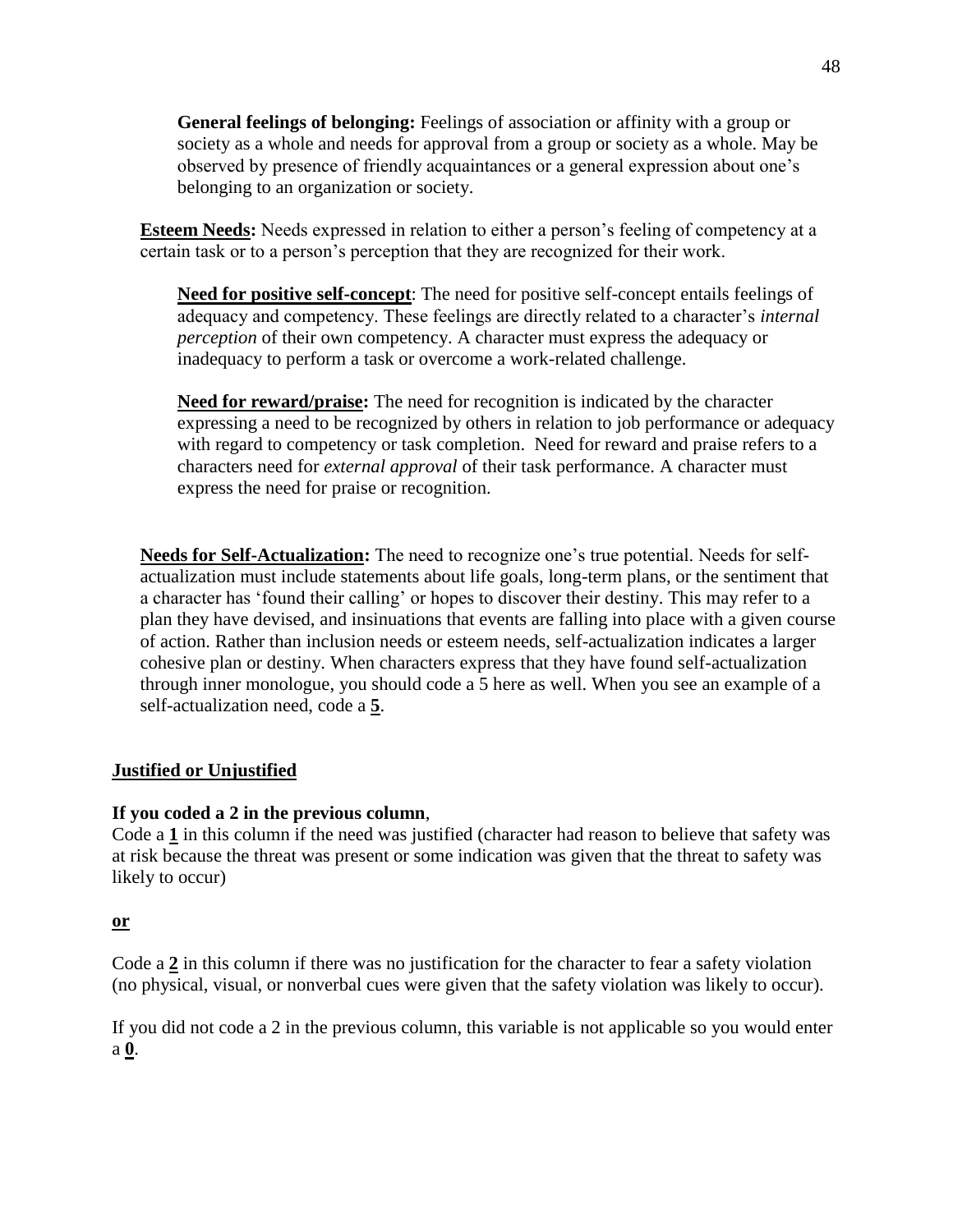# **Met or Unmet**

After you have coded need type, code whether or not the character is lacking the need or experience fulfillment of need.

**Code a 0 for need unmet if the need is expressed but not fulfilled**.

# **Code a 1 for need met for need that is expressed and fulfilled within the scene**.

# **Met by Whom**

You will record how the characters need was met by recording either None Self **Other** Happenstance

# **Met by Superior**

If the **characters need is met by another character and it is indeterminate if the need is met by a superior, record a 0 in this column.**

If you coded a 2 in the previous category and the need was **met by a character who is identifiable to you as a superior of the character in question, record a 1 in this column**.

# **Humor**

If the expressed need is shown in a manner that is intended to be humorous. If the need **is portrayed in a form that attempts to elicit a humorous response from the audience, code a 1** in this column. If **no attempt at humor is present, code a 0.**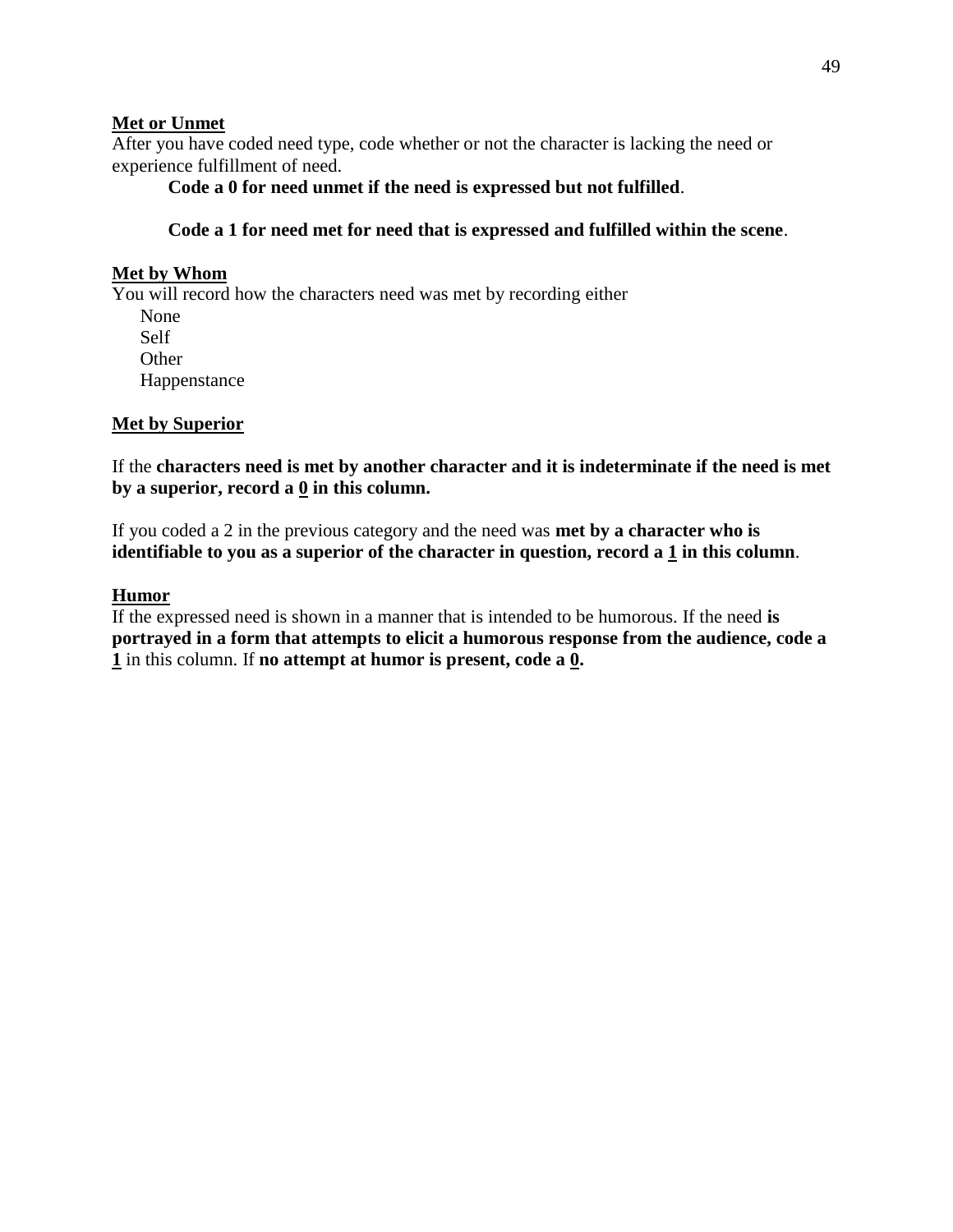#### **Works Cited**

- Albiniak, P. (2009). Bartering for the future of syndicated programming. *Broadcasting & Cable, 139* (4), 10-12.
- Albiniak, P. (2013). Veteran sitcoms struggle in november sweeps. *Broadcasting & Cable 143*(47), 26.
- Anderson, D., Collins, P.A., Schmitt, K.L., & Jacobvitz, R.S. (1996). Stressful life events and television viewing. *Communication Research* 23(3). 243-260.
- Attardo, S., Pickering, L., & Baker, A. (2011). Prosodic and multimodal markers of humor in conversation. *Pragmatics & Cognition, 19*(2), 224-247.
- Aubrey, J., Rhea, D. M., Olson, L. N., & Fine, M. (2013). Conflict and control: Examining the association between exposure to television portraying interpersonal conflict and the use of controlling behaviors in romantic relationships. *Communication Studies*, *64*(1), 106-124.
- Bandura, A. (1986). *Social foundations of thought and action*. Englewood Cliffs, NJ: Prentice-Hall.
- Bandura, A. (2001a). Social cognitive theory: An agentic perspective. *Annual Review of Psychology (52)* 1-26.
- Bandura, A. (2001b). Social cognitive theory of mass communication. *Media Psychology, 3,* 265-299.
- Boraas, S., & Rodgers, W. M., (2003). How does gender play a role in the earnings gap An update. *Monthly Labor Review*, *126*, (9).
- Buijzen, M., & Valkenburg, P. (2004). Developing a typology of humor in audiovisual media. *Media Psychology, 6* 147-167.
- Bureau of Labor Statistics, U.S. Department of Labor. (March, 2013). Retrieved from http://www.bls.gov/cps/
- Carli, L.L., & Eagly, A.H.(2001). Gender, hierarchy, and leadership: An introduction. *Journal of social issues. (57)*4. 629-636.
- Conway, M., Pizzamiglio, M.T., & Mount, L. (1996). Status, communality, and agency: Implications for stereotypes of gender and other groups. *Journal of Personality and Social Psychology*, *71*(1). 25-38.

Daniels, G. (2005). *The Office* [television series]. Los Angeles: National Broadcasting Company.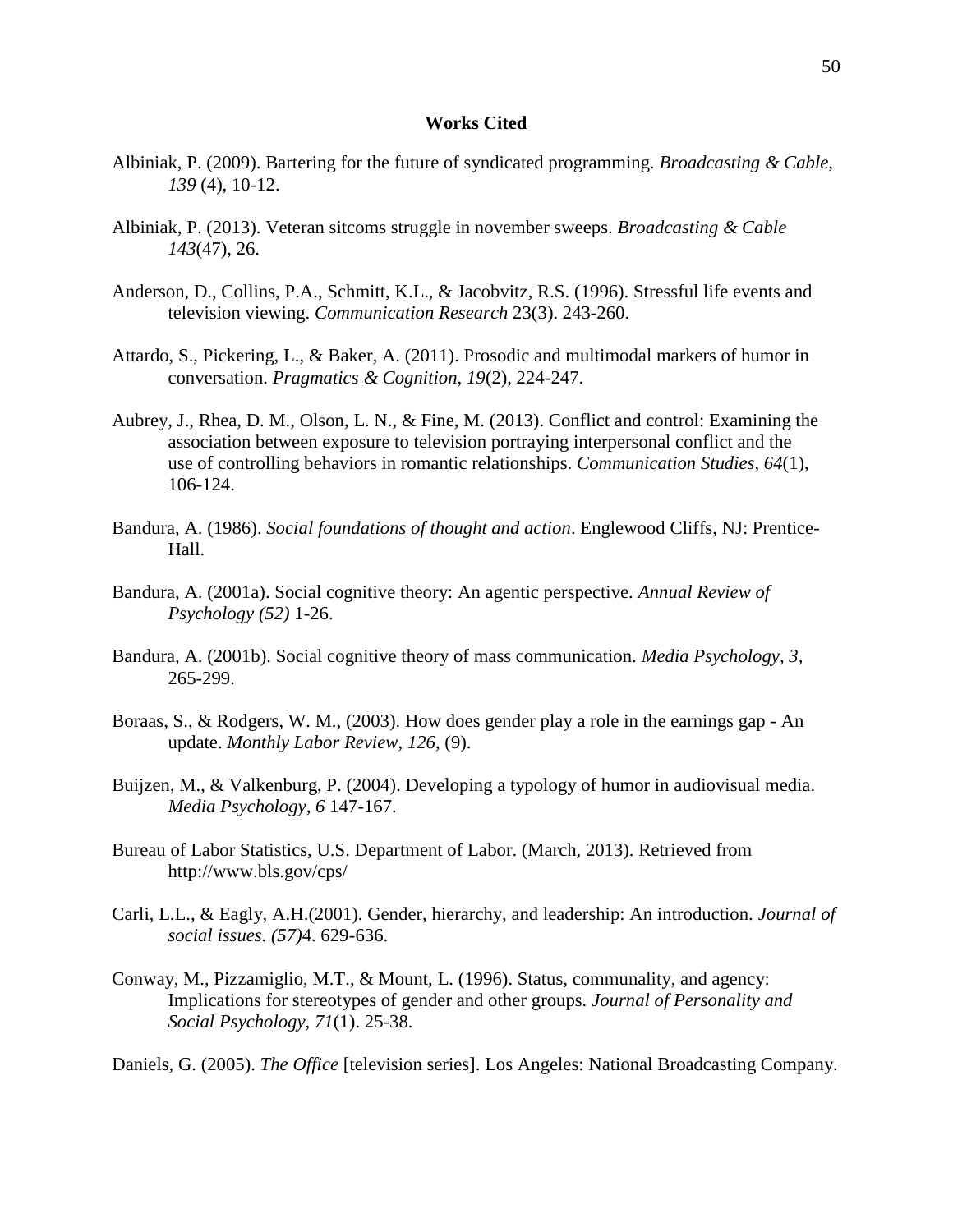- Davis, D. M. (1990). Portrayals of women in prime-time network television: Some demographic characteristics. *Sex Roles, 23*(5-6), 325.
- Despite some bright spots in economy, workers still overwhelmed this Labor Day. (2010, Aug 25). *PR Newswire*. Retrieved from http://0-search.proquest.com.library.uark.edu/ docview/746765917?accountid=8361
- Diener, E., & Suh, E. (1997). Measuring quality of life: Economic, social and subjective indicators. *Social Indicators Research, 40*, 189-216.
- Eagly, A.H., & Steffen, V.J. (1984). Gender stereotypes stem from the distribution of women and men into social roles. *Journal of Personality and Social Psychology, 46*(4)/ 735-754.
- Elesmar, M., Hasegawa, K., & Brain, M. (1999). The portrayal of women in US prime time television. *Journal of Broadcasting and Electronic Media, 44,* 20-34.
- Feuer, D. (1988). How women manage. *Training, 25*(August), 23-31.
- Forbes, J.B., Piercy, J.E., & Hayes, T.L. (1988, November-December). Women executives: Breaking down the barriers? *Business Horizons,* 6-9.
- Fouts, G., & Burggraf, K. (2000). Television situation comedies: Female weight, male negative comments, and audience reactions. *Sex Roles, 42*, 925-932.
- Ganahl, D.J., Prinsen, S.J., & Baker, & Netzley, S.(2003). A content analysis of prime time commercials: A contextual framework of gender representation. *Sex Roles,* 49(10).
- Geller, P.A., & Hobfoll, S.E. (1994). Gender differences in job stress, tedium, and social support in the workplace. *Journal of Social and Personal Relationships 11* (4). 555-572.
- Gerbner, G., Gross, L., Jackson-Beeck, M., Jeffries-Fox, S., & Signorielli, N. (1978). Cultural indicators: Violence profile no. 9. *Journal of Communication, 26,*176-207.
- Gill, T.M., & Feinstein, A.R. (1994). A critical appraisal of the quality of quality-of-life measurements. *Journal of the American Medical Association, 272* (8). 619-626.
- Glascock, J. (2001). Gender roles on prime-time network television: Demographics and behaviors. *Journal of Broadcasting and Electronic Media 45* (4), 656-699.
- Glascock, J. (2008). Direct and indirect aggression on prime-time network television. *Journal of Broadcasting and Electronic Media*. *52* (2), 268-281.
- Greenberg, B. S., Edison, N., Korzenny, F., Fernanadez-Collado, C., & Atkin, C. K. (1980). Antisocial and prosocial behaviors on television. In B. S. Greenberg (Ed.), Living with television: Content analyses of U.S. TV drama (pp. 99–128). Norwood, NJ: Ablex Publishing.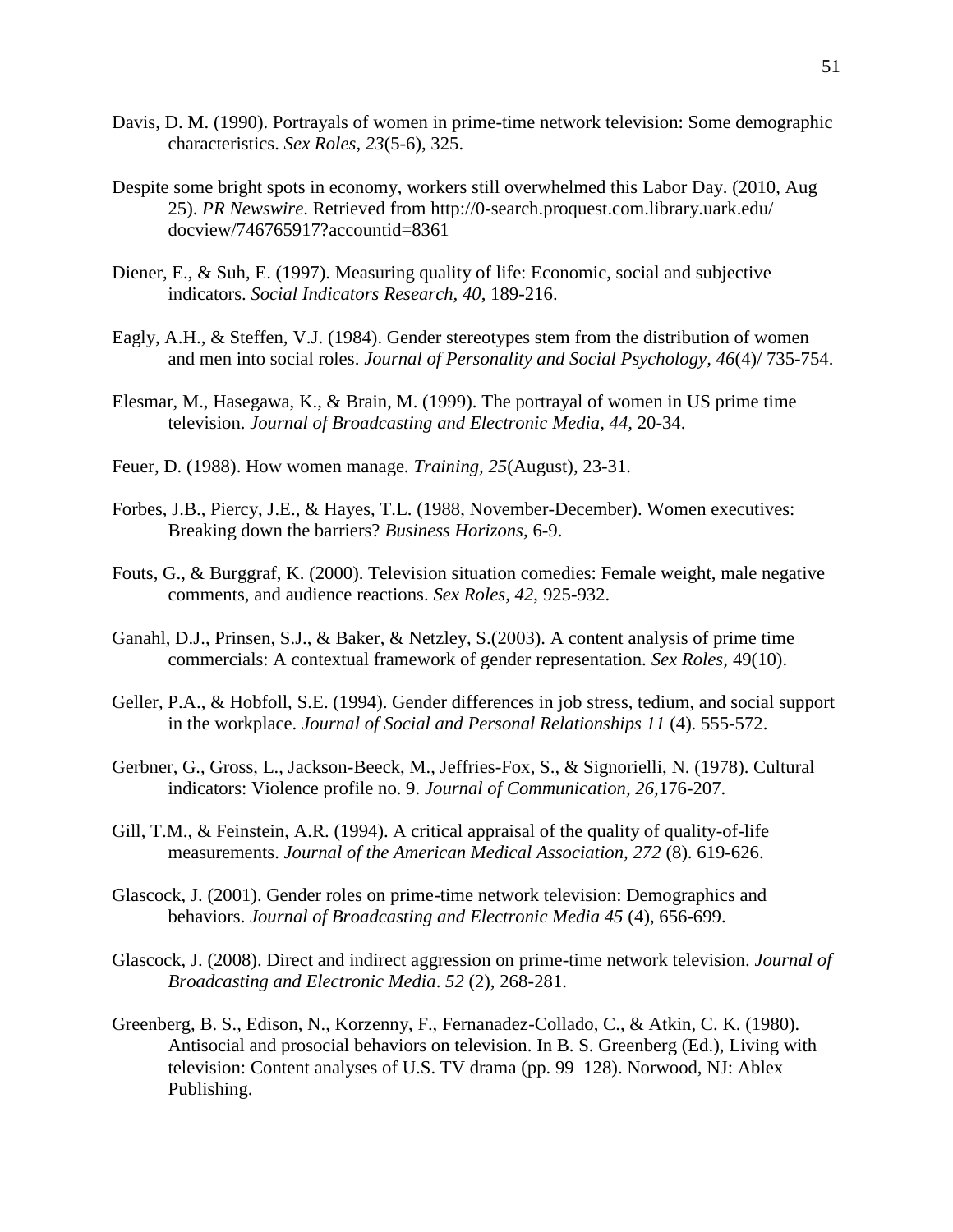- Hayes, A.F., & Krippendorf, K. (2007). Answering the call for a standard reliability measure for coding data. *Communication methods and measures*, *7*, 77-89.
- Heilman, M.E. (2001). Description and prescription: How gender stereotypes prevent women's ascent up the organizational ladder. *Journal of Social Issues, 57* (4), 657-674.
- Hicks, S., Tinkler, L., & Allin, P. (2013). Measuring subjective well-being and its potential role in policy: Perspectives from the UK office for national statistics. *Social Indicators Research 114,*73-86.
- Hipple, S.F.(2010). Multiple jobholding during the 2000's. *Monthly Labor Review.* Bureau of Labor Statistics.
- Hmielowski, J.D., Holbert, L.R., & Lee, J. (2011). Predicting the consumption of political tv satire: Affinity for political humor, the daily show, and the Colbert report. *Communication Monographs, 78,* (1), 96-114.
- Internet Movie Database (2013). Retrieved on April 24, 2013 from http://www.imdb.com/
- Kerwin, A. (2009). '30 Rock' hits syndication just in the nick of time. *Advertising Age*, *80*(25), 17.
- Kroll, C., & Delhey, J. (2013). A happy nation? Opportunities and challenges of using subjective indicators in policymaking. *Social Indicators Research*, *114* (1). 13-28
- Lauzen, M.M., & Dozier, D.M. (1999). Making a difference in prime time: Women on screen and behind the scenes in the 1995-96 television season. *Journal of Broadcasting & Electronic Media, 46*(1).
- Lauzen, M.M., & Dozier, M.D. (2004). Evening the score in prime time: The relationship between behind-the-scenes women and on screen portrayals in the 2002-2003 season. *Journal of Broadcasting and Electronic Media, 48,* 484-500.
- Lauzen, M.M., Dozier, D.M., & Cleveland, E. (2006). Genre matters: An examination of women working behind the scenes and on-screen portrayals in reality programming. *Sex Roles, 44* 445-455.
- Lauzen, M.M., Dozier, D.M., and Horan, N. (2008). Constructing gender stereotypes through social roles in prime-time television. *Journal of Broadcasting and Electronic Media, 52*(2). 200-214.
- Lauzen, M.M., Dozier, M.D., & Reyes, B. (2007). From adultescents to zoomers: An examination of age and gender in prime-time television. *Communication Quarterly, 55*, 343-357.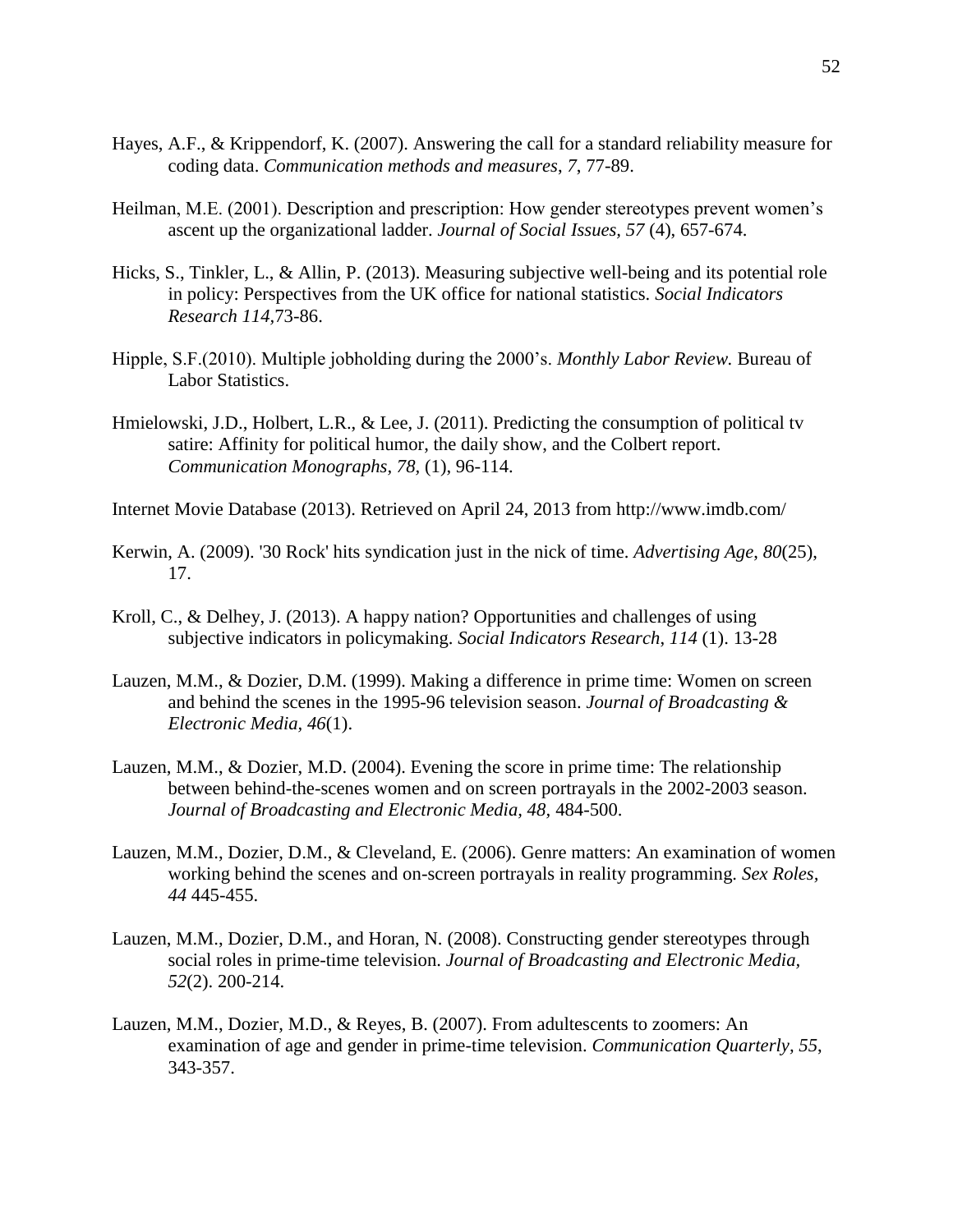- Mares, M. & Sun, Y. (2010). Multiple meanings of age for television viewers. *Human Communication Research, 36* (3). 372-396.
- Maslow, A.H. (1958). A dynamic theory of human motivation. *Understanding human motivation*, p. 26-47.
- McNeil, J.C. (1975). Feminism, femininity, and the television series: A content analysis. *Journal of Broadcasting. (19)*3. 259-271.
- Montemurro, B. (2003). Not a laughing matter: Sexual harassment as "material" on workplacebased situation comedies. *Sex Roles.* 433-445.
- Morgan, S.E., Reichert, T., & Harrison, T.R. (2002). *From numbers to words: Reporting statistical results for the social sciences.* Boston, MA: Allyn & Bacon.
- Morgan, M., Shanahan, J., & Signorielli, N. (2009). Growing up with television. In J. Bryant, & M.B. Oliver, (Eds.) *Media effects: Advances in theory and research* (34-50). New York, NY: Routledge.
- Neuendorf, K.A. (2002). *The content analysis guidebook*. Thousand Oaks, CA: Sage Publications.
- Pissourios, I.A. (2013). An interdisciplinary study on indicators: A comparative review of quality-of-life, macroeconomic, environmental, welfare and sustainability indicators. *Ecological Indicators, 34*, 420-427.
- Raskin, V. (1985). *The Semantic Mechanisms of Humor*. Dordrecht, Holland: D. Reidel Publishing Company.
- Riffe, D., Lacy, S., & Fico, F.G. (2005). Analyzing media messages: Using quantitative content analysis in research. Mahwah, NJ: Lawrence Erlbaum Associates.
- Scharrer, E., Kim, D.D., Lin, K. & Liu, Z. (2009). Working hard or hardly working? Gender, humor, and the performance of domestic chores in television commercials. *Mass Communication & Society, 9*, 215-238.
- Sherry, J., & DeSouza, R. (2005). Portrayals of romantic conflict on adolescent television: A content analysis. *Conference Papers -- International Communication Association*, 1-24.
- Shifman, L., & Lemish, D. (2013). Between feminism and fun(ny)ism. *Information, Communication & Society, 13,* 870-891.
- Signorielli, N. (1989). Television and conceptions about sex roles: Maintaining conventionality and the status quo. *Sex Roles, 21*(5-6), 341-360.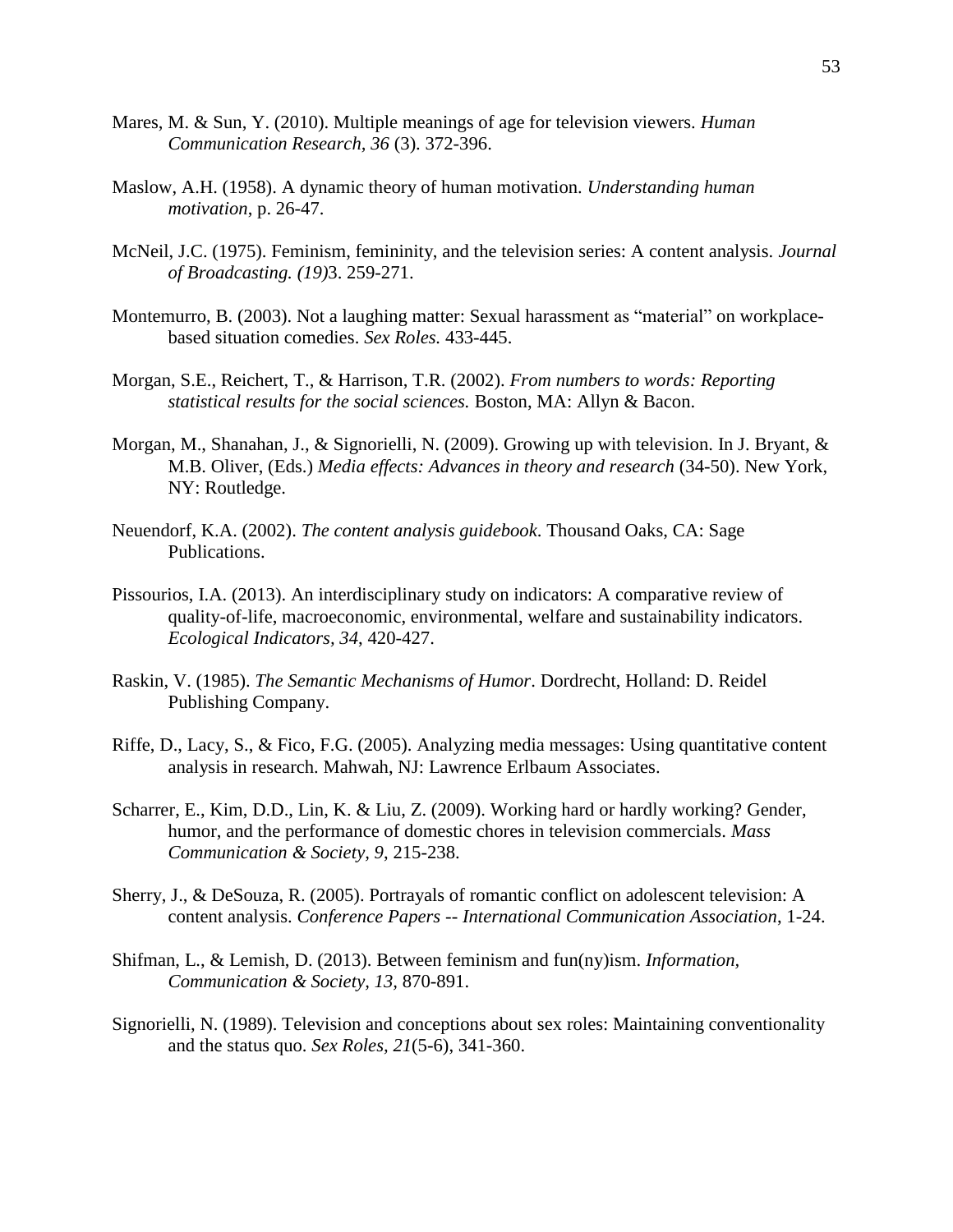- Signorielli, N. (2003). Prime-time violence 1993-2001: Has the picture really changed? *Journal of Broadcasting & Electronic Media, 27,* 36-57.
- Signorielli, N. (2009). Race and sex in prime time: A look at occupations and occupational prestige. *Mass Communication and Society*, *12*, 332-352.
- Signorielli, N., & Bacue, A. (1999). Recognition and respect: A content analysis of prime-time television characters across three decades. *Sex Roles, 40,* 527-544.
- Signorielli, N. & Kahlenberg, S. (2001). Television's world of work in the nineties. *Journal of Broadcasting and Electronic Media. (45)*1. 4-22.
- Smith, C., & Voth, B. (2002). The role of humor in political argument: How "strategery" and "lockboxes" changed a political campaign. *Argumentation and Advocacy, 39* 110-129.
- Stefanone, M.A., & Lackaff, D., & Rosen, D*.* (2010) The relationship between traditional mass media and "social media": Reality television as a model for social network site behavior*. Journal of Broadcasting & Electronic Media, 54* (4), 508-525.
- Sum, A., & Khatiwada, I. (2010). The nation's underemployed in the "great recession" of 2007- 09. *Monthly Labor Review*. Bureau of Labor Statistics, http://www.bls.gov/opub/mlr/2010/11/art1full.pdf
- Tracy, S.J., Meyers, K.K., & Scott, C.W. (2006). Cracking jokes and crafting selves: Sensemaking and identity management among human service workers. *Communication Monographs, 73*, 283-308.
- Uribe, R., & Manzur, E., (2012). Sample size in content analysis of advertising: The case of Chilean consumer magazines. *International Journal of Advertising, 31*, 907-920.
- Warren, R., Wicks, R.H., Wicks, J.L., Fosu, I., & Chung, D.(2008). Food and beverage advertising on U.S. television: A comparison of child-targeted versus general audience commercials. *Journal of Broadcasting and Electronic Media, 52,* 231-246.
- Weinberg, D.H. (2007). Earnings by gender: Evidence from census 2000. *Monthly Labor Review, 130* (26).
- Wikipedia Situation Comedies. (n.d.) Retrieved April 22, 2013 from the Wikipedia Wiki: http://en.wikipedia.org/wiki/Situation\_comedies
- Wimmer, R.D., & Dominick, J.R., (1994). *Mass media research: An introduction* (5<sup>th</sup> ed.). Belmont, CA: Wadsworth.
- Xenos, M., Moy, P., & Becker, A. (2009). Making sense of the daily show: Understanding the role of partisan heuristics in political comedy effects. *Conference Papers – International Communication Association*, 1-26.